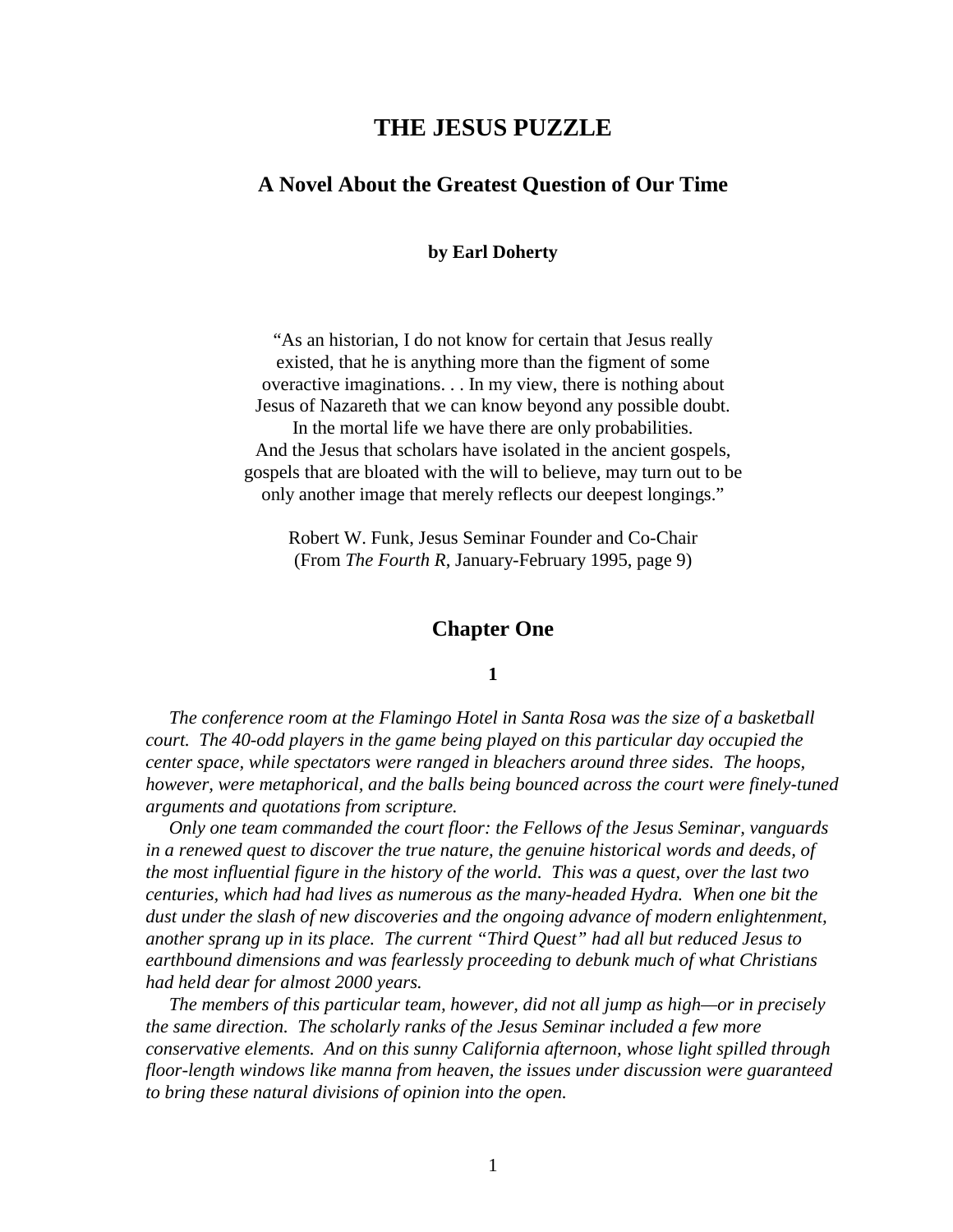*On this day it seemed that the spectators, too, were edgy. Perhaps they saw themselves as party to an exercise in heresy that would finally stir a lethargic Divinity to retaliate. The Jesus Seminar had garnered publicity verging on the notorious for several years now, in its unflinching examination of the teachings attributed to Jesus in the Gospels. As a body they had issued rejection notices right and left. When the dust had settled, only 18% of the early Christian sayings put into Jesus' mouth were given votes of confidence in varying degree, the remainder consigned to later invention as the product of faith, legend and the attraction of non-Jesus traditions.*

 *To this outer darkness went "I am the resurrection and the life," and "Take up your cross and follow me," and a host of other sayings which had enriched the voice of Jesus heard over the centuries and filled the sermons of generations of pulpit orators. Nor had the authentic Jesus spoken any of the damnatory words thundered over the heads of the Pharisees, or the predictions of an apocalyptic End-time when fire and judgment would come to engulf the world.*

 *Evidently, Christians would have to make do with a pared-down body of Jesus' teachings. But could they accept a recasting of Easter? For after closing the books on the sayings of Jesus, the Seminar was now embarked on an exhumation of the cross and the tomb, and the ancient stories were crumbling like dessicated papyrus fragments before the inrush of light and air.*

 *For this two-day meeting, a list of several dozen propositions surrounding Jesus' burial, resurrection and post-resurrection appearances had been prepared for voting. That morning the Fellows, among other things, had consigned Joseph of Arimathea, whom Mark introduced to remove Jesus' body from the cross and place it in a tomb, to oblivion. He was apparently Mark's invention, the Fellows decided. Other details surrounding the burial were similarly dispatched. Matthew's posting of a guard at the tomb was rejected by 94%. And the Fellows were split almost down the middle as to who had actually disposed of Jesus' body: his followers or the authorities.*

 *So far so good. Now as the Seminar returned from lunch break and the spectators refilled the several rows of seating, the media people with their hand-held cameras scurried around the tables once more, ready to capture the drama of the moment, as though Christians throughout the world were waiting on theological pincushions to learn what they might continue to believe. In fact, most of those Christians, if they were even aware of the Jesus Seminar's existence and its controversial deliberations, had tended to heap more scorn than praise upon the presumptuousness of those findings. Today only promised to fuel the fires of their indignation.*

 *Out of the 100 or so official members of the Seminar, a little under half were in attendance today, along with a few scholarly guests. They were ranged about the outer sides of a rectangular arrangement of tables covered in white cloth. Each had his or her own microphone, whose cables snaked into the central space like beguiling serpents at the base of a new and seductive tree of knowledge. At the 'head' of this continuous chain sat Robert Funk, chairman and co-founder of the Seminar itself. A deceptively mild-mannered figure, he had directed the morning's deliberations and voting with a firm, if understated, hand. Other luminaries of the new quest were ranged about him: James Robinson, Marcus Borg, Karen King, John Dominic Crossan.*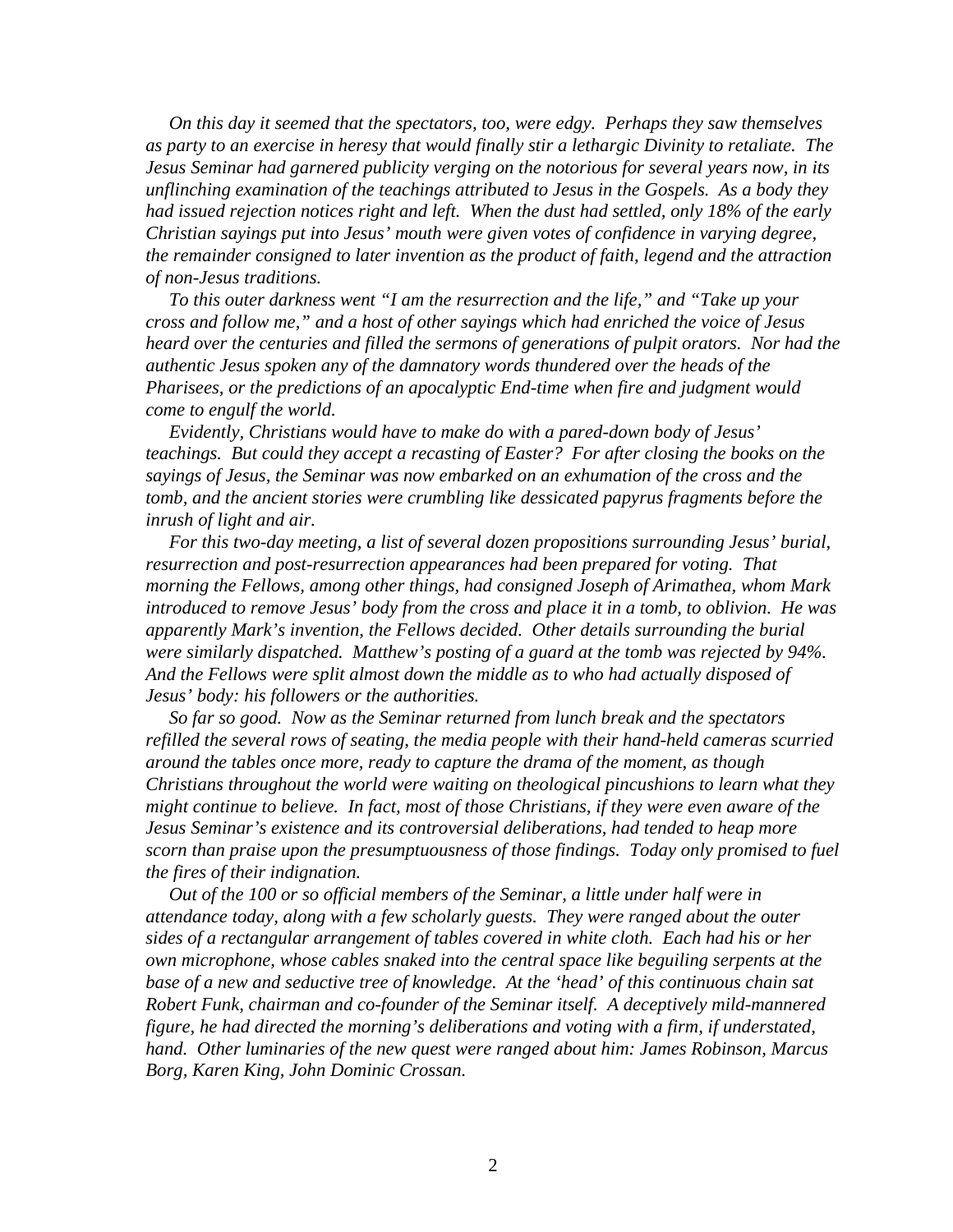*At the top of the afternoon's agenda stood debate and voting on the heart of this conference's deliberations. Four propositions blithely undercut the entire foundations of the Western world's religion: the belief that the Son of God, Jesus of Nazareth, had literally risen from the grave.*

 *On each of these four statements, the Fellows would vote by choosing from a set of four colored beads, dropping one into the ballot box. Those who fully agreed chose a red bead; those who felt the statement had some degree of reliability, a pink one. If the proposition seemed at all possible, though lacking any reliable supporting evidence, a grey bead was dropped in. For improbability, the verdict was in black. The count was tallied and immediately announced.*

 *These were the four propositions:*

- *1. Jesus' resurrection from the dead involved the resuscitation of his corpse.*
- *2. All statements in the New Testament and other early Christian literature about Jesus' resurrection are statements of faith, not reports of an historical event.*
- *3. Jesus' body decayed.*
- *4. Belief in Jesus' resurrection does not depend on what happened to his body.*

 *Robert Funk invited Professor Thomas Sheehan to deliver a brief paper as part of the pre-voting debate. Sheehan remained seated, but the cameras turned their searching eyes on the bearded, intense-looking professor of philosophy from Loyola University, one of the guest scholars at these proceedings.*

 *"I would agree," Sheehan began, "that the Easter victory of Jesus was not an historical event. It did not take place in space and time. The appearances of Jesus did not require the sighting of a 'risen' body in either a physical or a spiritual form. The resurrection is a matter of faith and not susceptible of proof."*

 *That prominent Christian scholars could gather under the glare of God's sun and the eye of the believing world and voice such radical opinions surely showed that while the forces of faith and tradition were sleeping, someone had pulled a switch and sent the train of biblical criticism hurtling down a brave new track. Like the dust motes in the glare of the divine sunbeams, these distillations of heresy jostled the air.*

 *At Sheehan's opening words, not a few of the spectators seemed to squirm in their seats, and even the odd Fellow around the rectangle fidgeted in uncertain discomfort.*

 *Sheehan proceeded to outline "four stages" of doctrine concerning the resurrection, as revealed by the early documents of Christianity. Stage One was represented by elements imbedded in Paul's letters and elsewhere, such as the pre-Pauline hymns recorded in Philippians 2:6-11 and 1 Timothy 3:16. They spoke of Jesus' "exaltation to glory" directly from the cross, in a spirit state, not physical resurrection three days later. The earliest proclamations, including by Paul, contained no reference to the discovery of an empty tomb or the appearance of angels to women on Easter Sunday morning.*

 *Sheehan also offered the evidence of a collection of sayings of Jesus which scholars called "Q". This was a lost document extracted from Matthew and Luke. "Q originates before 50 CE," claimed Sheehan, "and bears witness to the earliest Christian faith, but nowhere does it mention Jesus' resurrection."*

 *One of the Fellows on the opposite side of the rectangle piped up, "Q mentions nothing about Jesus' death, either. How much can we deduce from a silence on the resurrection?"*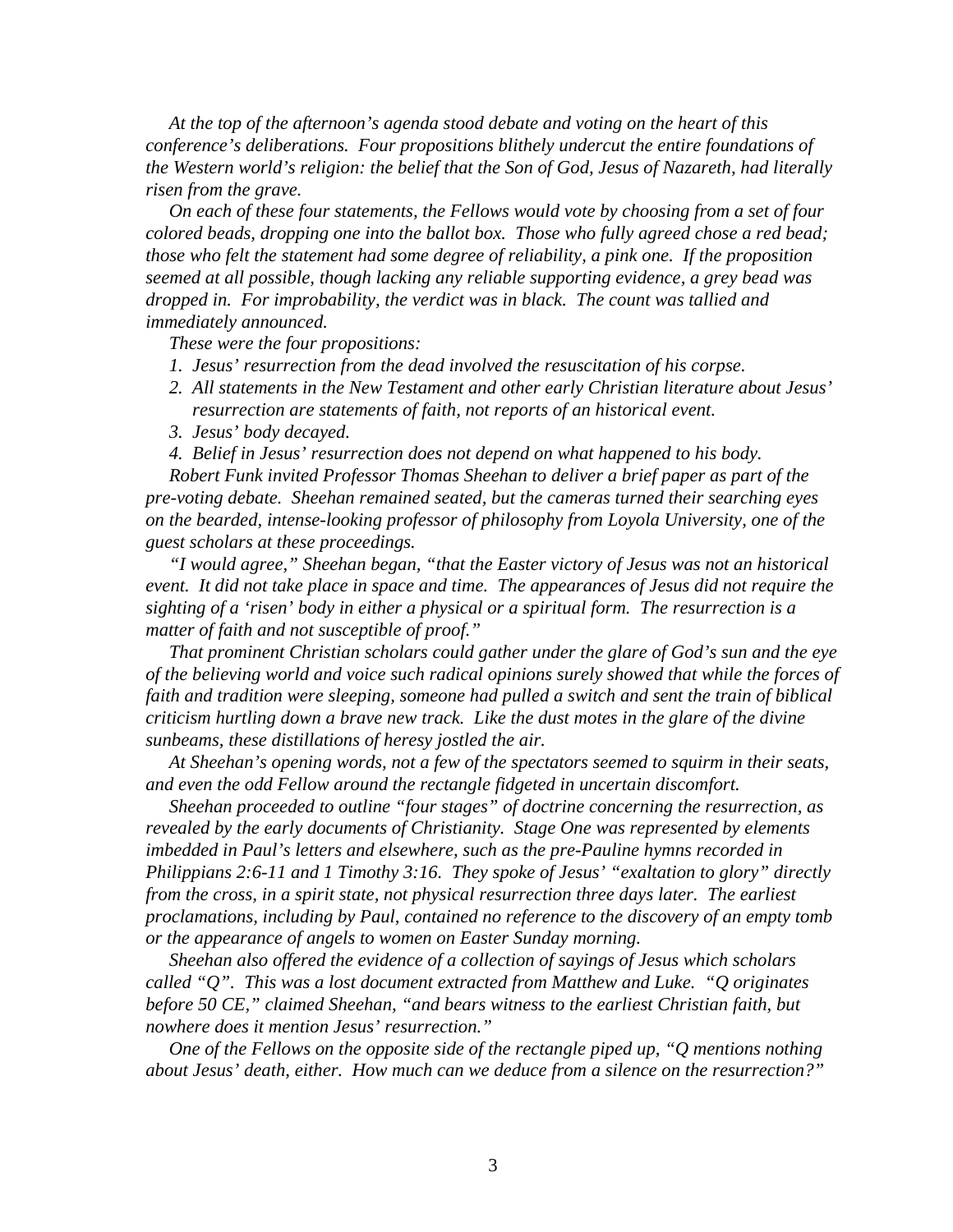*"Something that close to the event itself," Sheehan retorted, "has to be significant when it makes no mention of the supposed central event of the Christian faith. Q's silence cannot be ignored."*

 *Funk's interjection was softly curt, putting a lid on the impromptu exchange. "Anybody can die. Not everyone walks out of his tomb."*

 *Sheehan went on. Stage Two constituted Paul's own ideas as expressed in his letters, all written in the 50s. Here Jesus was "raised" or "awakened" from death by God. There was no suggestion that this rising was in any sort of body. Paul in 1 Corinthians 15 presented a series of 'appearances' to various apostles and groups, Jesus being "made manifest" to them. But Paul included his own experience with the rest, a vision of Christ acknowledged to be entirely spiritual. This certainly implied, Sheehan pointed out, that all the other appearances were of the same nature. Paul's phrase "on the third day" was a biblical reference and not a temporal description of when this "awakening" had taken place.*

 *"Here we have proclamations of faith, not historical witness," Sheehan declared. "Paul even goes on in 15:12-19 to claim that if humans are not raised, then Christ was not raised. He says this four times in one way or another in the course of a few sentences. If eyewitnesses had seen Jesus returning from the grave in some kind of body, you surely don't think Paul could have made even a rhetorical denial of the resurrection?" This question seemed directed at the dissenter on the opposite side of the rectangle.*

 *The other Fellow countered sharply, "Paul also said: 'If Christ was not raised, your faith has nothing in it.' Surely he is speaking metaphorically here. He means 'If you do not acknowledge Christ's resurrection.' And where is the challenge to faith if all he means is that Jesus' spirit was raised to heaven?"*

 *"I daresay there are other fates in the spirit world. And the reality of Paul's faith isn't advanced by sleight-of-hand tricks."*

 *"Let's be careful of our imagery, gentlemen," Funk cautioned. "None of us here are magicians."*

 *A voice carried just audibly from the back row behind him. "Sorcerers, maybe."*

 *Funk gave the faintest of starts. Sheehan pushed ahead. "The Gospel of Mark gives us Stage Three: a tomb visited by women on Easter morning and found empty, attended by an angel who announces Jesus' 'resurrection'. And that's the end of it. No appearances to these women or to his disciples. Shall we ignore the naked ending of Mark at 16:8? Or does anyone wish to give credence to those transparently derivative verses we find tacked on to some manuscripts of Mark's Gospel?"*

 *No one took up Sheehan's rhetorical challenge.*

 *"The final stage, Four, comes with the later Gospels over the next few decades, essentially revisions and enlargements of Mark. Here a physical Jesus, having emerged from the tomb, appears to various people, eats and converses, even offers his wounds to be touched. Moreover, these differing narratives of Easter in the later Gospels cannot be harmonized to produce a consistent story. They contradict each other too much. It's clear that the physical resurrection of Jesus on Easter Sunday is a fictional evolution arising a good half-century after Jesus' death. It is impossible any longer to accept such a miraculous event."*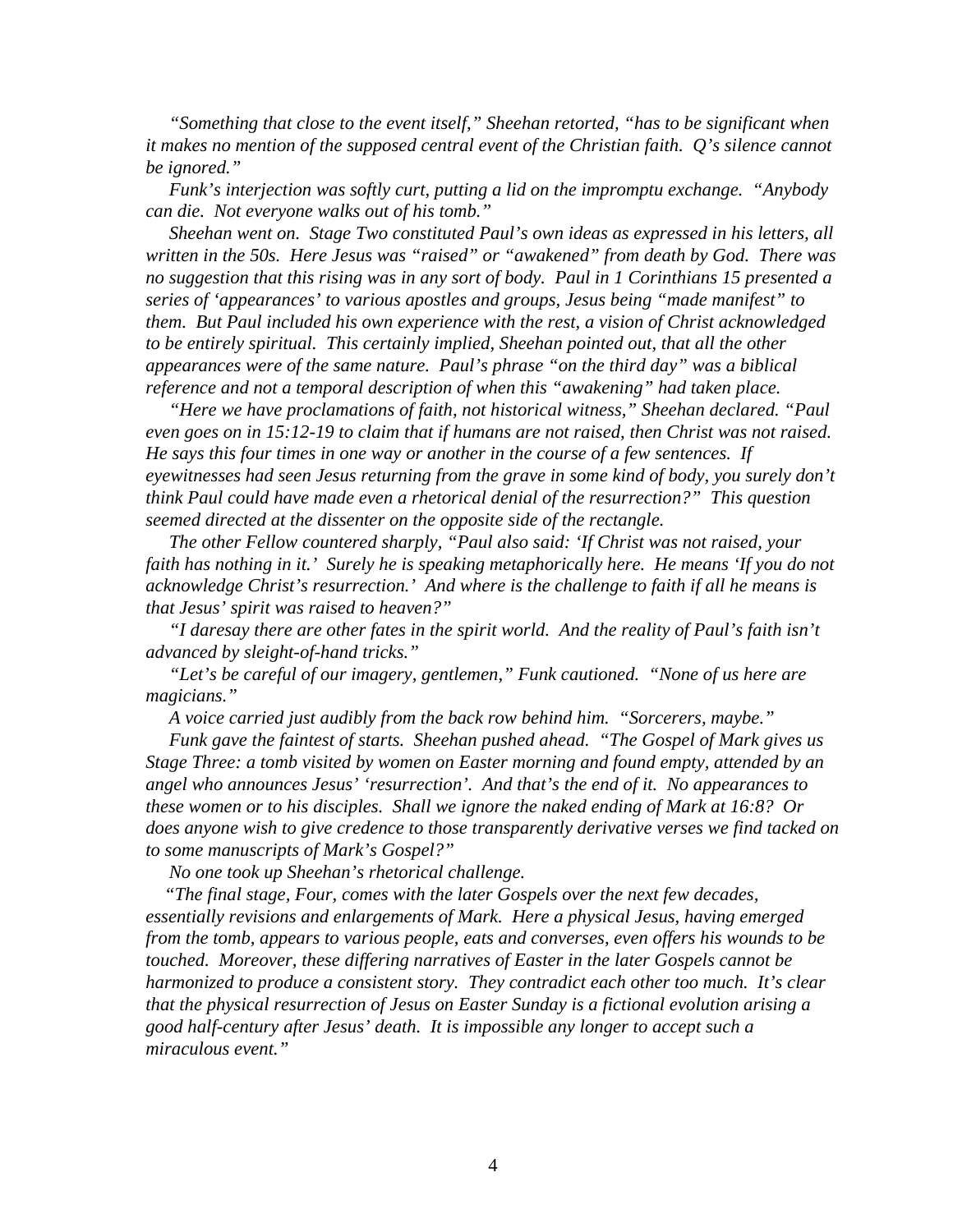*There arose an audible hiss from two different sections of the gallery, seemingly from several mouths, and it floated out over the tables like the advance echo of a tidal flow that was rising just over the horizon. Sheehan defiantly closed his folder.*

 *Casting a sideways glance at the gallery, an action which momentarily threw up a dike against the threatening flood, Robert Funk thanked the speaker and called on a tousled, dour-faced gentleman to his left. Gerd Luedemann, author of the controversial 'The Resurrection: The Greatest Hoax in History?' breathed on his glasses, adjusted his microphone, and grasped his sheaf of papers like a mightier pen.*

 *"The evidence of Paul shows that the earliest reports of Jesus' appearances were of luminous apparitions, visions of a glorified Jesus which were interpreted as evidence of his resurrection. If a video camera had been present at one of these appearances, it would not have recorded anything on the tape. This was not an event open to empirical verification."*

 *"It was verified by faith!" The shout came from one of the directions of the earlier hiss. Funk shot it a withering look. At none of the previous sessions had the public expressed a vocal objection to the proceedings or the views being aired. Though conservative positions were hardly checked at the door, it was an unspoken protocol that the audience would refrain from commenting during the deliberations, as a public question period was always offered after voting took place. Indeed, most audience members tended to be of a liberal mind, and usually applauded the Seminar's radical leanings.*

 *The gallery had become visibly restless. Luedemann charged into the rising fray. "We have questioned whether Jesus' body was disposed of by his friends or by his enemies. In view of the flight of the Apostles, and the obvious fictional quality of Joseph of Arimathea, it is highly unlikely that Jesus' followers had anything to do with the disposal of his body. I would agree that in keeping with Roman practice, Jesus may not have been buried at all, but left to the mercy of the elements. His corpse may even have been eaten by scavenging dogs—"*

 *At that point, several things happened simultaneously. One of the Fellows threw his own sheaf of papers out over the central space, where they floated down like fragments of shredded scripture. Nearby, another stood up and protested: "Mr. Chairman, are we going to ridicule ourselves before—"*

 *He, however, was interrupted by the abrupt and powerful chant that arose from over a dozen figures who stood as one in the midst of two sections of the gallery, an infiltration of dissidents who had obviously been forewarned that an event of unacceptably heretical dimensions was due to transpire under the roof of the Flamingo Hotel on this sunny afternoon in California. . . .*

 *"He is risen! The Lord is risen!"*

 *Robert Funk arose in his seat, but the chant sang to the room's rafters. After a moment's hesitation, the two cameramen coordinated their all-seeing eyes, one upon the faces of the Fellows, startled, appalled, disgusted; the other upon the inundation which now moved along the rows of equally nonplussed spectators, flowing onto the floor of the center court.*

 *The opposing team had arrived. . . .*

 Hmmm. I looked back over what I had written. I was fairly certain that no such uproar, or even infighting, had ever taken place at any of the Jesus Seminar sessions, though there were some, no doubt, who would have liked to witness such a scene. Or engineer it.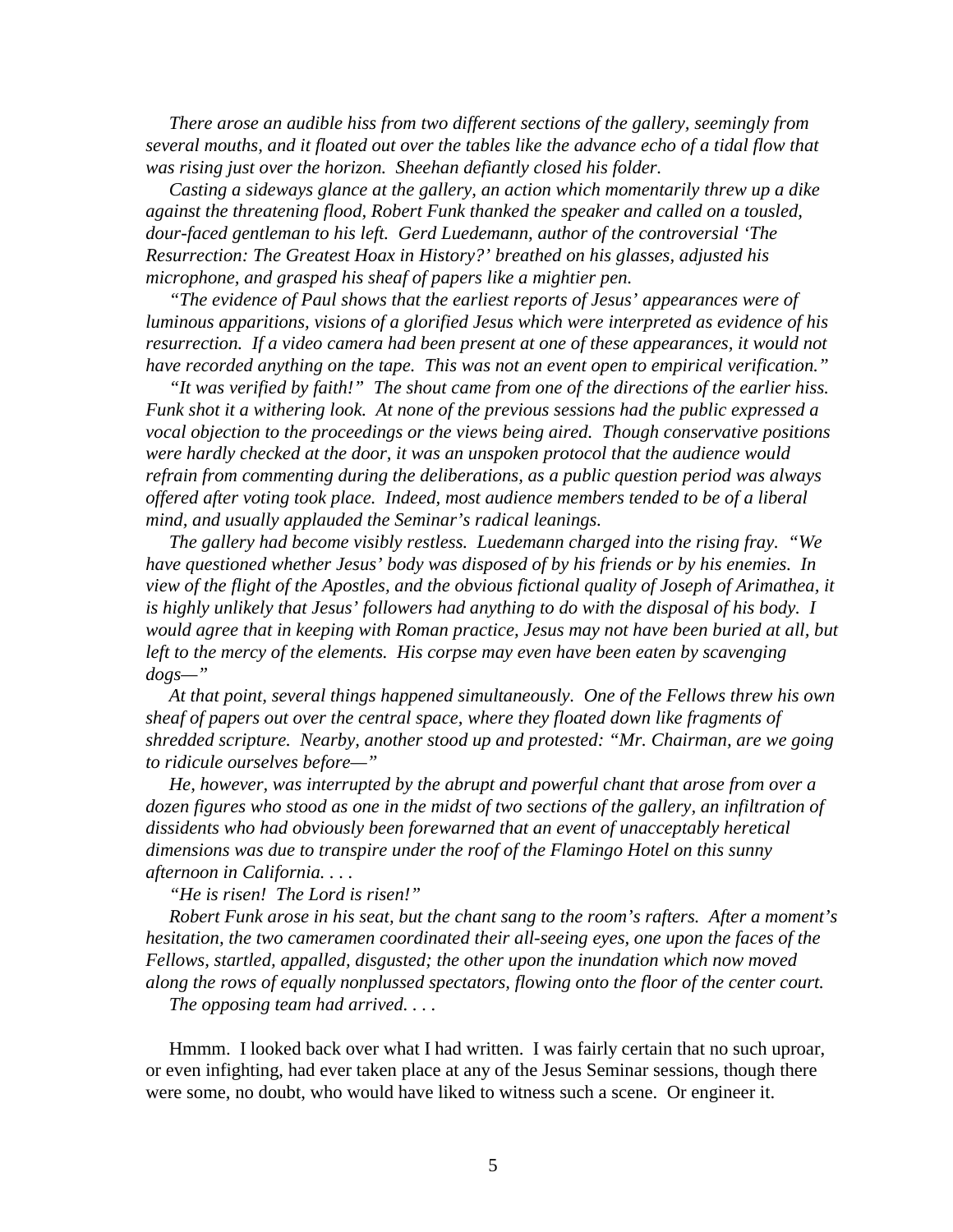For it was true that an unprecedented civil war was being waged within the ranks of today's New Testament scholarship, and the Jesus Seminar under Robert Funk had been almost entirely responsible for its outbreak. In each generation, the conservative element always looked upon the avant-garde ideas in its midst as unacceptably radical, but the scope of the Seminar's ongoing conclusions had carried the study of Christian origins into new, uncharted waters. Many, I knew, were feeling engulfed.

 Well, perhaps I could get away with it. Artistic license. My scene would, after all, be part of a novel. But much of the material I had put into the debate had come from recent Jesus Seminar publications. And the Fellows themselves were real, though I might need to authenticate my depictions a bit. A friend who had attended one of their sessions had let me pick his brain about the goings-on. But I would probably have to get to one myself.

Maybe I could ask Robert Funk to check my manuscript.

 The route to the writing of my novel, as well as to the startling conclusions it embodied, had been a long and unexpected one. So too had been the route to the radical and eyeopening work of the Jesus Seminar. The picture summed up by Thomas Sheehan about early Christian views of the resurrection, the path of evolution plotted from Paul's predecessors to the Gospels, had always lain in plain sight, yet only today, as the world careened toward the end of the second millennium of Christian history, had such things been perceived by professionals in the field and presented to the light of public examination. Why had it taken so long?

And why now?

 As I glanced out the windows of my study to the mellow afternoon colors of a late New England summer, I realized that all I had to do was look into my own past, the latter half of the 20th century, to understand the answer to that question . . . .

**2**

 I used to say that I was born and grew up just before the end of the Middle Ages. I would have put the change of era somewhere around the year 1960. Before that, everyone I knew in my youthful life, young and old, lived in a state of mind I would now call medieval. We moved in a layered universe. Somewhere below the earth we walked on lay a real place of horror and unthinkable suffering, the eternal fate, so we were led to believe, of many whom we knew and had dealings with every day—perhaps even ourselves, for salvation was a thing not easily won. The dread ruler of this place of torment, aided by his demon minions who lurked in the very air around us, worked unceasingly to ensnare our souls. This was an endeavor not all that difficult, since most human activity was either sinful or entailed tempting opportunities in that direction. Prayer, attendance at church, the aid of priestly counsellors, these were things no one would have dared do without if he or she hoped to avoid a terrible destiny after death.

 The regions which lay in the other direction were altogether opposite. Even though, in this late medieval period, the science of astronomy told us that above the sky lay vast reaches of empty space dotted by other stars and galaxies to an unfathomable distance, we knew that somewhere up there lay heaven, the abode of God and the saved. Attending to them were myriads of angels, some dedicated to countering the efforts of their infernal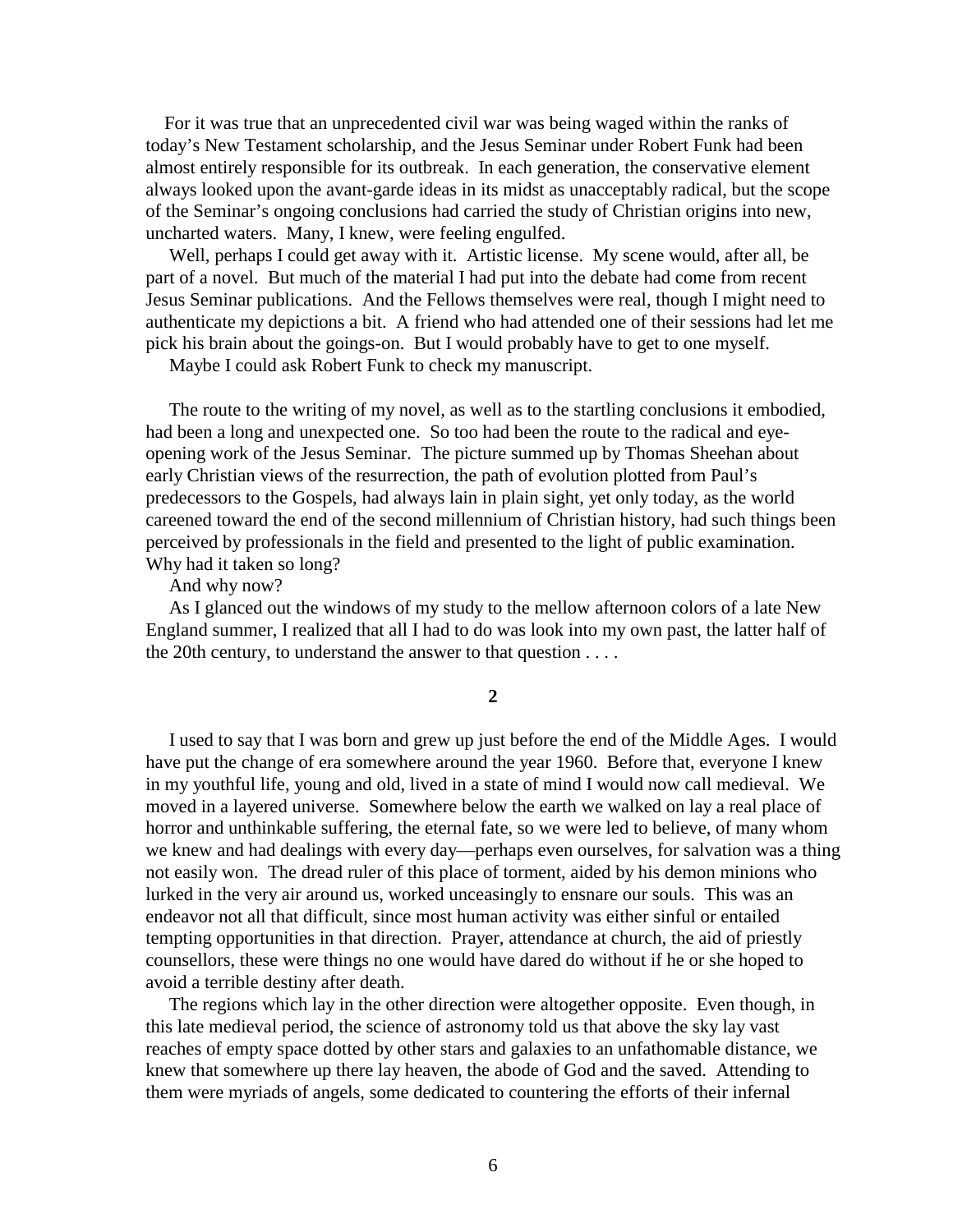counterparts below, others assigned to protective roles for humanity—a task not always carried out with complete efficiency.

 Though the year 2000 still lay a long way off, we were becoming increasingly conscious that history's most important event had occurred "almost 2000 years" in the past: the life of Jesus, the Son of God and Savior. "Our Lord" was still the most common way of referring to him, and he was the figure who dominated our lives. I was to remember more about Catechism than any other grade-school subject. One of our teachers drew the outline of a human soul on the blackboard, smudged in the sins with a piece of red chalk (they were "wounds" on its surface) and expounded at length on how the sacrificial death of a man-God "almost 2000 years ago" had erased and healed them. Even the smallest child had the power to influence heaven itself, for each sin committed, large or small, struck its own wound in the heart of the Savior sitting on his celestial throne. Fortunately, the redemptive power generated by that ancient sacrifice was infinite and could, with suitable contrition and repentance, be drawn upon to neutralize any and all affronts to Deity, even those of a child. Like a divine "good cop/bad cop" routine, Jesus saved, but left the matter of punishment for those who failed to seek his mercies to his more forbidding Father.

 On the surface, Western society had been officially "secular" and "scientifically enlightened" for a good two centuries; even the Inquisition had sputtered out with its last execution in Spain in 1826, the hanging of a teacher for changing the wording of a school prayer. But in that place inside itself where a society as a whole dwells, the years up to the middle of this century had remained part of the medieval era. Religious ideas, leaders and institutions were still the true controllers of most thought and behavior. The vast majority of the Western world lived in a universe of heaven and hell, angels and demons, guilt and selfdenigration, all of it colored by the redemption through blood sacrifice of a crucified god born of a virgin. Jesus was its king, and he received the obeisance of all his subjects in their very hearts and souls.

 Many would have said that even today Jesus was still waxing strong in many hearts and pulpits, but such beliefs now ran counter to the outlook of society as a collective entity, for that society had become profoundly secular, skeptical, and unaccepting of religious control over its institutions and expressions.

 I had often wondered what was responsible for the evolution of modern society within my own lifetime from the religious mindset to the secular. I had no ready answer. But for some time now we had been witnessing the established churches of time immemorial dying on their feet. Diminishing attendance, a shortage of priests and ministers, sexual scandals, the rejection by many laity of traditional dogmas and directives still being issued by Head Office, had created vast empty spaces throughout the naves, where the ever dwindling clink of the collection plate echoed forlornly. Ironically, it was not long after 1960 that the fundamentalist churches began to experience a surge. Part of it was a phenomenon which came out of the "hippie" movement of the 60s: a kind of back-to-basics Jesus cult. This had much in common with—and ended up largely joining—the "born again" movement of the Baptist and Pentecostal faiths which had existed for decades in the shadow of the mainstream churches.

 With the latter's waning, such fundamentalist expressions had assumed center stage. Far from having left the Middle Ages, they now revelled in their medievalism. Not only was Satan alive and well, the Bible in its every word was declared inerrant, the scientific theory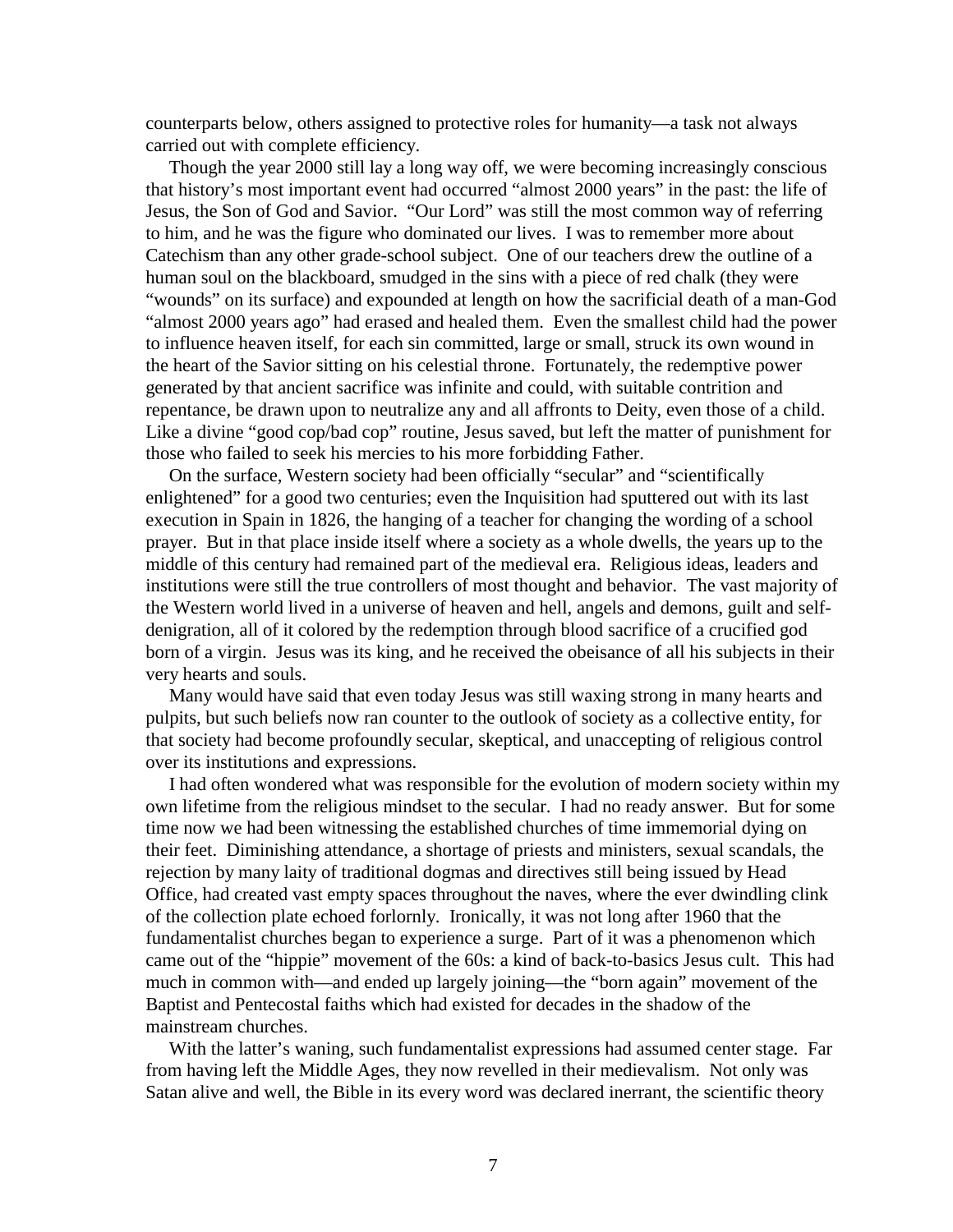of evolution (which even mainstream theology had accommodated) was condemned as a godless fraud, requiring suppression along with social advances like abortion rights, family planning and population control. Creation of the world 6000 years ago had become the "science" of choice, and almost all things sexual were regarded as shameful perversion. Jesus was once again "the Lord", while paradoxically assuming the status almost of a family member. Believers had turned him into a cult figure who was more accessible than ever.

 In North America especially, Christianity's most vital expression and growth today lay in these right-wing, cult-like churches. Many had well-organized agendas to get into political power and return society as a whole to a medieval twilight. They had declared war on all things modern and secular. In recent years I found myself spending a lot of time wondering where these deep philosophical divisions within society were destined to carry us.

**3**

 All my life I had had a consuming fascination with history, the more distant the better. As a boy, while others were out swinging a wooden bat in an effort to drive a ball over into the next street, I was avidly reading of ancient empires. At barely more than twice my prepubescent age, Alexander the Great had conquered half the known earth, and many times I shared with him all the great battles he fought as he rolled like a juggernaut across the sands and mountains of Asia and into India. I took his early, tragic death as a personal loss. Even as I shivered in my own skin, I felt a fascination for the cruel, enigmatic Assyrians who wreaked such havoc on the ancient Near East and skinned their enemies alive. My mind reached back into the dimmest of historical pasts, to the haunting, sun-baked Egypt of the pyramids, to the Sumerian dawn of civilization and the invention of writing, an invention which soon recorded the legends of Gilgamesh who searched for immortality and found it only in that written record.

 As I grew older, I found that my youthful interest in military battles and political chicanery matured into a fascination for the history of ideas, a thirst to know how the mind of ancient humanity thought, how its many strands viewed the universe and its workings. The ancient world was a rich cacophany of ideas, many of them being tried out for the first time, a riotous tower of Babel. One of the great sins of the Christian church as Antiquity passed into the long Middle Ages was its wanton eradication of most of these ideas, the reduction of their multifarious richness into a dull grey mush in the cauldron of imposed faith. Correct belief became the watchword and obsession of medieval times, and many were the crimes committed in its name.

 Not long after opening my first history book, I discovered another medium which could bring the past vividly to life: the historical novel. The writer in this genre had assumed the task, besides that of entertaining the reader, of opening a window onto the past, giving us a sense of what it was like to live, strive, suffer, think and believe in a bygone age and often alien culture—as well as, perhaps, of providing along the way some insight into ourselves. When at the age of 12 I read Mika Waltari's *The Egyptian*, with its powerful atmosphere and bittersweet picture of the timeless Nile and its long-dead civilization, I knew what I wanted to be in life.

 After a few ambitious and immature efforts throughout my teen years, I produced a first publishable novel at the age of 22. It told of the ill-fated Athenian expedition to Sicily at the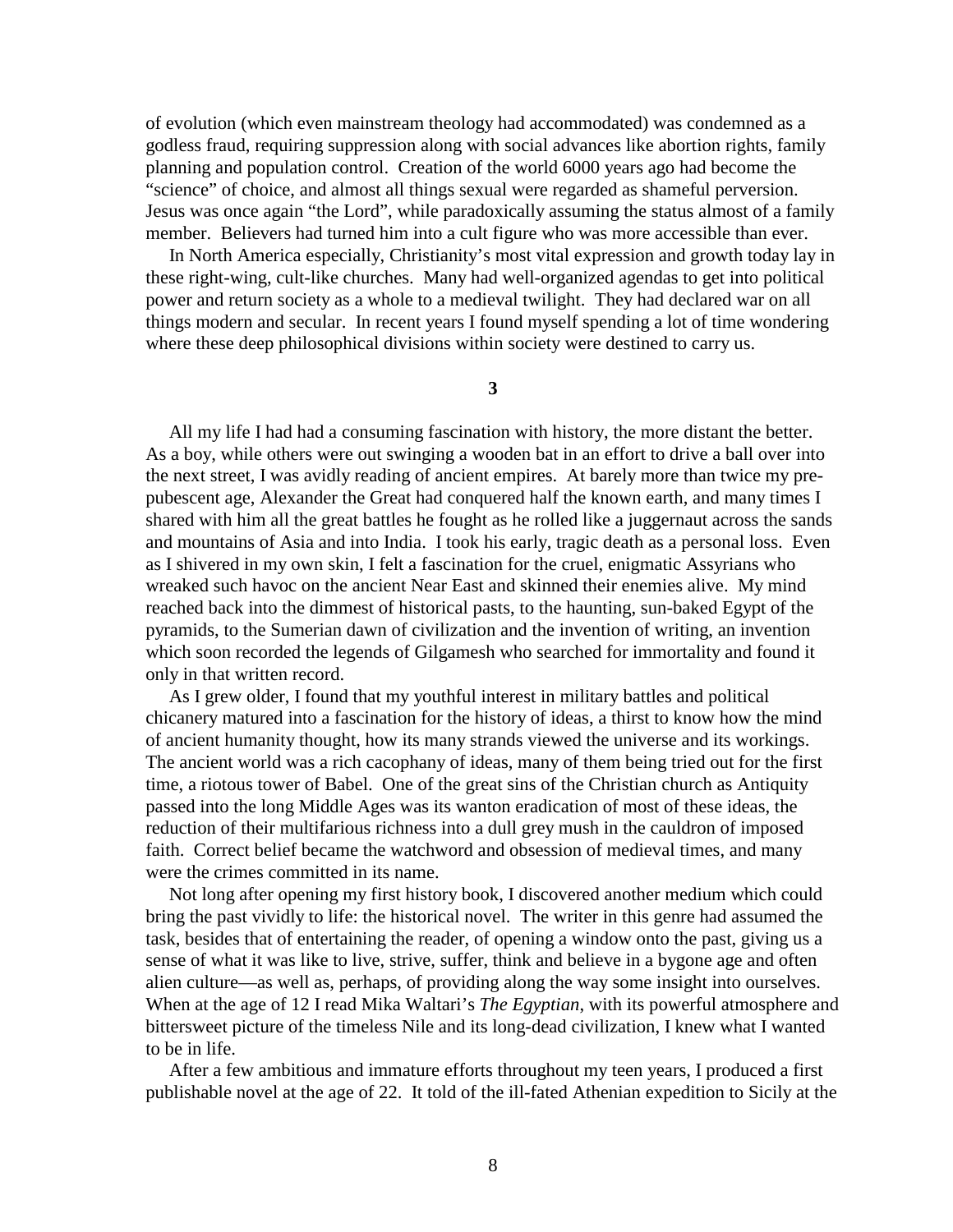turning point of the Peloponnesian War. Here, perhaps, was Greek history's greatest example of "hubris", that overweening pride which leads to utter downfall, in this case the destruction of Athens' naval fleet and the cream of her fighting men in a presumptuous enterprise to conquer the great city of Syracuse. What more dramatic natural event could a writer be offered than that fateful eclipse of the moon on the 27th of August, 413 BCE, the very night when the Athenians, admitting failure to penetrate the city's defences, were about to withdraw from the harbor in their great-oared triremes? The superstitious general Nicias held the eclipse to be an omen from the gods, telling them to wait and make one more attempt. The very next day their retreat was cut off and the entire expedition soon perished in blood and ignominy. Here, I thought, were great lessons to be learned and comments to be made, and if I did not yet possess the maturity to do them full justice, a publisher felt that they were effective enough to be offered to the world.

 There followed novels on Hannibal, on the building of the Colossus of Rhodes, on the Greek philosopher Democritus who anticipated modern atomic theory by 23 centuries. But my favorite was an ambitious attempt to convey the significance of a great turning point in the evolution of rationality and the history of ideas: the career and trial of Socrates. The eccentric old philosopher and gadfly who buttonholed his fellow citizens in the marketplace of Athens wanted people to examine their ideas about the gods and the world, to question the assumptions and prejudices which underlay so much of what they accepted as truth or the "right way" of acting. His defence that "I am trying to make people think with their own heads," and his refusal to hold nothing sacred that could not be subjected to critical examination, were principles that had not only guided Western humanism for 2500 years, they were still needed almost as urgently today in our own marketplaces and temples.

 My publishing career was checkered, and not everything I wrote saw the light of day. Now that I was living half my life, it seemed, in the ancient world, I returned to university in my 30s to build upon earlier studies in ancient history and classical languages. I also dipped my foot into Semitic waters, for I was feeling a pull toward the cradle of Western religion and the great events of Jewish history. I had almost settled on the Jewish Revolt of the first century, when the Temple as the center of Israel's religious life for a thousand years was swept away by the Romans, and Judaism swung in a new direction. But that was before Brenda Segal wrote her brilliant novel *The Tenth Measure*, which I came to believe could never be surpassed for sheer beauty and impact.

 But there was another event that was beginning to tug at my writing hand. I had often felt surprised that so few writers in my field had been attracted to the man whom I, and just about everyone else, I supposed, would have regarded as the most influential figure in world history. Was that reluctance because this man was inseparable from the claims made about him, that he was God come to earth? Other figures in world mythology had been so characterized, but never one who had lived in an accessible period of history, and none had produced world religions still flourishing today. Jesus of Nazareth seemed unique, and perhaps that uniqueness was daunting.

 If one left aside the myriad "devotional" novels written by Christian writers about Jesus, there had been only a handful of first-rate novels which had Jesus of Nazareth as a central character. I thought of Robert Graves' little-known and very unorthodox *King Jesus*, or Frank Yerby's melodramatic *Judas, My Brother*. James Mills wrote *The Gospel According*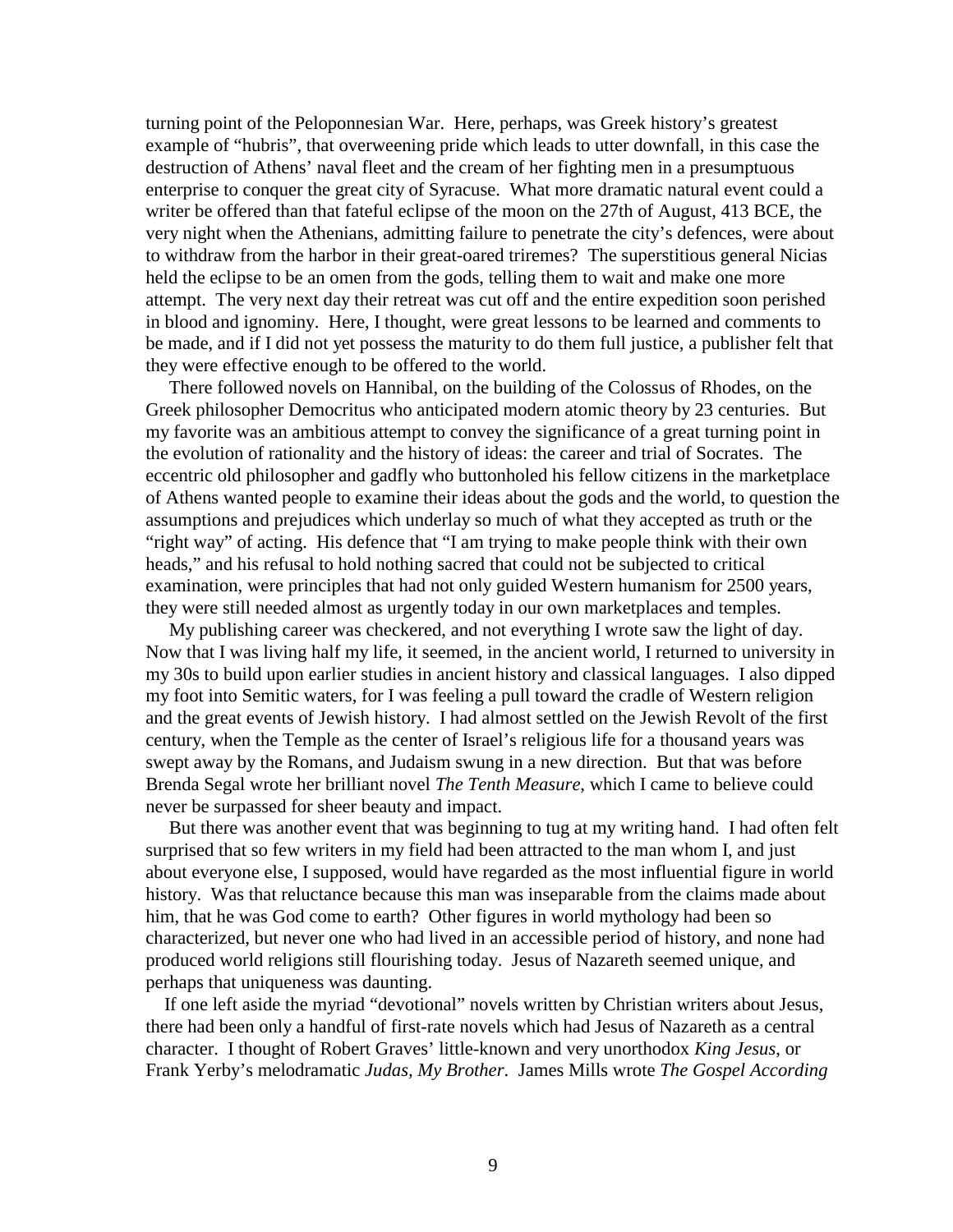*to Pontius Pilate*, the story of Jesus' trial and crucifixion from a neutral human standpoint, an open-minded mix of skepticism and philosophic consideration..

 But eclipsing them all was a novel contained within the most ambitious project ever undertaken in historical fiction: Vardis Fisher's "The Testament of Man", an eleven-novel series tracing the evolution of humanity's religious and moral ideas from the dawn of intelligence two million years ago to the Christian Middle Ages. Fisher was a distinguished American novelist who turned to this project in the 1940s and 50s and met controversy and opposition for its insightful, uncompromising presentation of Judaeo-Christian history and ideas; both his career and this crowning achievement of his work went into an eclipse from which they never emerged. Despite the "message" they were often at pains to convey, I found these novels to be powerful pieces of storytelling.

 The eighth of the series was *Jesus Came Again: A Parable*. Fisher was the first fiction writer to address the question of "the historical Jesus". That is, he was fully conscious of the great issue of New Testament scholarly research in this century: who and what was the real man who lay behind the early Christian faith? Perhaps, even, did such a man exist at all? Fisher's answer was not to portray a Jesus as he believed that man to have been. It was to present a "parable", a story about the *sort* of man and events whose perceived meaning could have given birth to Christianity. Fisher's Jesus was not so much the deliberate creator of anything, but a focal point to which the needs and expectations of those around him could attach themselves and propel a new movement into existence.

 I had often returned just for my own pleasure to this gentle, touching story, a masterpiece of quiet understatement that got inside the soul of an era. In sensing my own pull toward that dramatic yet enigmatic figure in the history of ideas, I was always intrigued by the paradox: if one of the focal points in history lay in first century Palestine, why was it so difficult to discern the real character of the man who supposedly stood at its very center?

 Little did I know that this question was going to prove more intriguing than I could have dreamed possible.

\*\*\*\*\*\*\*\*\*\*\*\*\*\*\*\*\*\*\*\*\*\*\*\*\*

# **Chapter Two**

#### **1**

 How often it is that significant things in one's life happen almost by accident, through combinations of inconsequential events. One Sunday noon, Shauna and I were on the outdoor terrace of a local eatery, basking in an early spring sun and indulging in some marinated East Indian fare too exotic for the hour, when a couple seated at the next table spoke up and invited us to visit their local evangelical church.

 The earnest young man spoke of unusual manifestations during their services, and of experiences in which he went weak in the knees and felt his body swept by some overwhelming intoxication. Shauna, in her ingenuous manner which masked a sly and not-so-innocent wit, began to allude to recent experiences of her own in that vein, until I hastily asked the man what he felt about the news accounts which told of statues drinking milk during recent services of the Hindus in their local temple. Did he give as much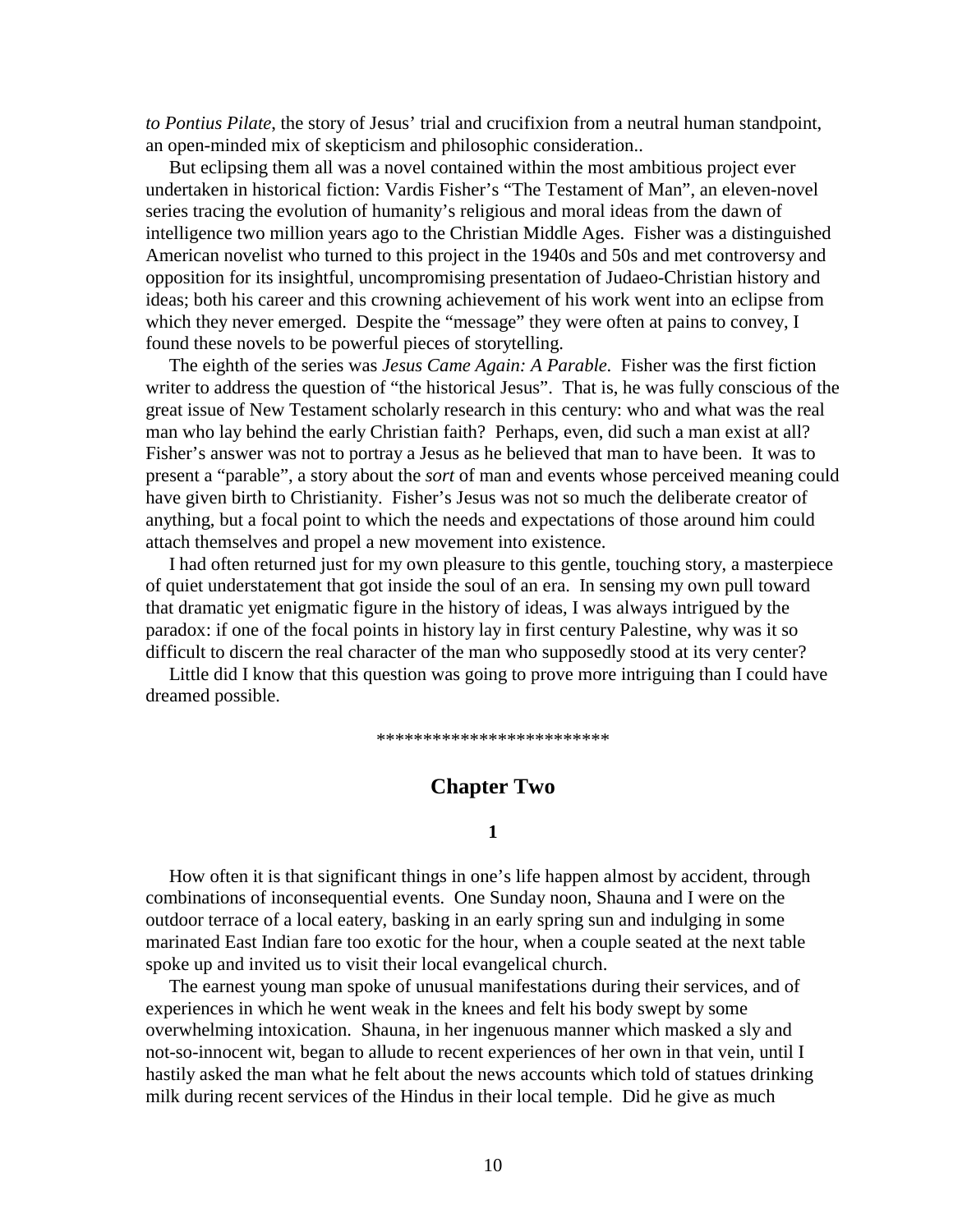credence to these unusual manifestations? After a momentary blank stare, he simply said that he knew little about such things. As they departed the restaurant, the couple again urged us to sit in on one of their prayer meetings, which was due to be held that afternoon only a few blocks away.

 On a lark, we dropped in. It was an affair of jeans and guitars conducted by a pony-tailed pastor, and much chanting on the name "Jesus". At one point there was an announcement that Jesus himself was due to return on Christmas Day in the year 2000. As we sat in a back row pew with the sun of a late-century spring streaming through the windows, I thought of Jesus riding those beams down from heaven, the way I imagined it as a boy, bringing life and the world as we knew it to an end in fire and judgment—though perhaps today he would be a little more "cool" about it.

 I realized that I was beginning to hear the same prediction, or something like it, more and more as the century rolled down into the great watershed of the next millennium. What would it be like as the Day itself approached? My mind conjured up visions of a world-wide frenzy, a millenarian madness. As the year 2000 dawned, I wondered, would sanity be washed away in an inundation of Jesus fever?

 Later, Shauna and I talked of what we had seen that afternoon. What could possibly explain, we wondered, the continuing appeal and influence of this figure who had lived almost two thousand years ago?

 "There should be psychiatric conventions held to examine this one question," Shauna suggested. She was Jewish, and was never quite sure how guilty those of her race should feel for unleashing this force upon the world. I tried to reassure her that, from what I knew of the affair, it was more than just the Jews who were responsible for launching Jesus on his mad career down the centuries.

 "Much of what was made of Jesus was quite alien to Jewish thinking. Christians are always talking about the Judaeo-Christian line of development, but Greco-Christian would be just as accurate. But try telling a Christian that his faith owes as much to Plato as it does to Moses, or that the Stoic Zeno should be listed with Abraham among the patriarchs."

 Shauna, not surprisingly, had never read the New Testament, though elements of it, even the odd quotation, were familiar to her. I myself, after a boyhood saturated with the stuff, had gone through a decade following my conversion to atheism when I left all things pertaining to my religious upbringing in a musty mental box, revelling in my vastly broadened horizons of secularism, both ancient and modern. But on one rainy, solitary weekend when I was around the age of 30, I had read through the New Testament for the first time since my orthodox days. I was looking for some elucidation on the question of Roman persecution of Christians, and I found myself bringing a maturer and freer mind to the books which had governed my childhood.

 I told Shauna that two things had impressed me overwhelmingly on this new, uncut reading of the early Christian writings.

 "I was suddenly struck by how primitive most of it is. The ideas are so naive, and there is so much narrow-mindedness. Any science is non-existent. And the writing itself can be pretty crude. There are a few gems of wisdom and literary expression, mostly in moral directives and parables and such, but they get swamped in a great sea of embarrassing nonsense—at least when one labels it the word of God."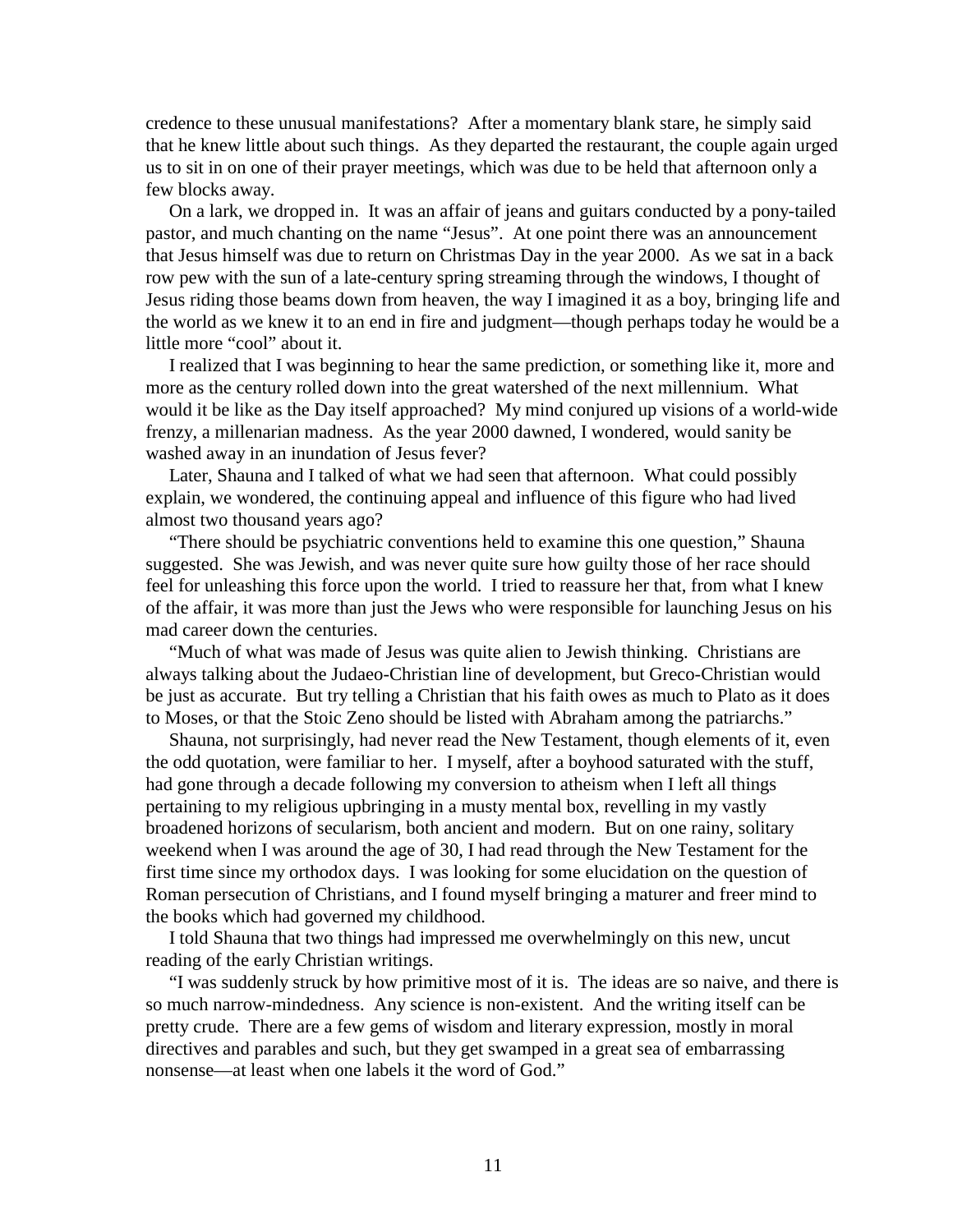"How could it have survived so long if it was so primitive?" Shauna had never been overly knowledgeable—or particularly interested—in the past, either yesterday's or that of her ancestors; she was never one to dwell on things she had no control over, she said. But since our relationship began and my work brought her into a new and flagrant contact with the past as a living entity (or so I tried to present it), she had begun to share some of my interest and fascination.

 I said in answer to her question: "Religious writings—not to mention religious minds are tremendously flexible, since new rules can always be invented for interpreting them. But I wonder if we haven't run out of options by now where Christianity is concerned."

 For the second thing that had struck me about the New Testament was the sense that so much of it seemed alien, especially the writings outside the Gospels. I had realized that this was the product of a time and culture which had nothing to do with my own and could scarcely be made relevant for today. An epistle like Hebrews seemed as though it could have been written on another planet. Paul's picture of the universe and the process of salvation was in many ways unintelligible to the modern mind. And yet the idea of Jesus was the most enduring, adaptable creation of Western civilization. How had a simple Jewish preacher accomplished such a feat? Or if those who came after him were responsible for his transformation, whence came their motivation? Somewhere behind the simple—or simplistic—outlines of Christian history lay a mystery, a true puzzle.

 "But I don't expect anyone will unravel it soon. Certainly not before a good slice of Western society slips into some kind of psychosis a few years down the road."

 By this time, Shauna decided that we had spent enough time mulling over the mysteries of the past and offered for my investigation a mystery of more immediately exciting prospect. Perhaps as we proceeded I subconsciously foresaw that I would soon be tilling a fresh ground in my own work, for part of my brain conjured up a scene from George Rippey Stewart's grand novel about the history of a fictional Greek colony, *The Years of the City*. Here the first farmers tilling the virgin soil had taken a maiden upon it by night for a rite of impregnation—though neither Shauna nor I were maidens. I refrained from revealing my imagery at such an intimate moment, but that a part of my mind could be capable of travelling back almost 3000 years even under these circumstances was something which probably wouldn't have surprised her.

**2**

 Was it only a coincidence that the very next day I was contacted by my agent with a proposal which was destined to have an impact on more than just my own future? Stanley and I went back over a decade, though he had hardly gotten rich off the limited role he occasionally played in getting a novel of mine published. No doubt the enthusiasm he displayed over the phone was sparked by the opportunity he saw to rectify that situation.

 But his afternoon call was preceded by a delivery in the morning, accompanied by a curt note which said: "Read this! Now! I'll call you at 2. Stan."

 The courier handed me a copy of a recent publication by the Jesus Seminar people, an issue of their bi-monthly magazine called *The Fourth R*. This one covered the Seminar's debates and conclusions concerning the Gospel account of the resurrection of Jesus. I already knew that critical scholarship, and especially the work of the Jesus Seminar, had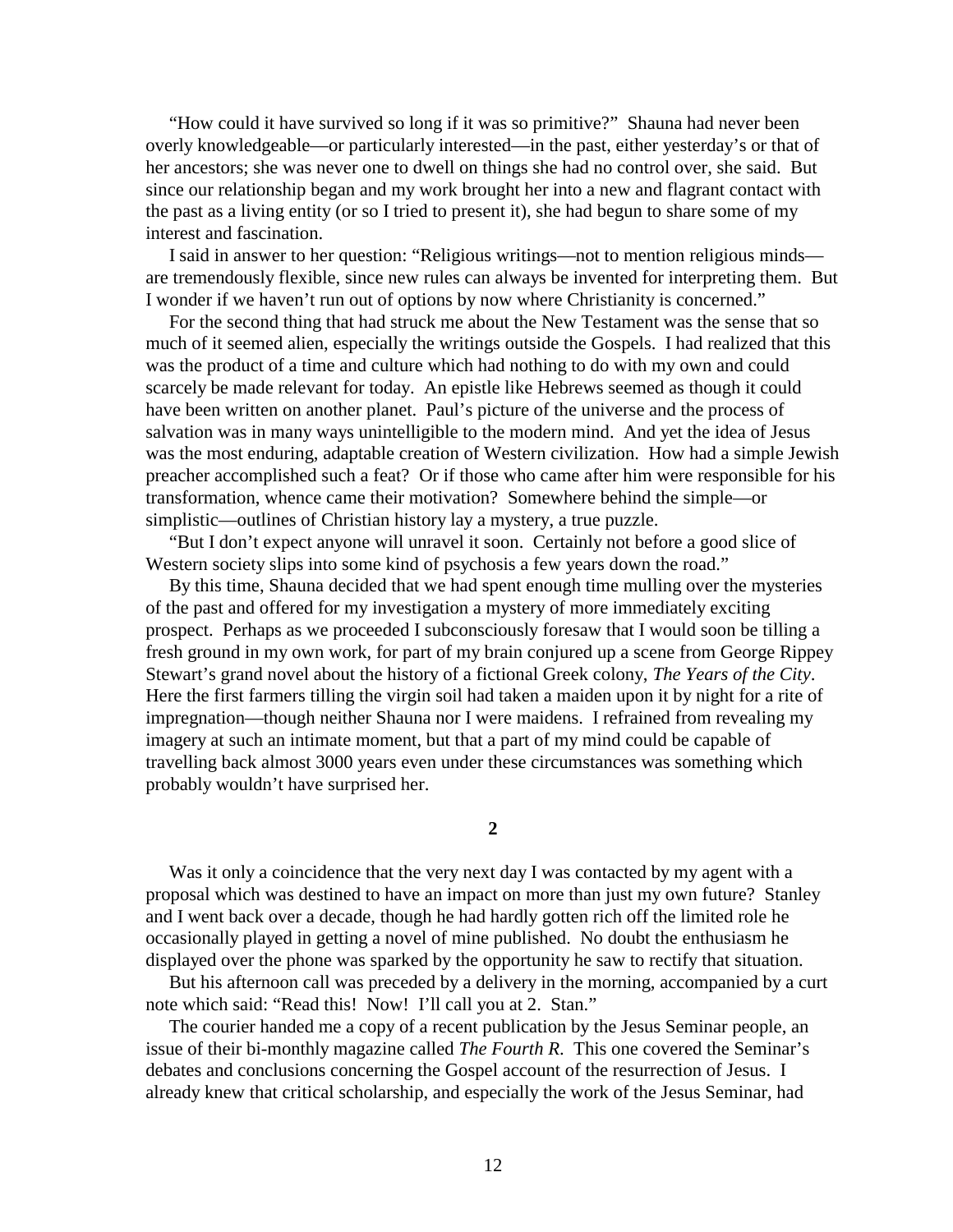been creating a stir in New Testament circles for some years now, a stir whose ripples had finally reached the media and even a few pulpits. But this publication was an eye-opener.

 The Gospel story of the resurrection was being stood on its head by these progressive scholars. Probably for the first time in its history, I realized, the field of New Testament research was in disarray. I was amazed at how members of the Seminar could ridicule the fundamentalists, and even some less liberal colleagues, for their naive and uncritical acceptance of the Gospel accounts.

 "Unbiblical nonsense," they called it. One headline in the magazine read: "Christianity is not defended by fudging the facts....And God is not served by telling lies on his behalf!"

 I was still perusing the more than 100 questions the Jesus Seminar had voted on concerning the resurrection account when the call from Stanley came in.

"Well, are you writing yet?"

"Writing what?"

 "Your next bestseller, of course." This was generous, since only one of my novels had ever approached that status, and the memory of it was fast fading from everyone's mind, including my own. "The one that'll bring you your long-deserved fame and fortune."

 In a flash I knew what he was getting at. The question of the historical Jesus, who and what he had really been, would without a doubt be the hottest topic in the media and public interest over the three years still to go before the next millennium arrived. Stanley had been the first to realize that I had to get in on the action.

"You mean a novel about Jesus?"

 "What else? The real man, the mover and shaker, the lost, misunderstood soul whatever. That's up to you. But make it controversial. Cutting edge. That's what the market is going to want. Take six months, tops. I want you to be first in the door."

 I took a deep breath. "Uh, Stanley, look. Jesus isn't just your run-of-the-mill historical character. Do you have any idea—"

"I know you can do it, Kevin. And keep one eye on the movie rights."

 And that was that. Feeling caught up by what was beginning to look like a runaway train, I let Stanley sign off with a promise from me that I would give it some serious thought. But by the time I had hung up the phone, I knew the decision was inevitable. The moment had arrived for me to tackle that daunting, mysterious figure who stood in the eye of the storm.

 One thing was going to need some review: my classical Greek which I hadn't delved into in a few years. The entire corpus of early Christian documentation was originally written in Greek and would have to be gone through in fine detail. Moreover, it was a Greek which had evolved from the language of Plato and Thucydides and had its own characteristics. It was the international language of the empire in the first century (known as *Koine—*or "common"—Greek) and every educated Jew, Roman, Egyptian and Syrian, indeed almost any literate person in every corner of the eastern Mediterranean, could speak it.

 An intriguing question: did Jesus know Greek? There seemed to be no question in any scholar's mind that he would have preached in Aramaic, which was the everyday language of Palestine and the Near East generally. The average person today might well wonder why, if some of the Gospels and epistles were the product of people who had followed Jesus, nothing was written in any other language but Greek. Why had the career of Jesus, presumably not conducted in Greek, left us no product reflecting the language he did use?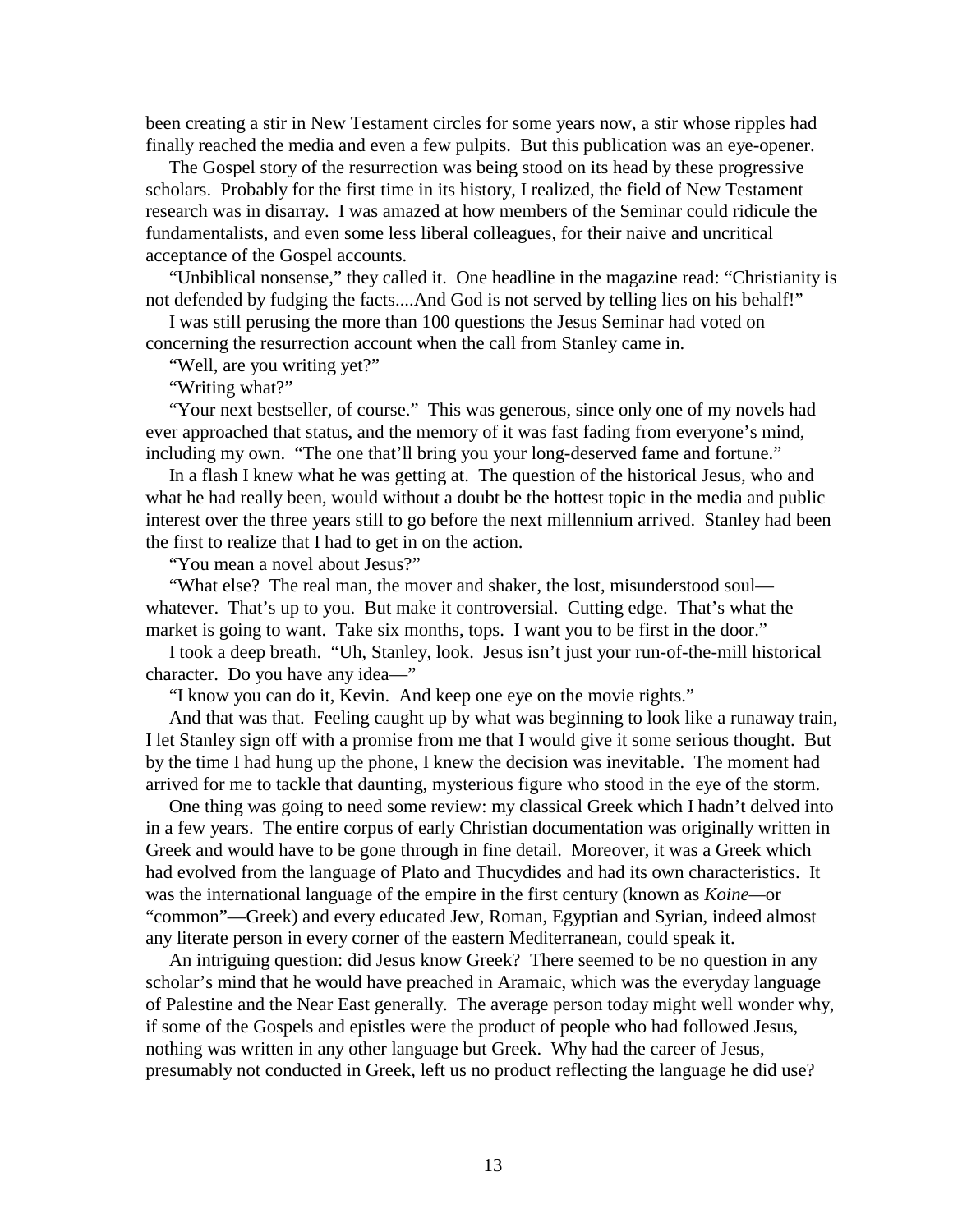I had recently heard about something called "The Muratorian Project". Some institution had just put the entire Bible online, with a minute subject index plus detailed commentaries by leading scholars. ("Muratorian" referred to the first listing by the Church of an official canon of sacred writings at the end of the second century.) This would be critical, to be able to locate particular topics throughout the sizeable array of material which constituted early Christian literature. As for non-canonical writings, I would have to enter some of these into the computer myself. If I scanned in the texts I could do my own searches of this important secondary material.

 The first step was to renew some contacts at the University, the same institution where I had obtained my MA. I had used its extensive Library in the past, but this project was going to require some extra resources, maybe even some special privileges.

 As it turned out, the contact I made the next day was an unexpected one. David Porter and I had been good friends during our MA years, sharing philosophy and linguistics classes. After graduation he had gone on to another city to teach philosophy to first year undergraduates and we had lost touch. When I ran into him at the university that day, twenty years melted away.

 "All things come round," he said. "Who'd have thought I'd be back here teaching some of the very classes we took together? Shows you the universe is cyclical, after all. Of course, none of the students today are of the caliber we were."

 I nodded sagely. "Certainly not. These poor devils have had their brains fried by computer screens."

"Lot worse than beer, let me tell you."

 David showed me to his office. It looked as though moving day had been last week, but he had actually taken up residence the previous August and now had seven months under his belt of teaching pre-Enlightenment philosophy to three different levels of undergrads.

 "Quite seriously, the computer-formed mind in the 1990s has an entirely different way of absorbing courses on philosophy—and probably everything else—than we had. They've taught *me* a few tricks. If Descartes were around today he'd probably have to say, 'I compute, therefore I am.' "

 I struggled with what I could recall of Descartes, which amounted to little. "Didn't Descartes declare that because he could conceive of God, therefore God had to exist? God is a perfect being and part of being perfect is that you must exist. Besides, the imperfect mind of men and women couldn't conceive of a perfect being, so the idea itself had to come from God. Or something like that," I finished lamely.

David laughed; he knew it had been a struggle. "That's pretty good. Especially without a database. It's amazing how many philosophers have come up with proofs of God's existence, and yet it's possible more than ever to doubt the fellow."

I agreed that God was an elusive character.

 "But I haven't been ignorant of your own career, Kevin." David looked over at his dishevelled bookshelves, as though he actually expected to find one of my books there. "I've read two or three of your novels. I remember the one on Socrates. You have a good knack for getting across philosophical ideas and keeping the reader interested. In fact..."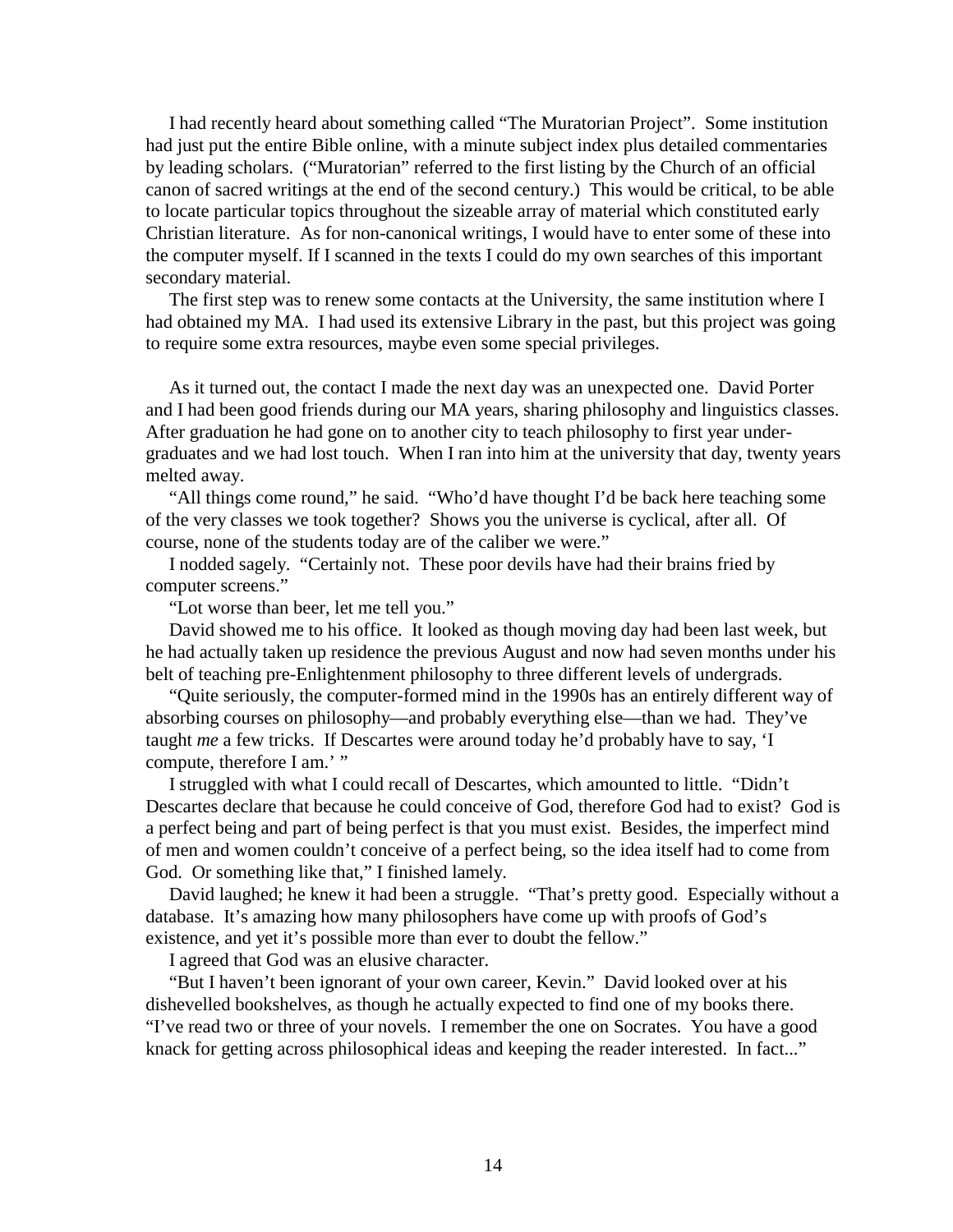He rather pointedly trailed off, looking at me with an exaggerated expression, as though he had just thought of something quite intriguing. "I'm wondering if you mightn't be interested in getting involved in a certain enterprise of mine."

I said a little hastily, "As a matter of fact, my agent has just talked me into a new project that may afford me precious little sleep over the next three years." When his eyebrows went up, I pushed on. "I want to write the definitive novel on the career of Jesus of Nazareth."

 David let out a whoop. "Three years? How about thirty? Early Christianity isn't my specialty, but if there's one figure in history on whom zero agreement exists, it has to be Jesus. What makes you think you can solve the puzzle—if you don't mind me asking?"

"Ignorance, I guess," I answered sheepishly.

 "Actually, it sounds like an exciting project. But you know,"—and here he adopted his intrigued look again—"it might not be too far removed from what I was about to propose." He picked up a pencil which he proceeded to wield for emphasis.

 "About ten years ago I got involved with a group called the International Skeptics. They're mostly interested in debunking UFOs and alien abductions and paranormal phenomena, stuff like that. I started, just subtly, raising these issues in the classroom, mostly to see who thought what, how many young people today believed in these things, or perhaps might even have imagined they'd experienced them. There didn't seem to be an alarming incidence in my students subscribing to what the Skeptics were most concerned about, but my net gradually went wider and I found I became more interested in the views they held in more 'spiritual' categories—for want of a better word."

"Like?"

 "Angels, for one." David made a motion in the air with the pencil, as though he were tapping one of the creatures on its wings to gain its attention. "It's one thing to read that 62% of Americans believe in angels, it's another to actually hear half your philosophy class express a belief or acknowledge the possibility that such creatures exist and even interact with humans. It kind of makes you wonder what you're doing in the classroom at all."

I nodded without commenting.

 "I don't teach science, but how much scientific literacy can they possibly possess when they're willing to allow that perhaps we *should* offer the theory of divine creation 6000 years ago alongside Darwinian evolution? Keep in mind that this is not a Bible College. We like to think we're one of the leading universities in the state, if not the country, and yet a good portion of our students think that everything in the bible must be true."

"I guess we're not really as secular a society as we like to believe."

 David grimaced. "Personally, I've decided recently that I don't much care if UFOs exist or not, or whether someone claims he can bend a spoon with his mind. I've decided those things are not nearly as dangerous as belief in angels or the inerrancy of the bible or whether a God lives in the sky and has a department that spends its time pulling yours or my strings. It's things like this that are undermining the rational basis of society, and they are going to extend into a lot of areas we've started to take for granted, whether it's the efficiency of our educational system and the nation's productivity, or the right of a woman to have an abortion or even to go out and work. When you pull the shades down on one window and block the light of rationality, the whole house gets dimmer, and soon you get to accept the darkness and eventually the rest of the shades get pulled down."

"But it's not just religion," I pointed out.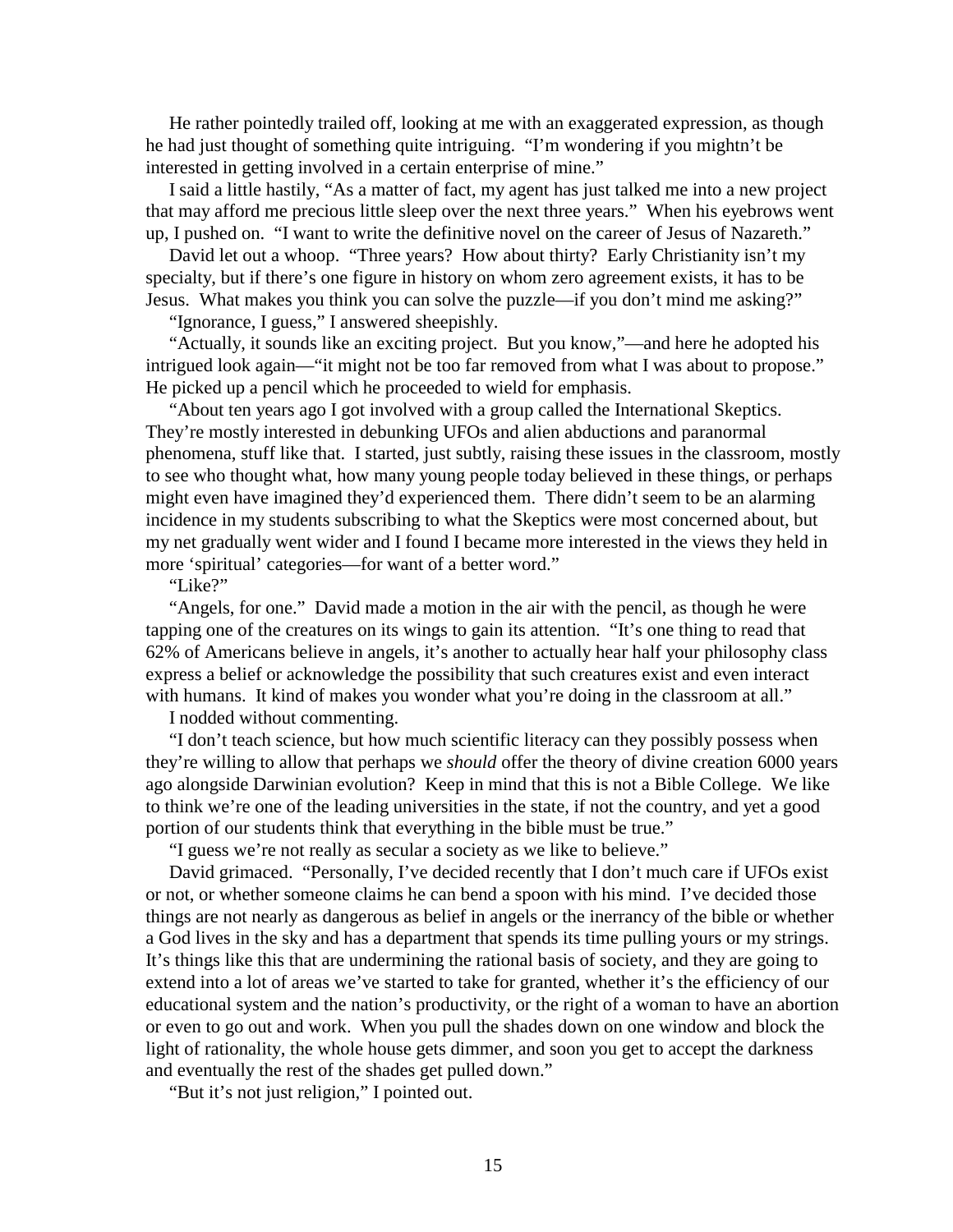"No, it isn't. Some of this New Age stuff is just as irrational. But it doesn't matter, it all has to be harmful to a healthy view of the world."

 I used my finger in imitation of his pencil. "And you want to do something about it!" David nodded earnestly. "Three months ago I proposed to the Skeptics board that we broaden our scope and even focus on debunking the worst spiritual and religious excesses. It would mean taking the bible on—head on, since that's the source of a lot of them."

"And how did they react?"

 "Cautiously. Essentially, they showed me the door. They said: 'Have a run at it and see what you can organize, then get back to us.' I took a deep breath, said 'What the hell' and started e-mailing. I've sounded out friends and people who had long forgotten I'd existed, as well as a lot of complete strangers. And not just in university philosophy faculties. Contacts gave me contacts. I decided I needed a specific concrete proposal, so I came up with this one: we organize in cells and present a promotion for rationality and secularism in everyday beliefs and outlooks, attracting as much publicity as we can, and then hold a nation-wide, maybe even world-wide, Symposium for Rationality"—the pencil gave the words capital letters—"in the year 2000."

"Impressive." It wasn't a lie. "And the response?"

 "About 50 hearty endorsements, a hundred or so 'I'll think it over's, and about as many 'Don't bother me's, or words to that effect. I've got a core of about six, all but one being university profs, who are actually trying to organize things. About three dozen are putting various ideas on paper and a few are starting to trickle in. We're feeling our way."

"And just how did you think I could contribute to this worthy enterprise?"

 "At the U, I always thought you were one of the most rational people I'd ever met, even if you had an overly romantic streak about you. I still haven't decided whether there may be some kind of God or not, but one thing I do know is that he—or she—has to be rational, and I see precious little rationality in the God most religionists bandy about these days. I remember you adopting an atheism which was serene and secure and sat perfectly well with you, like it was a good breakfast you'd eaten that morning."

 Now there was a metaphor I'd never thought of! "I guess for me, abandoning God was pure release and freedom: seeing the universe crystal clear for the first time—and being exhilarated by the look of it. I know I was convinced that within a few decades at most, maybe even by the time I'd reached this age, the rest of the world would have followed suit. Naive, obviously."

 "Who knows? Maybe you were right—just a bit premature. Maybe this is a temporary aberrant phase, some kind of death throes. Unfortunately, I'm living in it, and I'm *not* exhilarated by the look of it."

I asked David again what he thought I could contribute.

 "Well, now that you've told me about your latest project, there may be material there we could use. Biblical scholars these days are a schizophrenic lot. They're either pulling down the battlements or busy trying to throw them back up. They're raising a lot of dust and we'll have to wait and let the air clear before we see what comes out of it. The only one I approached, somebody at Claremont, says he's too busy campaigning for rationalism in his own field. He's embroiled in some new 'quest for the historical Jesus', he says."

 "It's funny," I remarked. "This 'quest' for the real man has been going on forever, it seems. It's true the Gospels can't simply be accepted as factual, historical accounts. After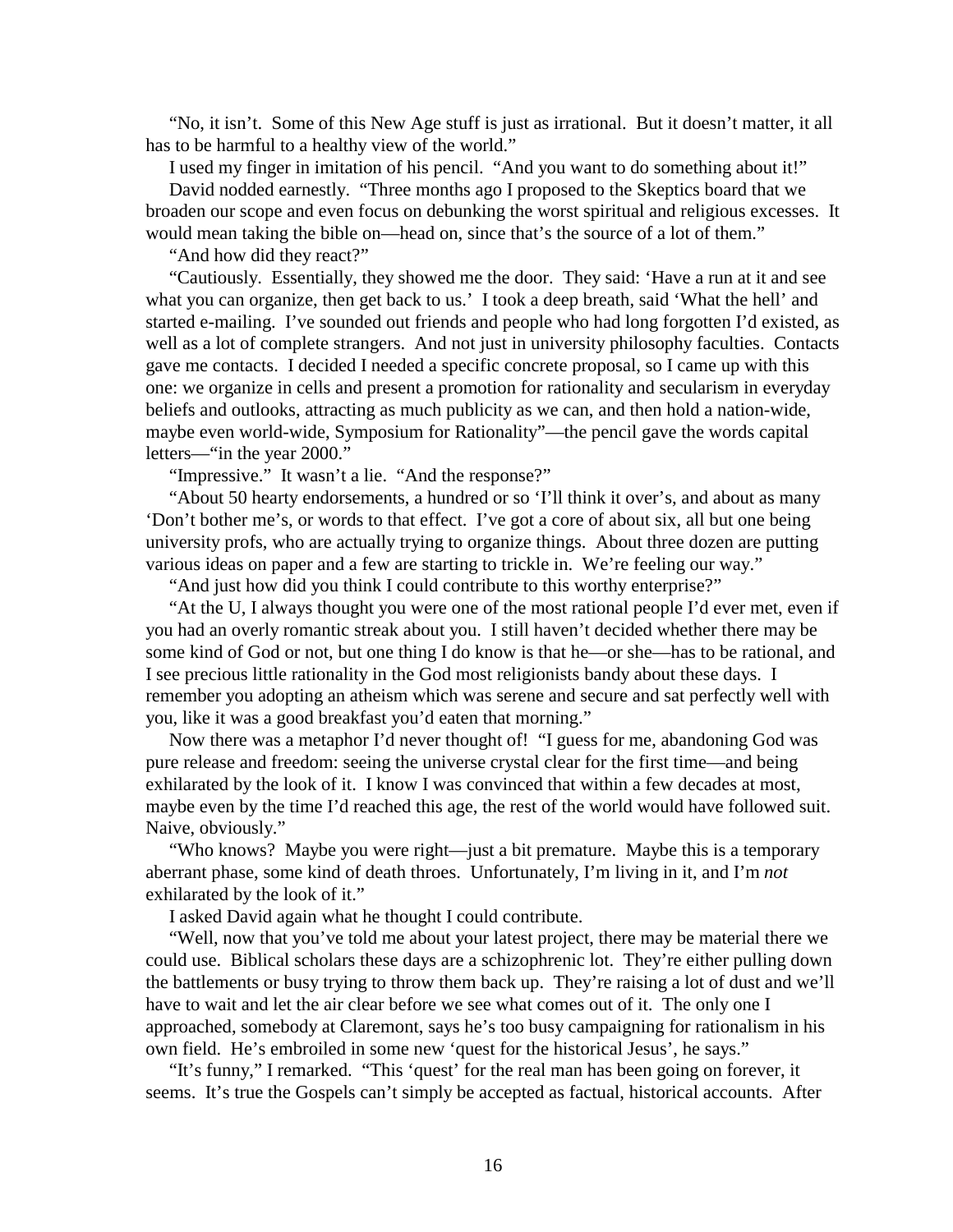all, they don't even come close to agreeing with one another on a lot of details, big and small. And none of the New Testament writers were historians. They presented the Jesus of their own faith, sometimes long after the fact. But somewhere under all this superstructure must lie the actual figure of history. How hard can it be to dig him out?"

"This fellow I spoke to sounds pretty confident."

 "Well, they've been on the site with their picks and shovels for a good two centuries now, and it seems every generation of scholars tosses the previous one's diggings onto the scrap heap and claims to have finally uncovered the genuine article. But I wonder how they're going to be sure they can recognize it when they do."

I didn't voice the thought that I had to ask the same question of my own new project.

 The time was getting well toward the middle of the afternoon, and I had yet to visit the library to map out my strategy. David picked up my signals.

 "Think about it," he said, putting the pencil down. "This research of yours is very intriguing, and maybe being an outsider you'll bring a fresh perspective to it, who knows? I'd really like it if you'd keep in touch with me, as often as you want. Maybe when we get things a little further organized here I'll have a more concrete proposal for you. You may be interested in spite of yourself."

I assured him that I already was. "By the way, what are you calling yourselves?"

 "Well, we don't know yet. We're knocking a few ideas around. Do you always title your books before you write them?"

 "Sometimes. Though titles are subject to change. You never know where the writing process is going to lead you. Or the research itself, for that matter."

 We exchanged e-mail addresses and other sundries. David had a final, somewhat ominous word. "You know, something like this—even your own work you may find inevitably attracts opposition. I haven't yet put out any general feelers on the Internet, and I may not. But already I've got somebody or some group on my tail who doesn't like our complexion. They managed to get a hold of my e-mail address and sent some text from a recent rationalist magazine they knew I'd be interested in. Even though I wasn't certain who had sent it, I decided to download it. Fortunately, I've gotten into the habit of checking for viruses whenever I bring in something I don't know. Believe it or not, there was a nasty little bug worked into the thing that would have screwed up my whole drive and destroyed some very useful files we've been putting together. On top of everything else, we're now forced to establish a security system."

 "Cyber-terrorists. Every advance in rationality has occasioned a counterattack from those who prefer to hang on to the old ways of thinking. Hemlock takes many forms."

 "I'll watch what I drink. Let's hope they don't try anything worse, but I don't think we've heard the last of them." He stood up and shook my hand. "Kevin, it's great seeing you again after all these years. Who knows what might come of it? Maybe it wasn't just a chance meeting."

I chided him for his note of irrationality. I said goodbye and set off for the library.

 A three-hour search of various indexes and reference books gave me a working list of documents I would have to investigate. I was particularly interested in Christian writings outside the New Testament, since instinct told me that anything not part of the sacred canon might have preserved information or views about Jesus that were more original and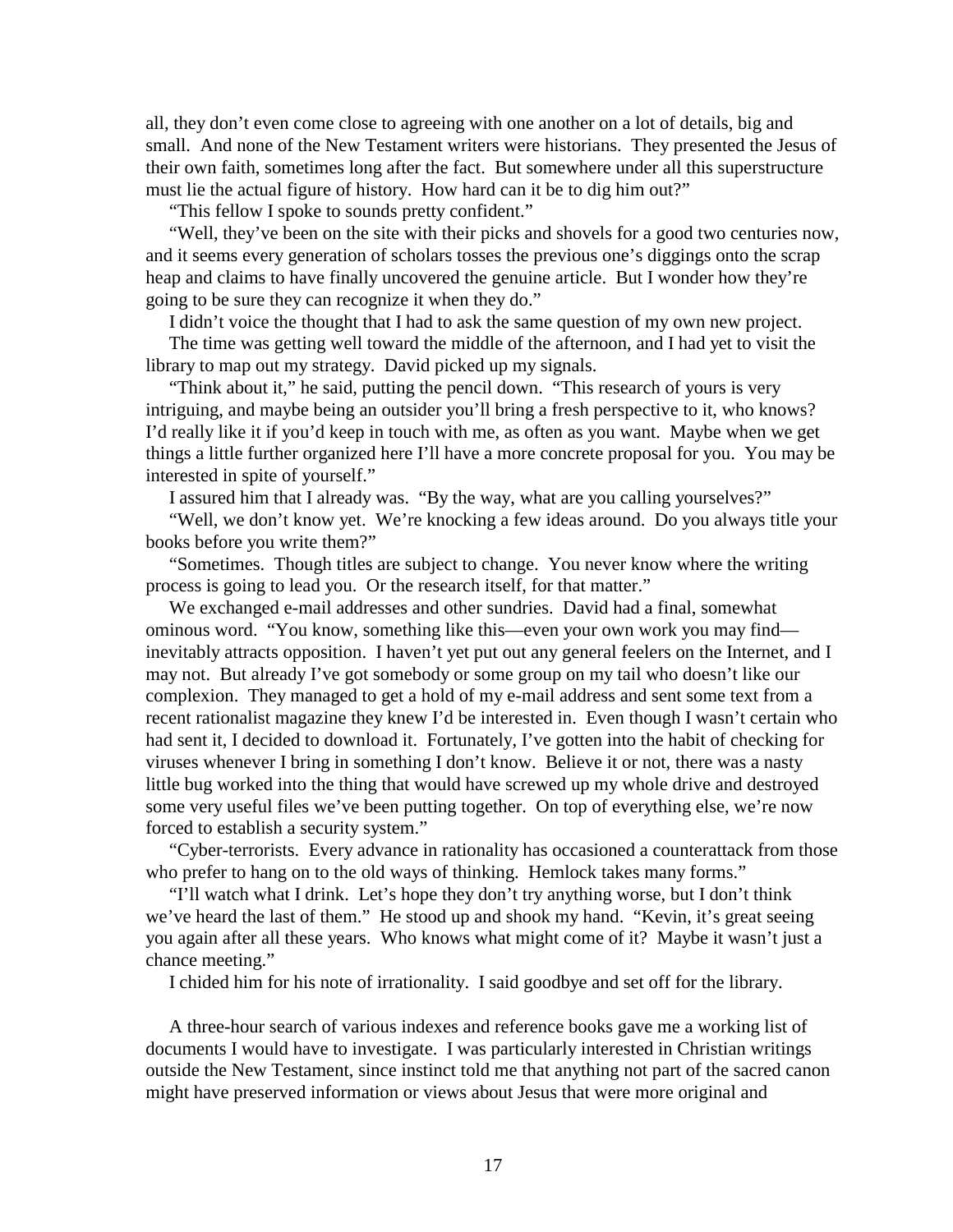dependable. I knew before I started that relying entirely on the Gospel picture would be a mistake and give me nothing that a thousand writers before me hadn't come up with.

 I spoke to an assistant librarian I didn't know, and who hadn't read any of my novels. On the basis of my status as an alumnus and on my reputation as a successful writer, which I was at pains to impress upon her, I managed to wring concessions for a few privileges not normally enjoyed by someone who was not on the university staff.

 In the early evening I departed for home with several books, some for immediate scanning into my hard drive. I hoped it had enough free space and a good resistance to indigestion. On the other hand, the spirit of my computer (I was often convinced that it had one) should have felt well at home by now with the ideas and atmosphere of ancient world religion and philosophy.

 Those visions of riches and acclaim which Stanley had tried to plant in my head continued to dance in the background, but I knew that the task itself would be a challenging one, with no guarantee of success. To be controversial was one thing, but if I could not tie it to some appearance of reality, some meaningful picture of what had actually transpired in a backwoods part of the Roman empire in the early first century to shape the entire future of the Western world, the whole thing would probably be dismissed out of hand.

 Nor could I ignore the 'political' ramifications of any portrayal of Jesus I would come up with. Today's environment, with its burgeoning struggle between religion and secularism, might well react to any such novel in ways that had nothing to do with its literary or entertainment merit. Could I juggle all these balls at once?

 And there was an additional ball closer to home. How would Miss Shauna Rosen, Jewess extraordinaire with whom I was engaged in another kind of juggling act, react to my immersion in the figure which had brought so much misfortune to those of her race who had lived for two millennia in his overwhelming and grievous shadow?

\*\*\*\*\*\*\*\*\*\*\*\*\*\*\*\*\*\*\*\*\*\*\*\*\*\*\*\*\*

### **Chapter Three**

### **1**

 As I usually did when embarking on a new writing project, I bought a special bottle of wine to mark the occasion, and as she usually did since our relationship had taken flight a few years earlier, Shauna joined me that evening to help in the marking. I told her of my unexpected meeting with David Porter.

 "If your friend thinks he's going to eradicate spirituality, he's in for a disappointment." Shauna with wine on her lip could lead in a number of directions, any of which would be quite stimulating. Tonight we were headed for some animated conversation.

 "Oh, I don't imagine David plans anything so ambitious. He just feels that some brands of irrationality sap society's potential. He wonders how we can properly understand and control the world around us if we believe in all sorts of forces and entities that don't exist."

 "Do we really need to control the world so thoroughly? Doesn't our obsession for control and understanding get us into a lot of trouble?"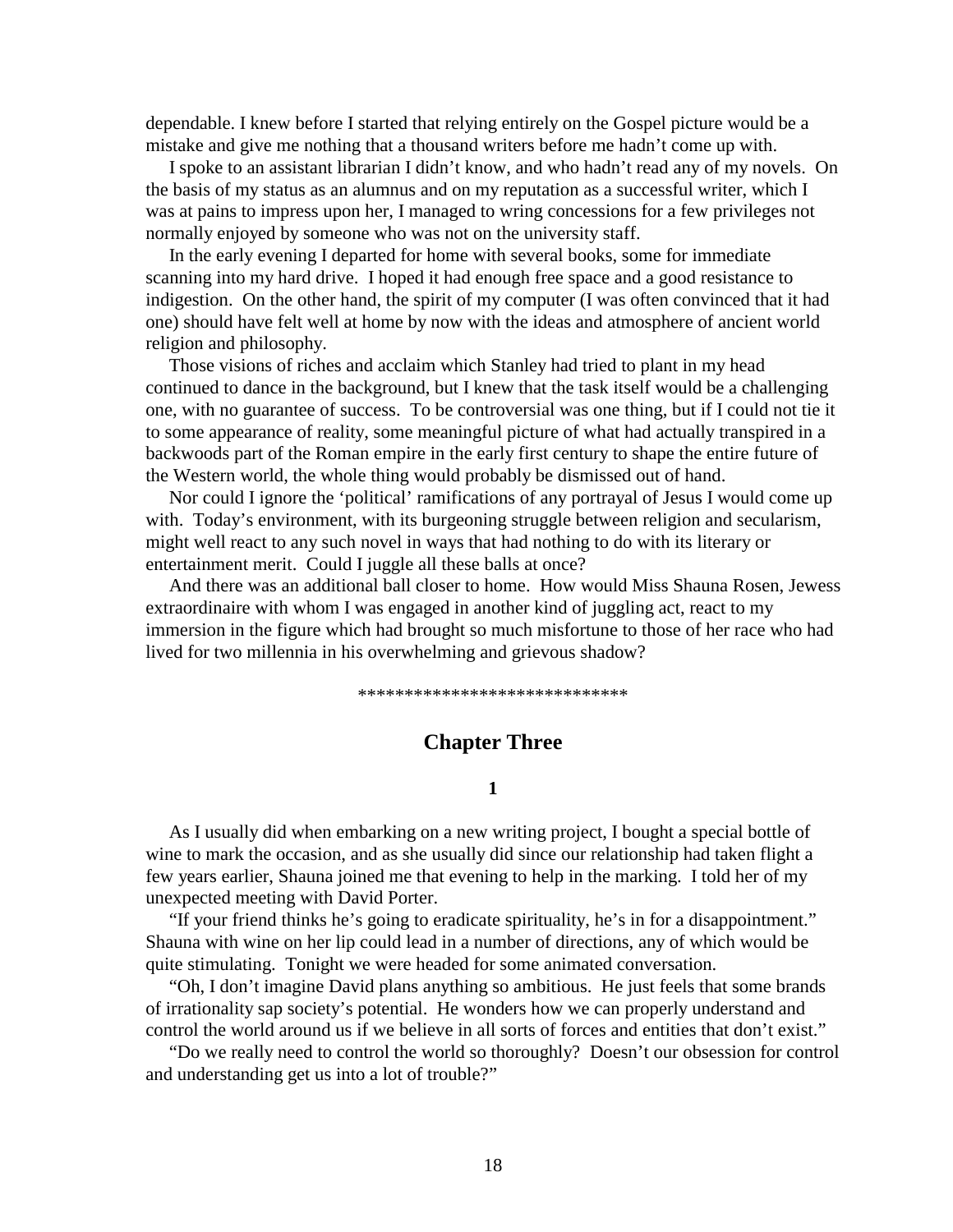Shauna and I rarely quarrelled. There was always a streak of humor in even the most adamant of her discussions, few of which were deemed important enough to upset her keel of sensibility. I, on the other hand, could get determinedly supportive of my own views. More often than not, Shauna enjoyed playing off that determination.

 "If someone would show me," I declared, "how you can come to the best decision about something when your opinions on that thing are irrational or erroneous, I'd be glad to hear."

 "Is it irrational to want to feel that there's something 'out there', something beyond what we can study with our scientific instruments? That way, there's always a little mystery to the world. The potential for what can happen in it, what can happen to us, becomes unlimited. If we're able to understand everything, if we lay everything bare to the light of day, we're stuck with what we can perceive. We can never go beyond that."

 "That should be more than enough, I would say. Those horizons are huge. Just how much space do you want?"

 "Personally, I have all the space I need. But for some, it's the quality of that space. They don't especially like what they see around them, so they invent other dimensions where things can be the way they'd like them to be."

 "No problem was ever solved by inventing a fantasy that promises to take you away from the problem. The problem just grows bigger by neglect."

 "Spoken like a true pragmatist." Hadn't David called me overly romantic? "But it's not just the God-in-the-sky fantasy. Lots of people have abandoned any such figure and yet they still believe in things science can't detect. Look at some of these New Age ideas. Energy flows and reincarnation and that sort of thing."

 "That was David's point. How can we turn out competent scientists who are going to understand the world if we believe in angels, or powers in crystals?"

 "Oh, I think that's selling it short. Anyway, a lot of New Agers think that energy forces in humans, or between humans and the universe, are real. It's just that they can't be detected by our narrowly scientific methods."

 "Then let's broaden our scientific methods. But if we still can't detect something, it's too easy to fall back on the claim that our equipment is faulty or our science too limited. Too many pink elephants are let in the door that way. Ultimately, if reason or the senses or the instruments our senses have created to help them can't accommodate something, we have no right to hold on to it, much less build our lives around it."

"You might be missing out on things science can't give you."

"I'll accept any judgment made in the court of reason."

 The argument was winding down. We both knew it. Besides, Shauna's lip was looking less argumentative and more sensual by the moment. Middle age has its fascinations which youth cannot yet imagine. Shauna was just entering it and I had been saving her a place for a few years—even before I knew her. The mind is a wonderful storehouse, and a woman with two or three decades of sexual experience has a fascinating inventory of responses and sensitivity. When the body moves more slowly, the savor is sweeter, and like the lip glistening with red wine Shauna's flavors had ripened to perfection.

 Joy at being alive is also richer when experience, rather than a flood of hormones, produces it. Shauna was a medical laboratory technician, so she dealt with the manifestations of life on a daily basis. Her down to earth realism and common sense appealed to me greatly. And still there was something exotic about her. Partly it was her Jewish character,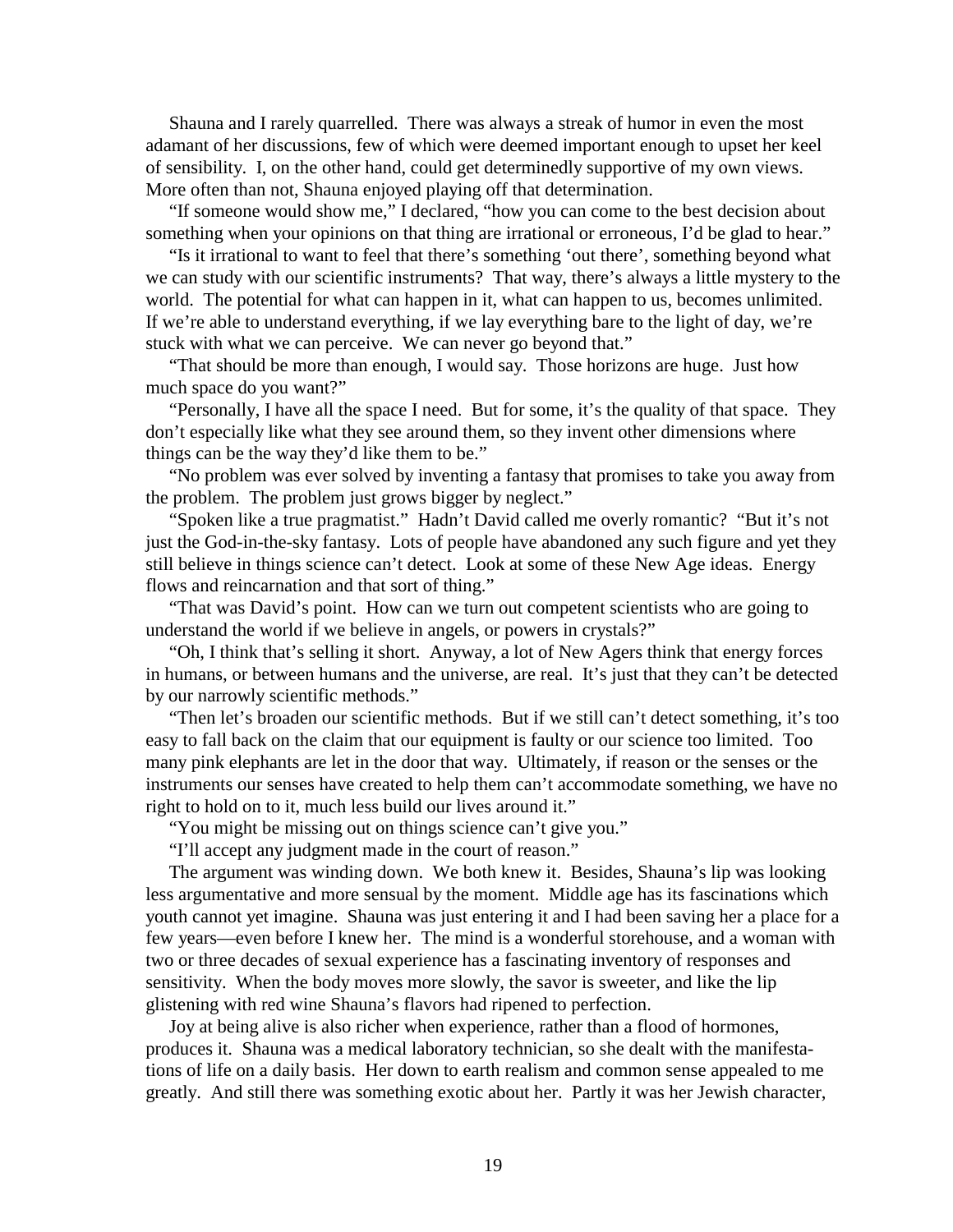which for me spelled subtle depths extending back into misty pasts, an innate tenacity, a swirl of fecundity (though she herself had no children). The broadening in the middle of the nose spelled a sensual richness, and I often spent more than a few moments attending to that very feature, to her great amusement. Like her coloring, her lovemaking was in smoky hues, mellow browns and burgundies. To be enclosed within her was to enter a place of warmth and deep pleasure.

 As for myself, the energy of youth had been replaced by more thoughtful quests. The sands of time wash quickly over the imprint of Alexander's stride, but the measured pace of Plato's words reechoes down the long centuries and will probably never die out.

Afterwards, there was a little more wine and a late night snack.

 "This is my third christening of a new project with you," Shauna said between munches. "But I must say this is probably the most ambitious one you've taken on yet. What are you going to do with him?"

"With who?"

 "Jesus, of course. If he's not the divine Son of God, which I presume he's not, what are you going to have him be?" She rolled her tongue provocatively along her upper lip. "Are you going to give him a Jewish girlfriend?"

 I shuddered. "Getting torn apart by the critics is one thing, but being rended limb from limb by enraged Christians is something I'd rather not experience. I don't think I'll work in any love interest."

 She looked disappointed. "Isn't that what sells? You've had some racy stuff in some of your other novels. Are you going to suddenly become politically correct?"

 "I don't know what I'm going to become. I really haven't had any time to think about it. Is the focus going to be on the man himself or on some secondary figure—a fictional character, perhaps, with everything seen through his or her eyes? That's a common device in historical novels. But it would certainly be challenging to present the story through the eyes of Jesus himself. That's what Vardis Fisher does, though his Jesus—Joshua, really has no sense of himself as a special man with a special mission. He just has a knack for attracting people to himself, men and women. Especially women. Here, let me read you something from a study of Fisher's Testament of Man."

 I fished out one of the many ringbinders crammed into my bottom bookshelf, in which I kept some of the many copies I'd made from this or that source in the course of years of research. "I don't remember the author of this study, some college thesis I think it was." I flipped the sheets. "Here...he's talking about the novel *Jesus Came Again: A Parable.*

 " 'Speculation and expectation about a coming Messiah and the cataclysmic change he would bring had been fermenting in Judea for two centuries until it had reached the level of almost national insanity, especially among the common folk. Migrations across the land of vast numbers of people: farmers, city dwellers, rabbles of poor and sick, are recorded during the early decades of the first century, and many a man who sought to lead them, or claimed to be a wonder-worker or teacher or even the actual Messiah, was seized and executed by the Roman authorities as an instigator of public disorder. Such disorder was easily provoked. The average man and woman outside the privileged classes were ground down by a crush of tithes and taxes. Working of the land was crude and injurious. Slavery caused major human misery. Rampant superstition, and a belief in a world full of demons who tormented with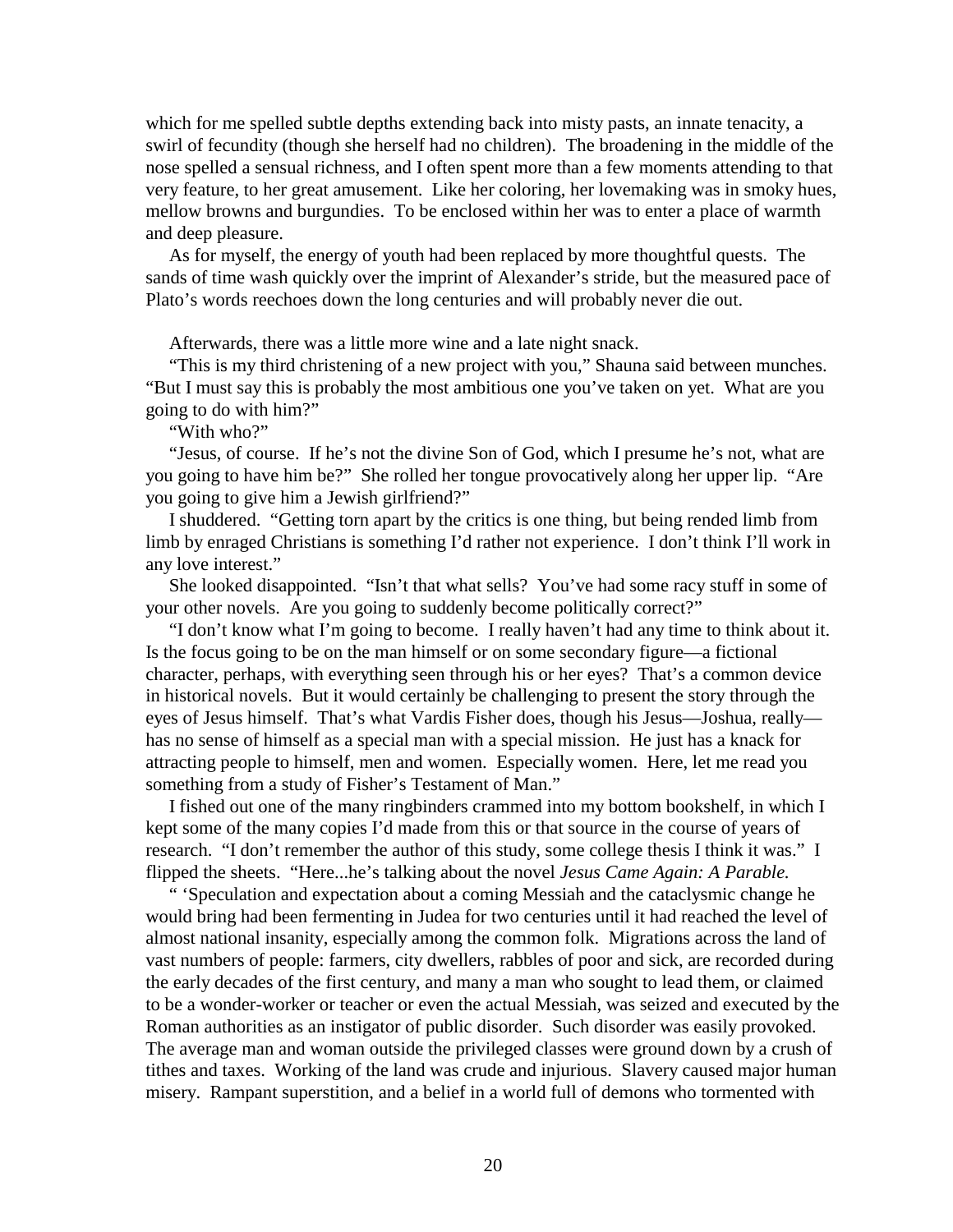illness and possession, produced nervous disorders and psychotic behavior among many. In an era of primitive medicine, sickness and physical degeneration made millions wretched. Fisher creates a heart-wrenching view of a world full of pain, insanity and injustice.

 " 'At one such fevered moment during the reign of Herod Antipas, a young Jew named Joshua joins the throngs of poor and sick who crowd the roads of Judea, making their disorganized way to Jerusalem and other holy places. They are expecting the imminent appearance of the Messiah, who will rescue the downtrodden, heal the sick, right all wrongs. Several people attach themselves to Joshua, mostly women: from the simple widow with child, to the educated Greek, to the mystic who has visions of heaven. Some of them begin to believe that Joshua is himself the Messiah, though he vigorously denies it. Fisher has shaped his story in the classic 'quest' mold: the little travelling band of diverse characters who pass through experiences and trials in their search for something to give them hope and a new life.'"

 I skipped a few paragraphs ahead. " 'When a growing number of those following him imagine that he has healed the sick and even caused a dead man to return to life, Joshua is at last seized and led before Pilate. His humble admission that he believes the Messiah will conquer even Rome with love, clashes with the sympathetic Pilate's need, in a land ever teetering on anarchy, to keep in check all ideas and advocations which encourage a belief that Rome's authority will be overthrown. For one Jew among many, it means crucifixion as a "rebel". But among Joshua's followers, a seed of belief has been planted.'

"That's Fisher's approach, you see: understated and touching, sometimes even naive. He'll probably influence my background presentation. I want to convey what makes the times tick—or at least those who responded to Jesus. But how are we going to know what made Jesus tick? The Gospels give us nothing like that. Each evangelist just offers us a divine figure in the image of his own theology."

 "What about 'Suffer the little children,' or whatever that saying is? Doesn't that show he was supposed to be compassionate and sensitive?"

 I shrugged. "Was he? What about—I think it's in Luke—'you have to hate your father and mother, wife and children, and so on, if you want to be a disciple of mine'? In one Gospel he tells his disciples to go out and preach to the world, in another he tells them not to cast pearls before swine, the swine being gentiles who are too ignorant to appreciate the Law. The contradictions are so numerous and significant, you can't trust anything that's said of him. Unlike Fisher, who didn't pretend to be at all historical, I'd like to construct my tale around at least a kernel of something reasonably reliable. But the trouble is, earlier writers like Paul are supposed to have created some cosmic resurrected Christ and filed the man himself in some bottom drawer and ignored him. If the early stuff has so little about the human Jesus, where are we going to unearth him?"

"Perhaps it's an impossible task."

"I certainly hope not."

**2**

 I spent part of the next morning scanning pages into my computer from the books I had taken out of the library the day before: letters of Ignatius, Polycarp, Clement of Rome, Barnabas. These so-called Apostolic Fathers, all writing around the end of the first century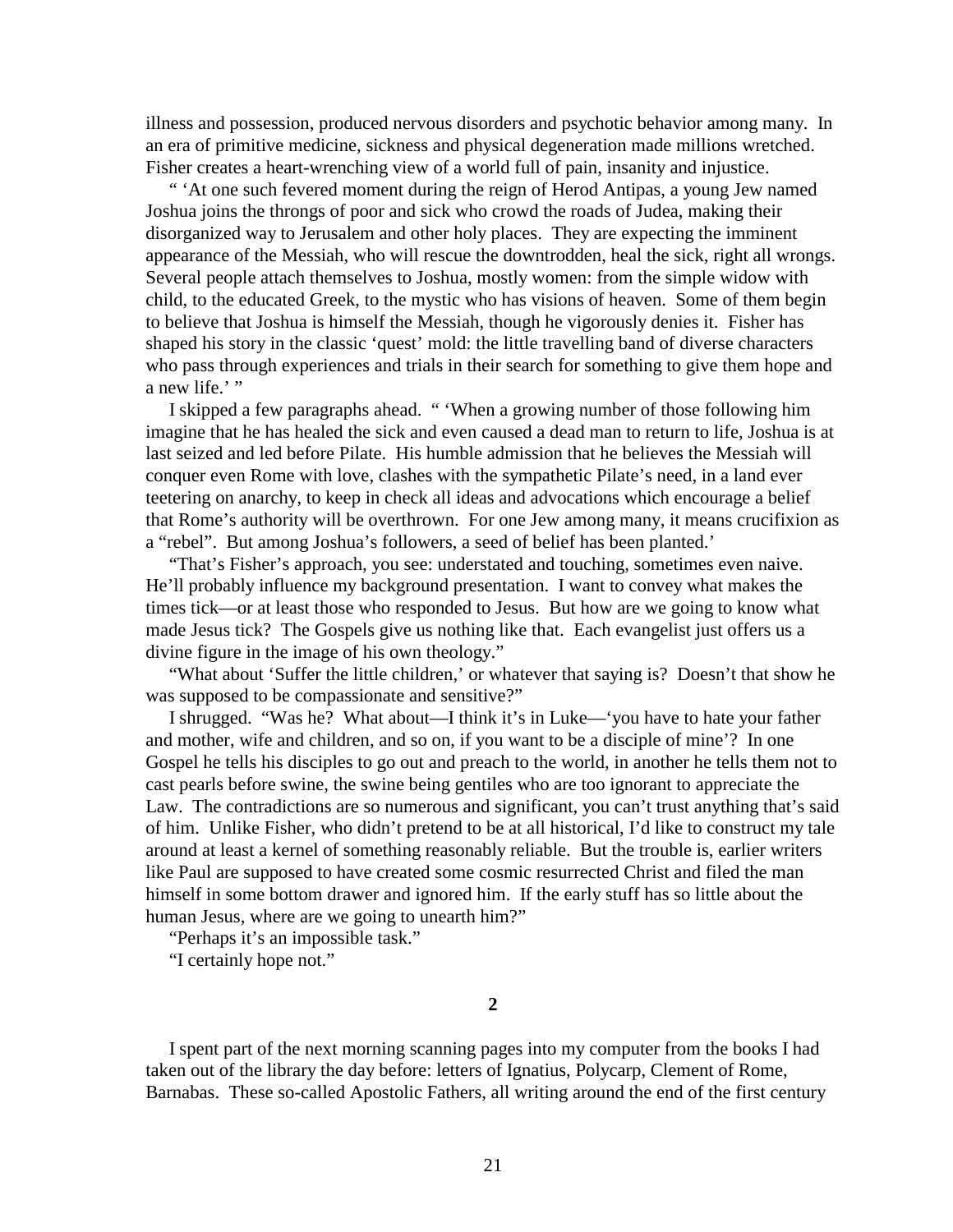and the first few decades of the second, were almost the only non-canonical record we possessed of the "post-apostolic generation" of the Christian movement, but before any centrally organized Church began to take shape.

 I realized I had to put one thing together before I could start assembling data: a time chart showing the approximate dates when all the Christian and related documents were written. That wasn't as easy as it sounded, because the dates of so many of them were uncertain, little more than educated guesses. I could easily have constructed a chart on the computer, with an icon for each document that I could shift around at will as I learned more. But I felt like having something concrete, in real space, something I could rest my eyes on away from the screen. So I mounted a date strip along the wall, running from the year 30 CE to 150. Below it I affixed a Post-It for each document: green for the Christian ones, blue for the Jewish, red for the Roman. After three days of quick research I had over 40 pieces of paper fluttering on my wall above the computer screen.

 Seven green ones stood for the genuine letters of Paul, all in a clump under the 50s of the first century: 1 Thessalonians, Philippians, Galatians, 1 and 2 Corinthians, Romans and Philemon. Six more letters had been written later using Paul's name, and I sprinkled them over the next few decades: Colossians around the year 80, Ephesians a few years after that, 2 Thessalonians around 90. The group called the Pastorals—1 and 2 Timothy and Titus seemed to be dated by different scholars anywhere between 100 and 130. I compromised and stuck them at 115.

 The group of three letters known as 1, 2 and 3 John were usually dated somewhere around the year 90. I Peter went below 85. 2 Peter, judged late, I stuck at 120. Then the ones considered early: James, Jude and Hebrews. They were anybody's guess, but I affixed them a little before the year 70, the climax of that watershed which constituted the First Jewish War, perhaps the greatest upheaval of its time. Putting down the Jewish revolt and destroying the city of Jerusalem was the most demanding military campaign the Romans had to undertake in the first century. Three-quarters of the population of Palestine were either killed or displaced. I marked that event with its own piece of paper. The Book of Revelation, an upheaval in itself, went under the 90s (though some thought it written during the Jewish War), along with the non-canonical epistle 1 Clement.

 The seven letters of Ignatius, the bishop of Antioch who perished in the arena at Rome, went on a single piece under the year 107, followed shortly by two other writers who didn't make it into the canon either: Polycarp and Barnabas. A church manual called the Didache (which meant "Teaching" in Greek) belonged somewhere around 100. For now, that was it for the early Christian writings. I would leave the apologists of the second century until later, as I didn't know if I would have occasion to dip into them.

 That left an assortment of Jewish and Roman documents. The historians Josephus, Tacitus and Suetonius could be fixed to specific dates in the late first and early second centuries. But then came a slew of documents from a set of miscellaneous Jewish writings known as the Pseudepigrapha, coming from the period 200 BCE to 200 CE. (The word referred to writings under "false" names, usually great figures of Israel's past.) They promised to be a significant asset. A day and a half of reading the little commentaries attached to these roughly six dozen works had given me a feeling that the background to early Christian thought was much more complex than most people imagined. The most promising ones went up on the wall.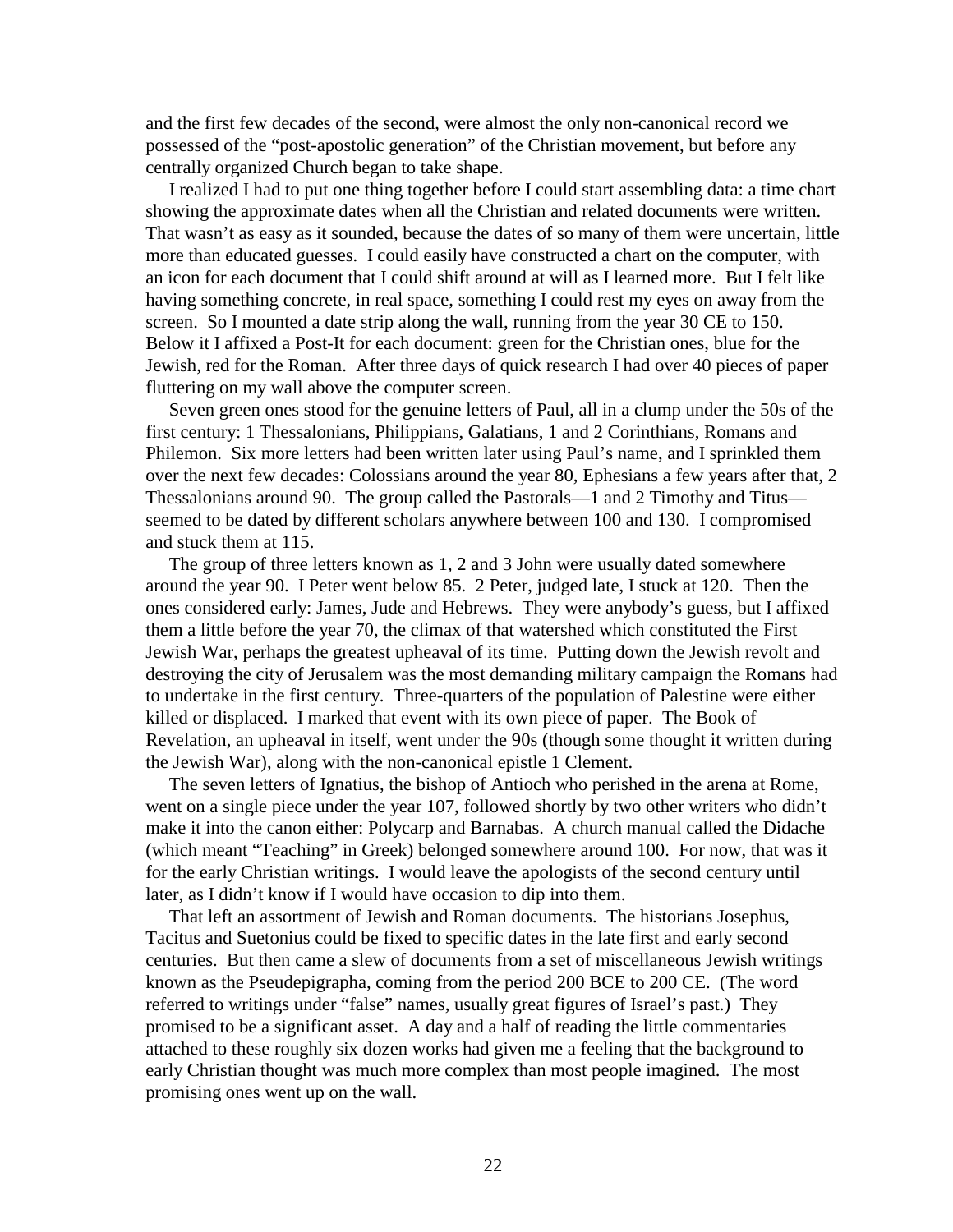As for the Gospels, things were not quite as straightforward as I had anticipated. The controversy over which one had been written first was pretty well settled by now: Mark, the earliest, was usually dated around 70 or so, with Matthew, Luke and John (all of them, in various ways, dependent on the Markan foundation) strung out between 80 and 110. But recent scholarship had concluded that all of the Gospels had been written in stages, edited and revised over time; the later Church had lost sight of that early history of development. Moreover, a search of all the non-Gospel writings had shown scholars that evidence for a knowledge of the Gospels' existence was difficult to find before the middle of the second century. I decided to leave them off my chart for now. The same applied to the Acts of the Apostles, whose suggested date of writing fluctuated wildly over almost a century. The dating of anything purporting to be history would have to be given the closest examination.

**3**

 The next day was a Friday, and a dreary start to the weekend. Winter was being shown the door, but putting up a protest on its way out: March days damp and dirty, with a half snow half rain falling. Shauna had left the evening before to visit some out-of-town family, and in the morning I had only a cup of coffee to give me a kickstart on this first day of data gathering. As usual, however, it wasn't long before I found myself slipping into the atmosphere of the ancient documents I was perusing, both on the printed page and on the computer screen. The window into a long dead mind is often clouded and grainy, and clarity of meaning can be elusive, but the wonder of bringing alive a forever departed past out of a few recorded words by one who had lived it is something we should never lose or neglect. Without it, we would be little more than the animals.

 Yet today that departed past contained an unexpected curiosity. I decided that to get at the historical Jesus, one should perhaps start by looking at his background: his parents, his family, the places of his birth and life. The Gospels, of course, contained a lot of that stuff, though they didn't always agree. But one couldn't prove the validity of the Gospel story by appealing to the Gospel story.

 But here was the problem I encountered. Using the Muratorian Project Index and my own search of the non-canonical material I had entered, I could find no references to the names of Mary and Joseph, nor to Bethlehem, Nazareth or Galilee, anywhere in the non-Gospel documents of the first century. I decided to look up the name of the man who one might say was the most crucial in Jesus' life, namely, the man who had tried and executed him: the Roman governor, Pontius Pilate. In the epistles, he appeared only in a single passing reference in 1 Timothy 6:13, at my date of 115. Elsewhere, in all the discussions about Christ's death and crucifixion, he was nowhere to be found. I could not even locate a reference in Paul or any other epistle writer to the fact that Jesus had undergone a trial! Little did Pilate realize when he washed his hands, that he was washing himself out of the wider Christian record for about 80 years!

 Ignatius seemed to have been the first letter writer to bring Pilate back into the spotlight. This martyred bishop was also the first to mention Jesus' mother by name, Mary. Nobody mentioned Joseph. In chapter 9 of his letter to the Trallians (he wrote all his letters as a prisoner on his way to Rome in 107) Ignatius said: 'Close your ears then, if anyone preaches to you without speaking of Jesus Christ. Christ was of David's line. He was the son of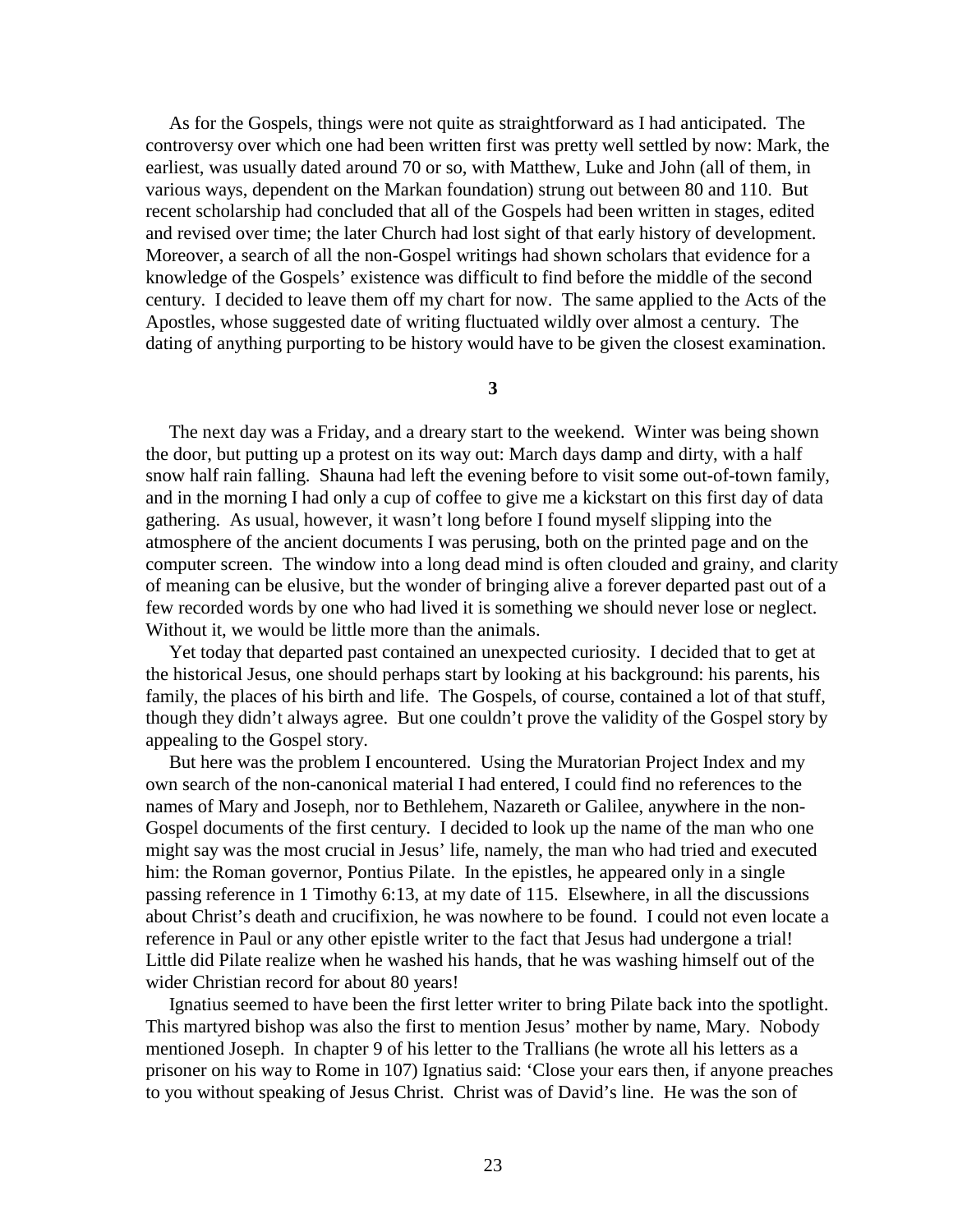Mary; he was really born, ate and drank, was really persecuted under Pontius Pilate, was really crucified. He was also truly raised from the dead.'

 To me, this passage had a peculiar character. As I read it, it seemed to be declaring these events as true, as though someone were denying them or refusing to accept them. Why would any of Ignatius' fellow Christians be listening to preachers who were not speaking of Jesus Christ? And just who would be denying or be ignorant of the fact that Jesus had been the son of Mary or executed by Pilate?

 By the next day the precipitation had turned to a steady drizzle of rain under leaden skies. It suited my mood. Things were not getting off to a bright, energetic start. The documents were beginning to look as dense as the weather, clouded over, yielding not the bright nuggets of information I looked for, but an oddly unilluminating murk. I had begun to realize that even basic topics like Jesus' death were being discussed in the epistles in ways that seemed to bear no relationship to the Gospel picture.

 In my search for Pilate, I had read a verse in Colossians, 2:15: 'On the cross he discarded the cosmic powers and authorities like a garment; he made a public spectacle of them and led them as captives in his triumphal procession.'

 Somehow, I couldn't see this idea fitting into any scene on the hill of Calvary outside Jerusalem, a scene of which there seemed not a hint anywhere, not only in Colossians. The 'powers and authorities' were terms for demonic spirit forces, believed in this period to inhabit the atmosphere and the layers of heaven just above the earth, harassing and crippling mankind. Fisher had illuminated the injurious role they played in the thought of the time.

 A cross-reference pointed to Ephesians 6:12 which said rather bleakly: 'Our fight is not against human foes, but against cosmic powers, against the authorities and potentates of this dark world, against the superhuman forces of evil in the heavens.'

 This, from a decade or so after Paul's death, put into his mouth by someone probably in one of the communities he had preached to. But Paul himself had things to say about these demonic forces. In 1 Corinthians 2:8, he even seemed to assign them responsibility for Jesus' death, with nary a mention of Pilate's role. I saw from the commentary that Paul's meaning here was a debated one, but that evil spirits were the 'rulers' being referred to was the opinion of many. I made a note to investigate the whole question of spirits and the spirit dimension in the thought of Paul's time.

 I settled into my chair and looked up at the Post-It creation strung along the wall. OK, so no parents, no birthplace or home town, and no human executioner before Ignatius. No place of execution, either, from the look of it. Searching for Calvary and the scene of the crucifixion, I had found nothing outside the Gospels. But the sites of his ministry, the towns where he worked his miracles, perhaps, or the places he taught: surely some of these had been mentioned in passing by writers like Paul.

 The various indexes yielded nothing. I keyed in everything I could locate in a scan of the Gospel texts: places and names from the Gospel story. With one possible exception, the darkness was impenetrable. Because it was difficult to believe that all the early writers could have been so silent, I took the rest of the weekend to read through Paul and the other epistles, checking various points in the Muratorian commentaries. I came away baffled. It had never struck me in the past when reading (or hearing as a kid) passages from the New Testament epistles, that they didn't really say anything about Jesus' life. In fact, one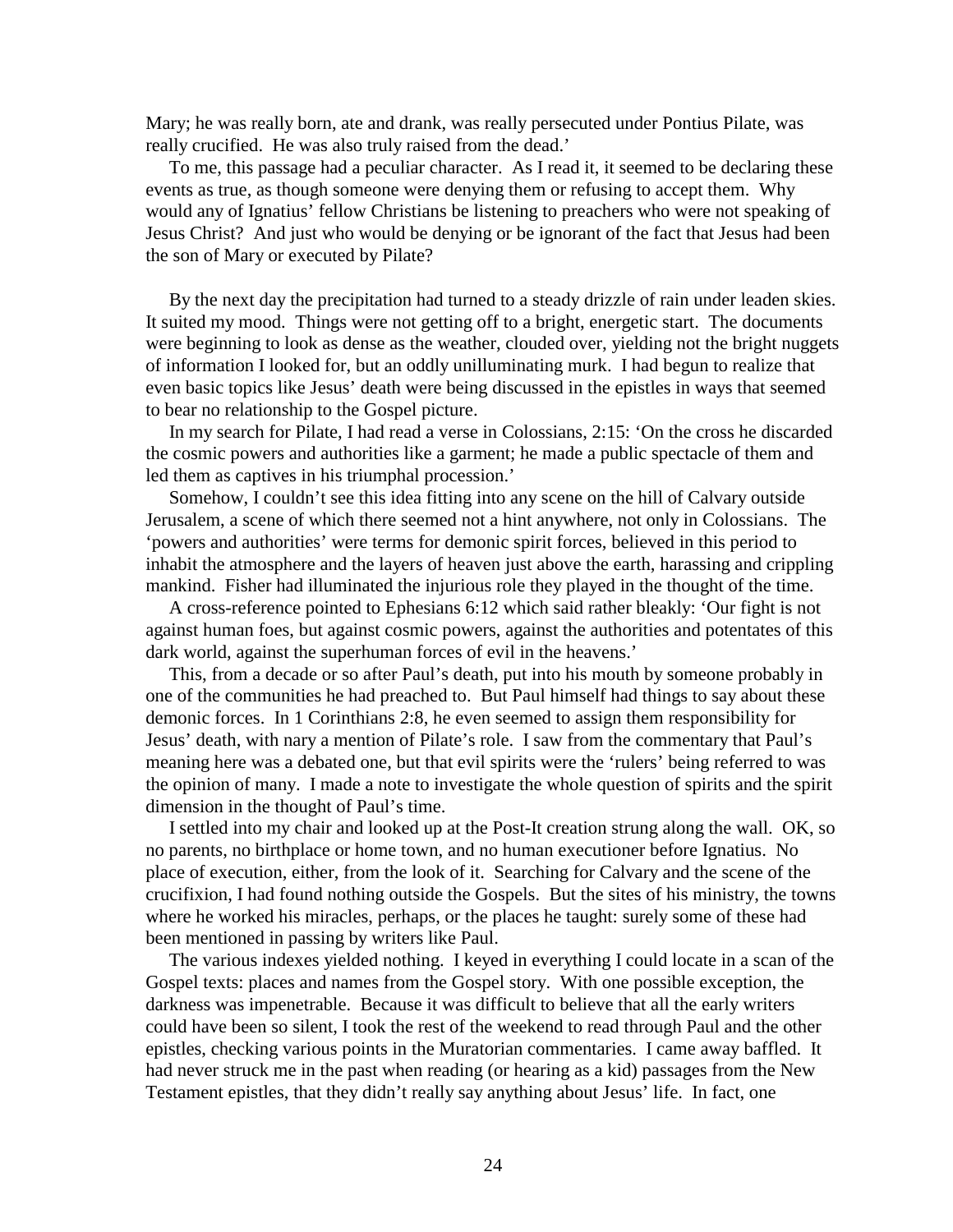wouldn't even have known from the early writers that Jesus had just recently lived. They didn't seem to locate him at any particular point in the past. No Herod, no Romans.

 Another missing character was John the Baptist. No one in all the documents I surveyed, right into the second century, ever mentioned him. I noted Paul talked a lot about Christian baptism, but he had nothing to say about Jesus' own baptism, let alone John the Baptist.

 Nor could I find any reference to the places of Jesus' preaching. Galilee never got a mention. No Temple. Not even a Jerusalem. Paul and the others never located Jesus anywhere. Come to think of it, I couldn't really remember any reference to Jesus actually teaching, although a lot of things the epistles were advocating in the way of moral directives and such sounded like his stuff. It was just that they never bothered attributing it to him, which seemed odd. The only possible candidates were a couple of cases of what Paul called 'words of the Lord', about divorce and Jesus coming at the end of the world, though he almost seemed to be implying that he got these directly, as private revelations.

 One of them, the exception I had noted earlier, was in 1 Corinthians 11 and it did remind me of a Gospel scene: Jesus speaking the words about his body and blood over the bread and wine at the Last Supper. Actually, make that 'the Lord's Supper', which was the term Paul used. This passage would need a close look at. It was about the only link I could find in Paul to an incident in Jesus' life, though it was more tantalizing than definite. Elsewhere, I couldn't find any reference to the Last Supper at all.

 Then there were the miracles. I couldn't find any. Paul never mentioned any miracles. This was particularly strange, since he often argued with his readers that resurrection of the dead was possible. But he never used Jesus' own raising of the dead as any kind of proof. Naturally, I didn't think that any reputable scholar today really believed Jesus raised anyone from the dead, but the idea that he had done so must have developed pretty soon. The epistle writers were always talking about God's promises of resurrection, but no one ever pointed to Jesus' feats as support for those promises. Where the hell was Lazarus? Not even Ignatius talked of Jesus' miracles—and he was about to face the lions!

 By Monday morning, bafflement was turning to frustration. If I were thrown back entirely on the Gospels, I would have little I could depend on, and how to resolve the contradictions found between them? If the most up-to-date research was paring away even the essentials of the Gospel story, on what could any tale of Jesus be based? Had Fisher already followed the only course open to a novelist: make of it what you want and present it as some kind of morality tale, with no claim to history? But this went against my grain. If my interest lay in the history of ideas, my tale of Jesus had to embody his ideas or the ideas he gave rise to and how they shaped the future. Or was there some other alternative I would have to come up with?

 Perhaps I was going about it the wrong way. Instead of looking for Gospel features, I should have been asking myself what writers like Paul were actually saying about Jesus. It might be better not to measure them according to Gospel standards. Looking back over an assortment of passages in Paul, I thought I could see that Jesus Christ (or more often "Christ Jesus") was a figure already ensconsed in an entirely spiritual setting and identity. Jesus' transformation to divinity and the realm of heaven was already complete, and scarcely an echo remained of his incarnation on earth in Paul's own lifetime.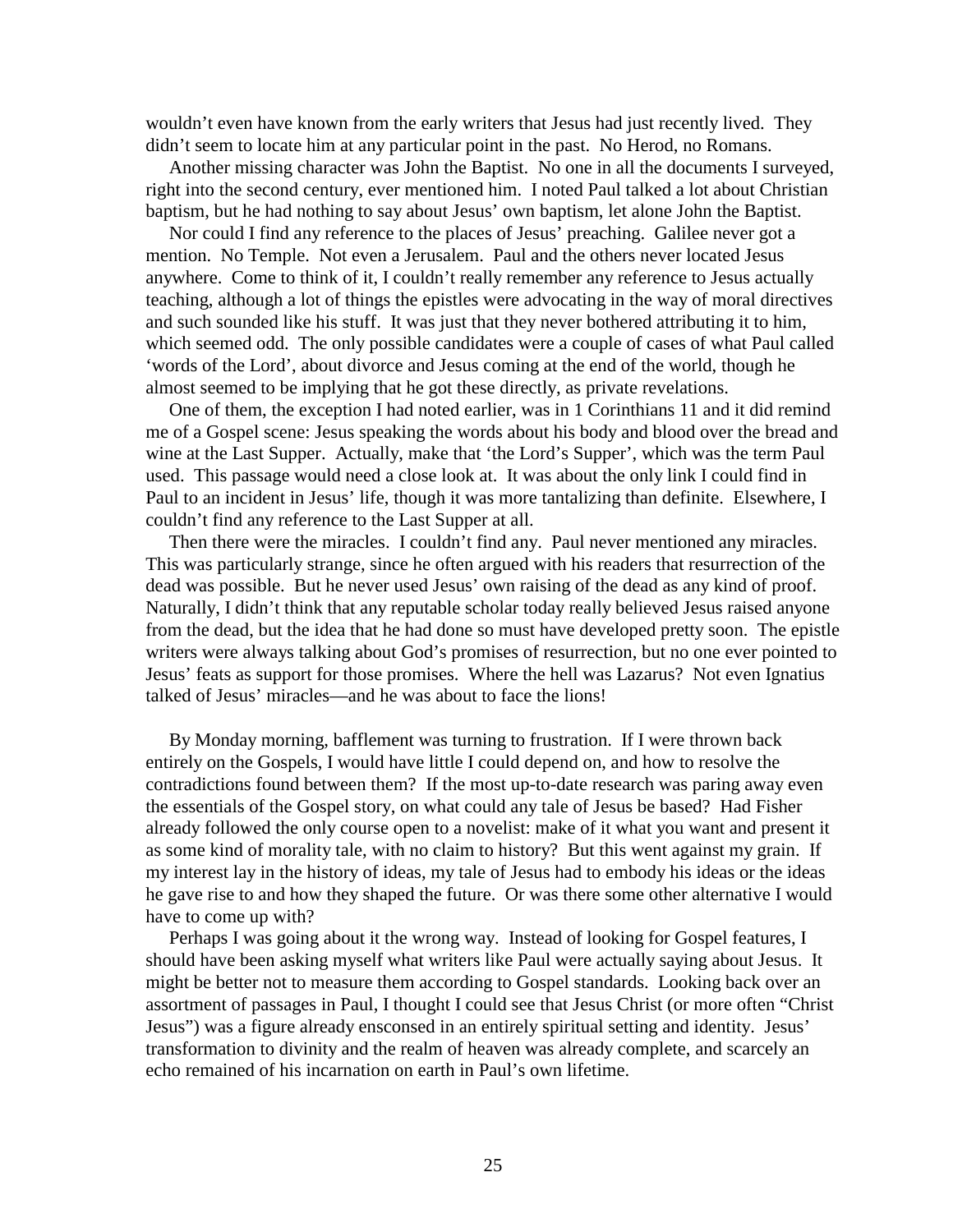For some reason, that aspect of him had receded out of sight, and Paul was either ignorant of the Jesus on earth (which hardly seemed possible in view of his close contacts with the Jerusalem apostles) or else he had no interest in him—which seemed astonishing in itself. Dipping into the commentaries provided by the Muratorian Project, I found that it was a longstanding criticism of Paul, one I had vaguely heard before, that he had all but perverted the original Christian message by turning Jesus into a cosmic Christ and blocking access to the human man. Looking for Jesus of Nazareth in Paul was apparently a hopeless task. It may have crossed my mind even at this stage to wonder how such a bizarre transformation could have been performed by Paul, or even whether it was likely, but for the moment my prominent reaction was one of dismay.

 And yet it was one thing, it seemed to me, to postulate that the life and ministry of Jesus held no interest for Paul. The same thing could hardly be said of Jesus' death and rising from the grave. For Paul's letters were full of proclamation and comment about these great redeeming acts. Christ crucified was ever on his lips; faith that God had raised him from the dead formed the centerpiece of his preaching. Yet even here, such events never appeared in their historical context. All the features of the Gospel passion, details of the crucifixion scene, the story of the empty tomb—all had been stripped away.

 If we judged by the early writers alone, responsibility for the death of Jesus seemed to have been placed entirely at the feet of the demon spirits. That is, except once. Or so I thought until I saw the footnote. In 1 Thessalonians 2:15-16, Paul referred to the Jews 'who killed the Lord Jesus.' Many commentators now judged this to be a later insertion ("interpolation" was the official term for this sort of thing) into the letter, for these verses contained a clear allusion to the destruction of Jerusalem, an event which happened after Paul's death. Most of them also thought that such sentiments could not be by Paul because nowhere else did he express himself so viciously toward his fellow Jews. If this passage was to be cut out, then nothing in the first century epistles told us that any human agency was responsible for Jesus' death, Jew or Roman.

\*\*\*\*\*\*\*\*\*\*\*\*\*\*\*\*\*\*\*\*\*\*\*\*\*\*\*\*\*

# **Chapter Four**

#### **1**

 The next day involved errands which had more to do with the mundane tasks of living, but I managed to squeeze in a trip to the University library in search of a couple of books mentioned in the Muratorian commentaries. That evening, Shauna joined me for one of my patented "short-notice" meals. I was a fairly competent cook when I took the time for it and Shauna often threatened to move in with me for that reason. But neither of us were really ready to compromise our independence, and when I was intensely into a research phase I could be jealous of my isolation. This time, however, my frustration at how things were going gave me a need to talk.

 Perhaps my preoccupation led me to overheat the cream for the beef stroganoff, but Shauna graciously made no comment on the slightly sour taste. At least the broccoli was perfectly *al dente*. Through the main course she talked about the cousin she had spent the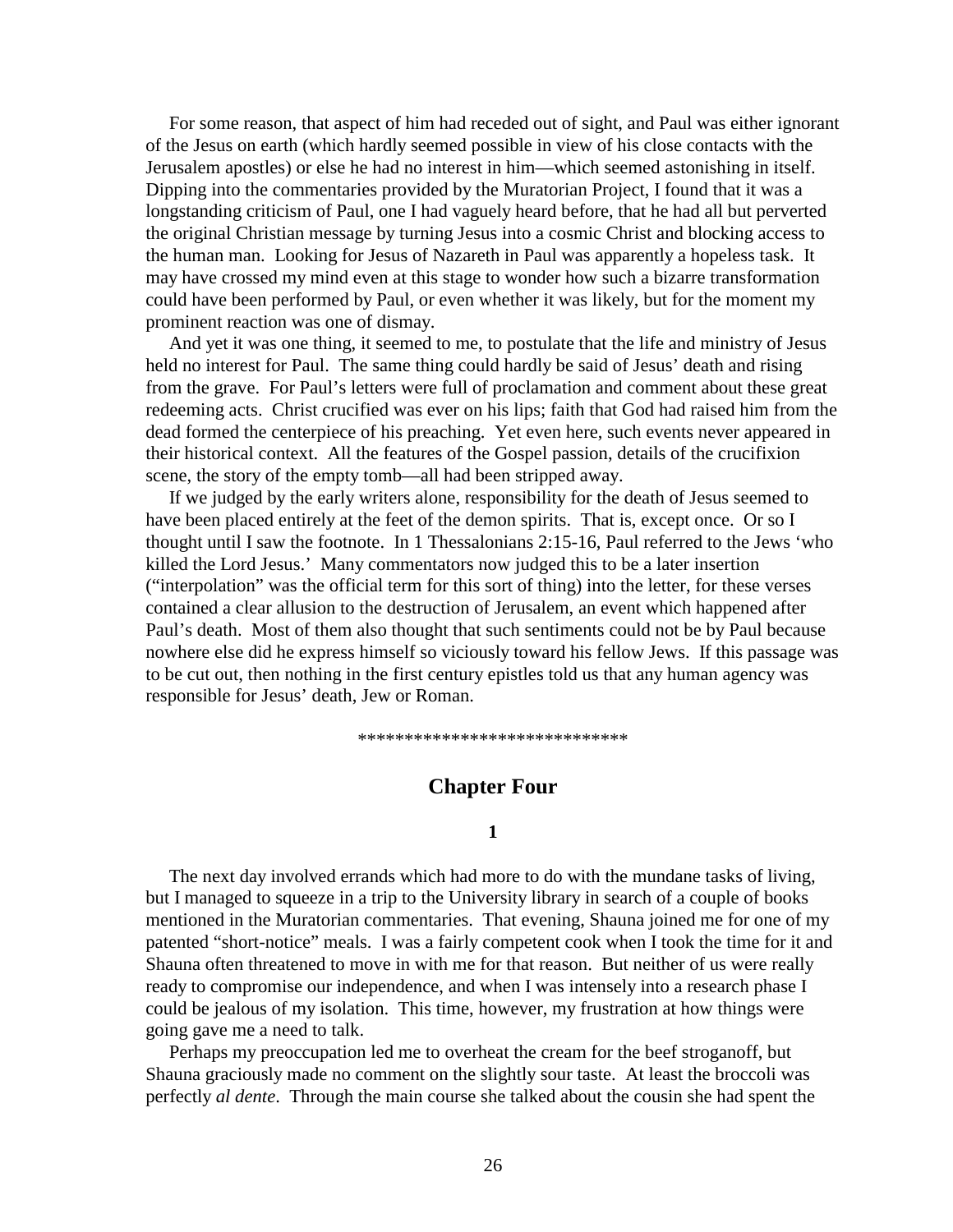weekend with, and it was only when I brought out the cream Napoleons from our favorite French pastry shop that she asked me how the work was going.

 "Funny you should ask," I said in mock sarcasm. Shauna knew very well that I had been chafing at the bit all through the meal. "Actually, I'm considering a change of plan. Rather than an historical novel, I'm thinking of writing a whodunit. The first mystery is Who Killed Jesus? The usual suspects are nowhere to be found."

"You'll have to explain that."

 When I had done so, she volunteered: "Perhaps Paul didn't really care who had pulled the trigger, so to speak. Weren't we all guilty? Isn't that the idea behind the Christian view of Jesus' death?"

 I thought about that for a moment. "Well, Paul certainly believed we were all sinful. But I'd have to say he doesn't really regard Jesus' death as a crime. It's more a case of God and Jesus doing us a willing favor, working together to engineer this sacrifice for our benefit. What you don't get is any sense that someone is directly responsible for it; no one is ever allotted blame for Jesus' execution. And yet the Gospel story is one huge conspiracy: the Jewish elders plotting his death, the High Priest interrogating and abusing him, various witnesses giving false testimony. Even Pilate with his good intentions chickens out and bows to the pressure. And what about the crowds screaming for his blood? Surely they were seen by the early Christians as contributing to Pilate's decision."

 Shauna murmured: "His blood be upon us and upon our children." That particular verse from Matthew, along with the epithet of "Christ-killers" it had spawned, had been burned into every Jew's consciousness for close to two millennia.

 "Yes, but you won't find any sentiment like that on Paul's part. There simply is no sense of Jesus being the innocent man who was betrayed and unjustly sentenced to death. And Paul's not the only one. In fact, this may surprise you, but there is no mention of Judas in the entire first century outside the Gospels."

 "I've heard it said that Judas was an invention." She looked pensive. "I'd like to think so, but then we'd have to live with the fact that we'd been demonized for almost 2000 years over an invention."

 "I know. Certain people have a lot to answer for. Matthew may have given us the cry of the crowd, but he got Judas from Mark. I think the Jesus Seminar group have already rejected both as inventions of the evangelists."

 Shauna always volunteered to wash up the dishes when I cooked, and I always refused to let her. We usually retired to the TV room after a good meal, but tonight I took her into my study to show her the battleground, the scene of my new struggle with the intransigence of the early Christian record. The fluttering Post-Its along the wall might have been my flayed skin. Shauna thought they looked rather comical.

 I pulled up another chair for her beside the computer. "I want to show you something else." Although we could have looked at a printed page in greater comfort snuggling on a couch, I wanted the vibrancy of the computer screen before us, plugged into cyberspace. It presented a window onto the vast reaches of an unknown landscape, an image which early Christianity was beginning to assume for me. I logged onto the Web.

 "You say maybe Paul didn't care enough about Pilate to bother mentioning him. But one thing he does care about is his fellow Jews. If Jesus was killed in Jerusalem, and if the Gospel picture is even one-tenth real, there had to be Jewish factions working against him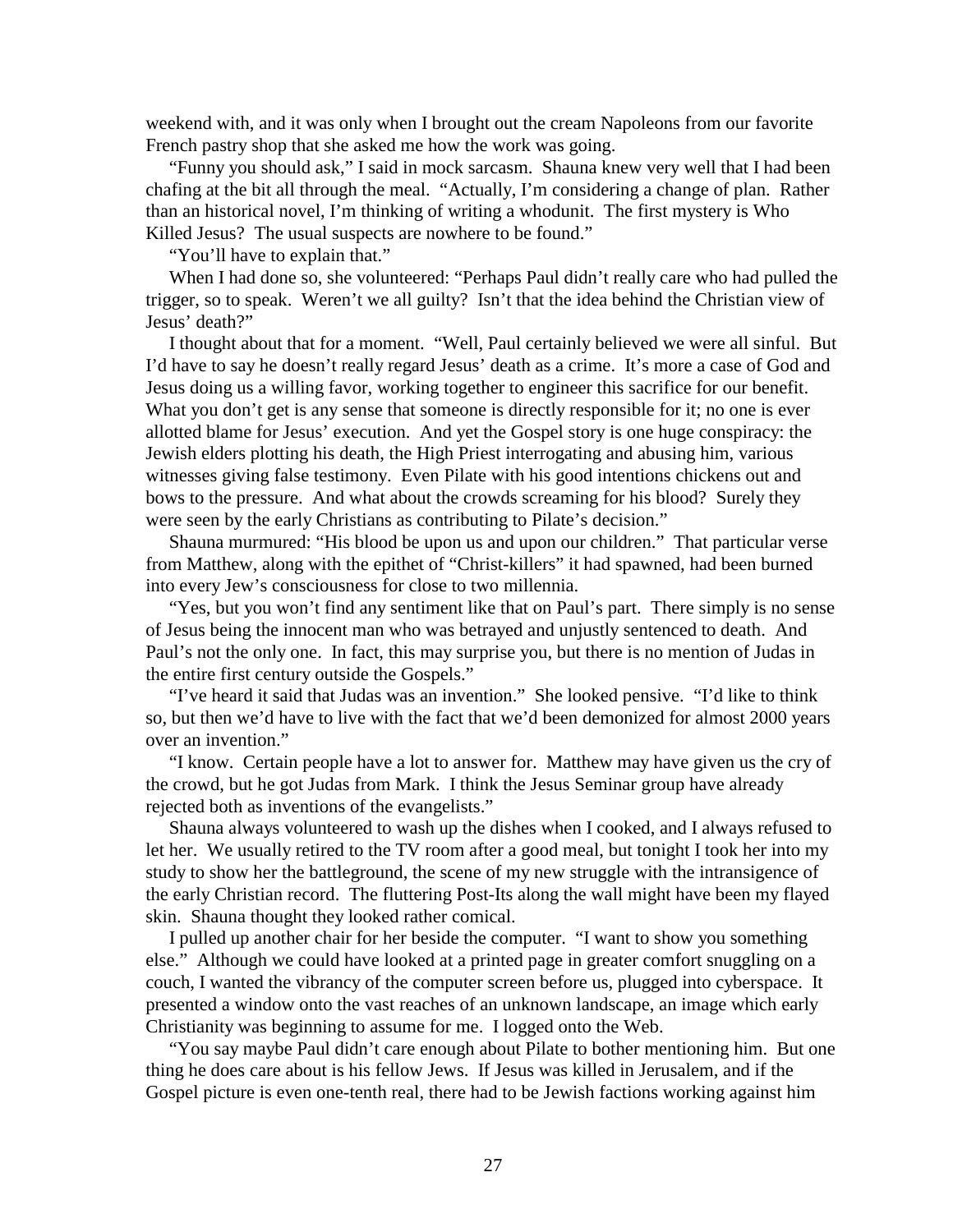who had some kind of role in his death. There would surely have been some sense of Jewish responsibility among early Christians."

 The Muratorian Web page was stunning. A subtle, intricate artwork in the background changed periodically, revolving from right to left: a repeating series of color-drenched illuminations from medieval manuscripts of the Bible. I shuddered to think of how much computer space was tied up in all this fine, rich detail, but as a gateway to the sacred scriptures it was highly evocative. One could probably watch it for hours.

 Two title pages could be called up: one for the Old Testament, the other for the New. On the latter, each of the 27 documents of the canon was listed, plus links to separate introductions to the Commentaries and to the Indexes. I clicked on Romans, the first and longest letter in the corpus of Paul's epistles, considered by most to be the Apostle's masterpiece. The text scrolled upward, as usual, but one class of footnote marking could bring in—onto the lower portion of the screen—brief clarifications on the text itself: alternate readings and discussions of a linguistic nature, usually to do with the original Greek text. Another class of notation supplied Gospel and other textual parallels with optional screening of these texts to one side. Still another transferred the reader to the appropriate point in the primary commentary provided on the work in question, by some leading scholar. These commentaries could also be approached through the separate commentary link off the title page, and supplementary excerpts from other scholarly works were often provided, all of it variously linked. The organization of this wealth of material, with the inclusion of an intricate Index whose detail and subtlety I had only begun to scratch at, spelled a monumental undertaking on the part of some group or institution I as yet knew nothing about.

 "Romans 10," I intoned, scrolling to that point in the text. I advanced line by line to verse 13. With Shauna craning at the screen beside me, I said: "You see, here Paul is trying to show that the Jews have no excuse for failing to believe in Christ and gaining salvation. All they have to do, he says, is 'call upon the name of the Lord and they will be saved.' " I had already learned that this was a quote from Joel 2:32 in the Greek Septuagint (Paul was using the Jewish bible which had been translated into Greek a couple of centuries earlier, not its Hebrew original). For Shauna's benefit I called up the footnote which identified and quoted the Old Testament verse—in English and in Greek. There was also a link to the primary commentary provided on Romans, by C.K. Barrett. Here, Barrett's comment was highlighted, in which he pointed out that while the original word "Lord" in Joel was a reference to God himself, Paul chose to interpret the term as referring to Jesus Christ.

 I went back to the text. The quote from Joel, that all will be saved who call upon the name of the Lord, introduced Paul's argument concerning the Jews' response, a series of poetically structured questions. I asked Shauna to read them aloud.

" 'But how are men to call upon him whom they have not believed in?

'And how are they to believe in him whom they have never heard of?

- 'And how are they to hear without a preacher?
- 'And how can men preach unless they are sent?'

'For it is written: How beautiful the feet of those who preach good news!' "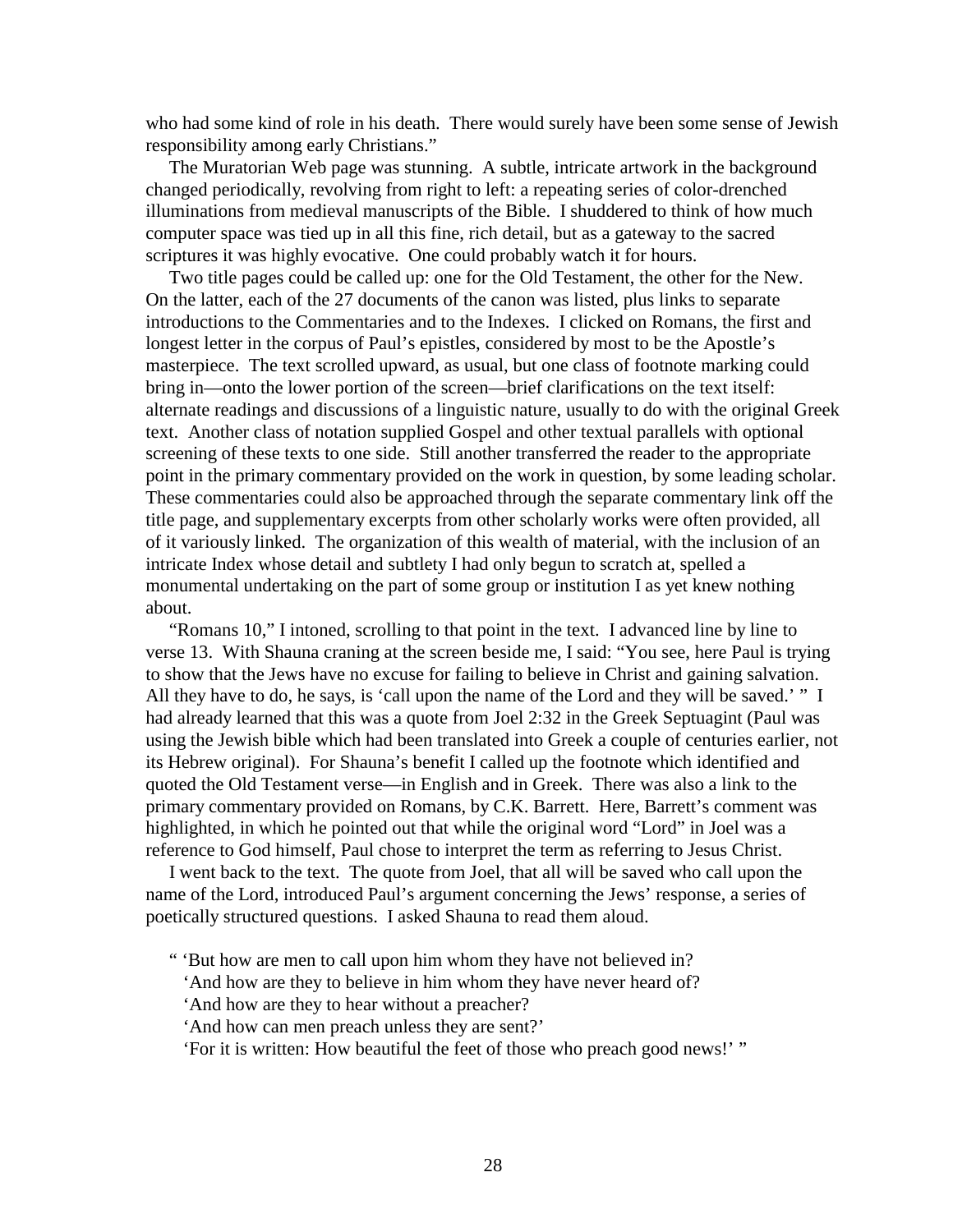I pointed out to her that those who "are sent" and "those who preach good news" referred to apostles like Paul. We scanned a few verses further, to where Paul declared that faith comes from what is heard, and what is heard comes through the word about Christ. The voice of such preachers, Paul claimed, had gone out to the ends of the earth—which was a bit of hyperbole on his part.

 I looked at Shauna. "What do you think? Has Paul made a good case here in showing the guilt of the Jews for not believing in Christ?"

 She could tell I was probing. "This is a trick question, right?" She was staring at the verses on the screen, extending from 10:13 through 10:21. "Paul is ticked off because the Jews he preached to didn't listen to him."

 I drew out my "Yes" in expectation of something more. I pointed to the later verses in the passage. "Here he quotes from other books of the bible, passages he takes as prophecies that show how, in contrast, the gentiles *did* believe when they heard." One of these was Isaiah 65:1: 'I was found by those who were not looking for me; I was clearly shown to those who never asked about me.'

 "Paul turned to preaching to the gentiles when his own countrymen failed to respond," I explained, "and he enjoyed much greater success. He was 'Apostle to the Gentiles' by default. Preaching to Jews undoubtedly occupied many of the years following his conversion before he comes into the spotlight through his letters, which are written largely to gentile communities."

 I brought her attention back to those questioning, poetic verses. "Now, remember he is talking about Jews in general, as he is of the gentiles. There is a kind of collective guilt and merit here." I repeated my earlier question. "Do you think he has made the best possible case?"

 Shauna read again and suddenly gave a start. "Where is Jesus?" I smiled and nodded. She turned to me. "Why doesn't he blame the Jews for not listening to Jesus?"

 "Right. Jesus had preached to Jews. Many of them heard his message. Yet collectively they rejected him. Supposedly, they even had a hand in killing him. What possible reason could Paul have had to leave this drastic rejection out of the equation? Look what he says in verse 18: 'Can it be that they did not hear it?'—meaning the message. 'Indeed they did...' But then all he does is go on to quote from Psalm 19 which supposedly talks about apostles preaching to the ends of the earth. Why wouldn't he mention the Jews' spurning of the Son of God in the flesh? What more would he need to prove the extent of their failure and their guilt?"

 Shauna was getting intrigued in spite of herself and made the next observation on her own. "And why, when he is contrasting the guilt of the Jews with the merit of the gentiles, doesn't he point out the strongest point of contrast? He could have said that the Jews had rejected the message even though delivered by Jesus himself, while the gentiles had accepted it second-hand."

Now it was my turn to give a start. "Very good point. I missed that."

 Shauna's air of self-satisfaction gave way to a sudden deflation. "But here—" She pointed at the screen to verse 12. "It says, 'what is heard comes through the word of Christ.' Isn't that a reference to Christ preaching?"

 "No. The 'of Christ' in the Greek is just a genitive noun. It can mean 'the word *about* Christ,' or Christ speaking through the preachers, and that's the way all the commentators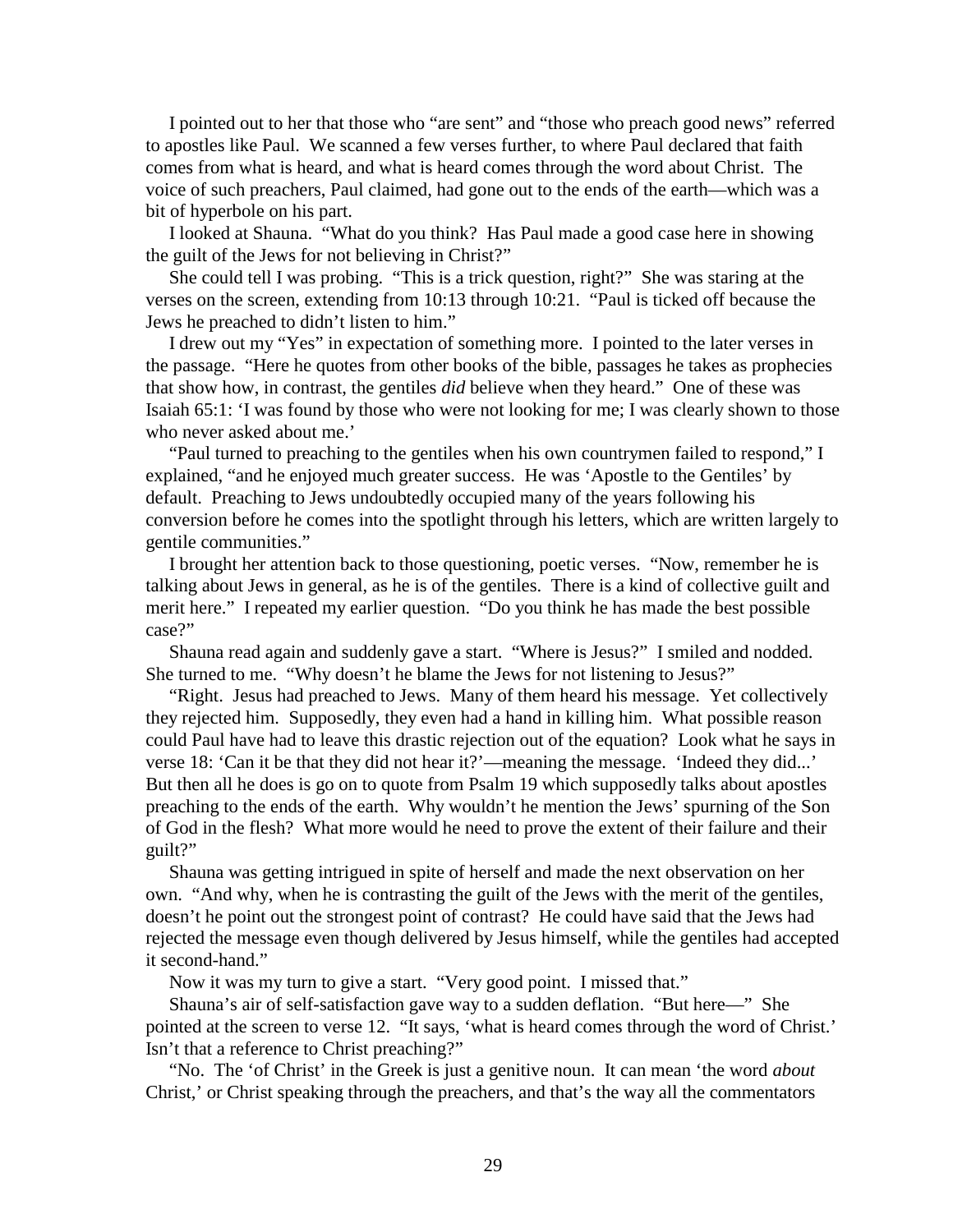seem to take it. The whole structure of Paul's argument revolves around the response, or lack of it, to messengers of the gospel like himself. He's made no room for Jesus here."

 Shauna looked at me in mild perplexity. "So—what does it mean? Why would Paul leave this out?"

 "I don't know. It's one thing not to mention somebody like Pilate if you have no interest in him. It's another to leave out Jesus himself where he clearly demands inclusion. I thought about it last night, but I really can't give you an answer."

 I turned back to the screen. "But that's not all. Look at this." I scrolled to the following chapter, Romans 11. "He asks his readers if this failure to believe in Christ means that God has abandoned the Jews, that they have no hope. He quotes Elijah in 1 Kings: 'Lord, they have killed thy prophets...' To which God had replied that he made sure a remnant of Israel stayed faithful. Paul uses this as a prophecy that the same will hold true this time, that Jews will come around, perhaps eventually all of them. The point is, he can refer to Israel's history of killing the prophets—"

 Shauna interrupted defensively: "I don't think that's true. I've never heard of anything like that in our traditions."

 I clicked on a footnote marker. "Actually, you're quite right. See—that idea was really just a going myth of the time, used by some sectarian groups who suffered opposition from the establishment and saw themselves as modern-day prophets being persecuted like the prophets of old." One line in the footnote read: 'About the only prophets ever recorded as having been murdered by the ruling class were those of Elijah's time: during the reign of Ahab and Jezebel many were executed for expressing opposition to the queen's introduction of her native Phoenician deities.' Shauna's head gave a little shake of vindication.

 "But the point is, my dear, Paul refers to an alleged past history of Israel killing messengers from God. Can you see what's missing?"

 Shauna was catching on to the game more quickly now. "Yes. Paul doesn't say anything about the Jews having murdered Jesus! Surely he would have said that, if that's what they did!"

 "Yes, one would think that killing the Son of God would have been trumpeted as the culminating atrocity. And look: in these verses—" I pointed to 11:7, 10 and 11. "He says that God gave the Jews blind eyes and deaf ears, and that they do not see. Here he says that they 'stumbled'. One of the other epistles uses the same image. That's pretty mild language to encompass the sin of deicide." I told her about the unique passage in 1 Thessalonians which modern scholars rejected as a later interpolation.

 Shauna let her breath out very slowly. "Does this mean the Gospel picture is totally false?" The hint of anguish in her voice was like a ripple on the surface of a vast well whose depths could only be guessed at. She looked at me plaintively. "Did we suffer all this time for absolutely nothing?"

"I can't answer that," I said softly. "Not yet, anyway."

She looked back at the screen, her mouth a little set. "Show me something else."

 I thought for a moment. I decided it would be best to move to a less emotional issue. Perhaps I could start dipping into the widespread silence I had encountered about Jesus' teachings. And I had another idea. I stood up.

"Here, why don't you sit at the console? I'll give you directions."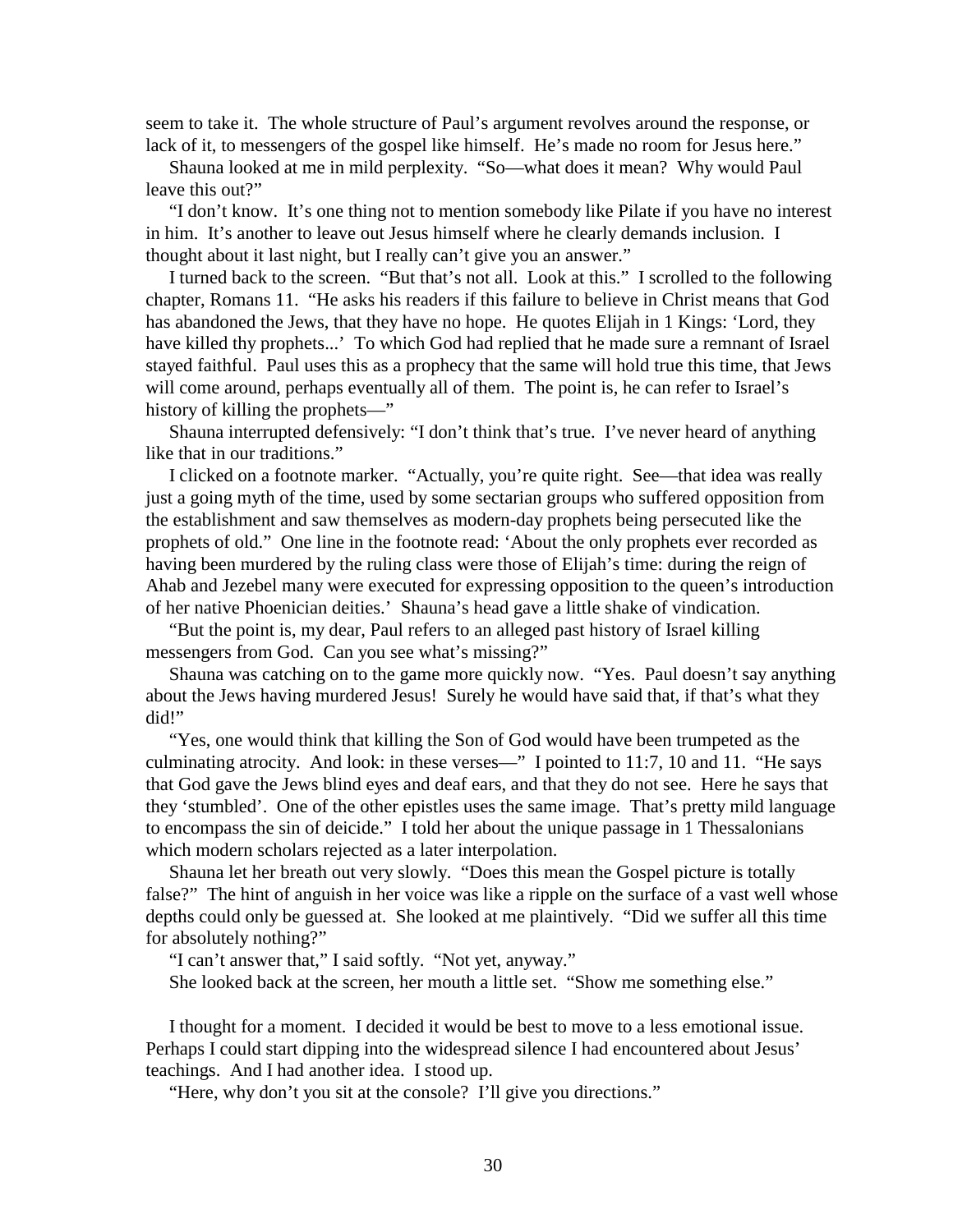Shauna seemed to like that. She took her new seat with hands poised over the keyboard as though she were about to unlock a secret vault wherein lay some long-lost key to salvation.

 "Click on the corner arrow." We were brought back to the title page, where a striking reproduction from the 8th century Irish illuminated manuscript known as the Book of Kells was momentarily stationary in the background, an intricate filigree of golds and browns embroidering the Greek letters used in Christ's name. We watched it in fascination for a few moments and then entered the labyrinthine Index.

 There were three major branches of the thing. One was a set of Concordances. First the English text: all the principal words, listed alphabetically, of the translation used by the Muratorian Project, which I gathered was their own 'modernized' King James text, somewhat like the Revised Standard Version. It leaned toward literalness and simplicity. Under each word, like a regular Concordance, were listed all the passages in which the word occurred, but the context given for each occurrence was open-ended; one could range as far as one liked on either side of the word's appearance. At the same time, there were comparisons provided on important passages in four different modern translations. The other Concordances were those of the original languages: Hebrew for the Old Testament, Greek for the New.

 The second branch was a monumental Topics index, which in many respects operated as a bible dictionary. When sampling this several days earlier, I had looked up "Spirit" and found everything from Paul's conception of the divine Spirit operating in the missionary movement, to spirit forces inhabiting the celestial spheres, to an examination of the term used in a variety of contemporary philosophies. These topics, in addition to their own 'in house' discussions, were linked to various biblical texts and to the commentaries.

 The third branch, which I had yet to investigate, was a Biographical and Geographical Encyclopedia.

I directed Shauna to open the Concordance.

"What would you say is Jesus' most famous saying?"

 She thought for a moment. "I don't know—'Love your enemies'? 'Turn the other cheek'?"

"Let's try 'love'."

 We browsed, moving back and forth from the Concordance to the New Testament texts. Many were the sayings attributed to Jesus in the Gospels which invoked the idea of love. Matthew 22:34f presented the classic scene wherein Jesus was asked by the Pharisees what was the greatest commandment. Jesus' answer had been twofold: Love God and Love Your Neighbor, the latter quoting the ancient commandment in Leviticus. Mark and Luke contained similar scenes.

 And yet when we encountered similar sentiments in the epistles, the voice of Jesus fell strangely silent. Paul twice expressed himself exactly as Jesus had done in the Gospels: he told his readers that the whole Law could be summed up in that double commandment of love. Yet in these passages, Romans 13:9 and Galatians 5:14, there was not a hint that Paul knew he was following Jesus' own instructions. Working from the Concordance, Shauna called up James 2:8, where the writer told his readers that they did well when they 'fulfill the sovereign law laid down in scripture: You shall love your neighbor as yourself.' And yet 'James' had not a word to say about Jesus' championing of this very commandment.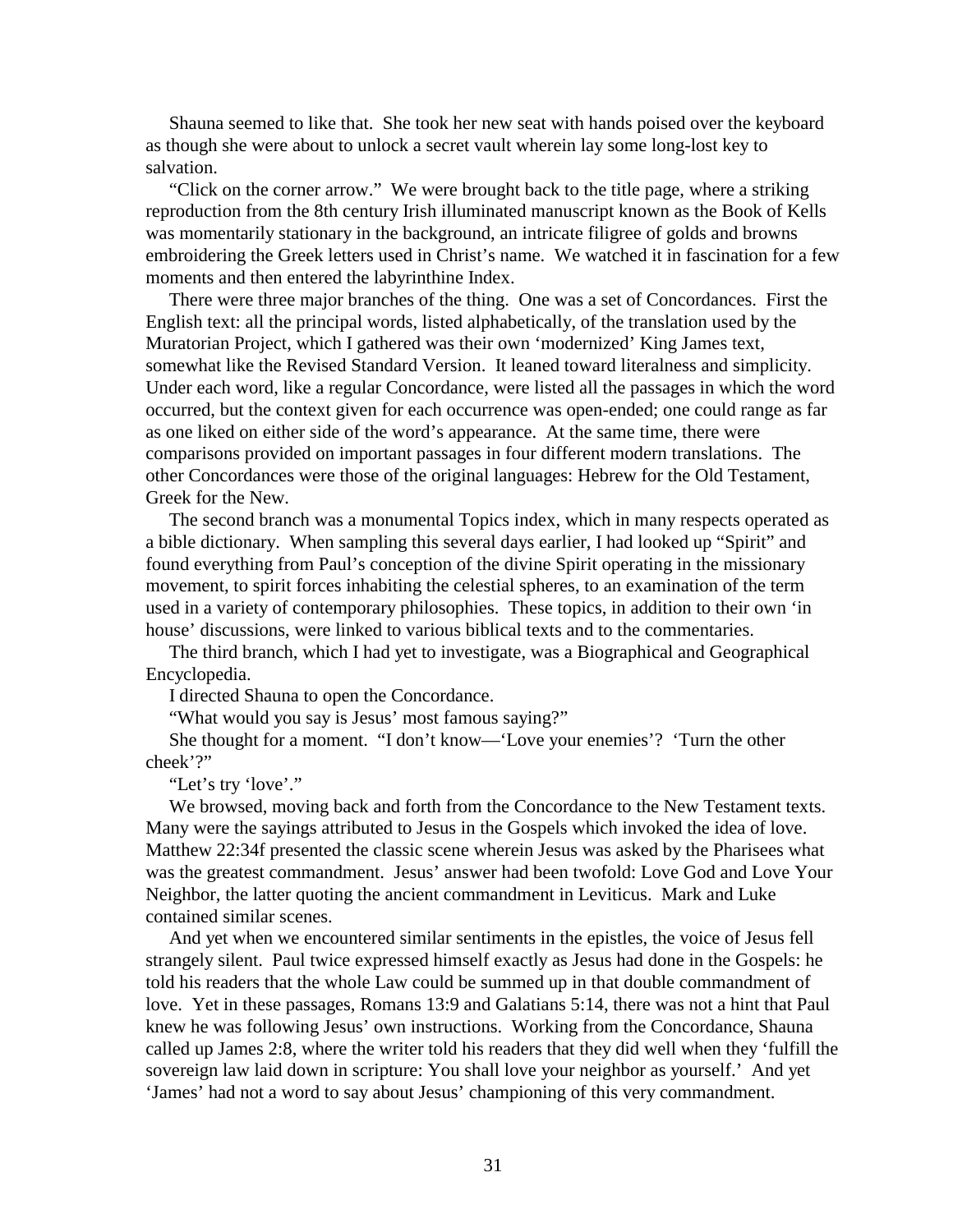"I don't understand," she said. "Wouldn't James want to appeal to Jesus' teachings to support what he says? If I were trying to persuade someone to follow my advice, and the Son of God had said the very same thing, I'd be crazy not to point that out."

 "It's certainly curious," I agreed. But that was before we turned to 1 Thessalonians 4:9. If James had been curious, Paul was downright dumbfounding.

 " 'For you yourselves have been taught by God to love one another'," Shauna read. "How could he say such a thing? You always hear that this is a summary of what Jesus taught. Didn't Paul know that?"

 I said somewhat sardonically, "At this point, I don't know what Paul knew." I elected to keep going until we had exhausted all the references on love. Surely someone somewhere in the epistles had attributed such a teaching to Jesus.

 The letters 1 and 2 John were full of the love commandment. In most cases, the source seemed clearly to be God, though occasionally the thought was ambiguous and could have been referring to Jesus. Scholars frequently argued the point. Yet 2 John 4-6 surely settled the matter: the command to 'love one another' was said to have been received at the beginning 'from the Father.'

 1 Corinthians 13 was a paean to love, though some thought that this chapter was a later insertion and not by Paul. But even here there was no mention of Jesus as a teacher on the subject. A Jewish form of moral instruction called "The Two Ways" formed part of the Didache and the Epistle of Barnabas, and both spoke sentiments on love similar to the Gospel teachings, yet neither of the Christian writers who had adapted this material and included it in their works had chosen to put in any reference to Jesus. We read through the entire Two Ways passages in both epistles, and while each one was a litany of Christian ethics, Jesus as a teacher of any of it was nowhere to be found.

 Further investigation turned up other no less startling anomalies. 1 Peter 3:9 urged: 'Do not return evil for evil, or abuse with abuse; but on the contrary retaliate with blessing...'

 "There's your 'turn the other cheek' idea," I said to Shauna. "So why doesn't he appeal to Jesus' own words?"

 "Maybe he doesn't know about them," she suggested. "Although that doesn't seem likely, does it? Peter surely heard Jesus saying them with his own ears."

 I laughed at her naivete, though it was based on understandable ignorance. "Oh, there isn't a chance that the apostle Peter wrote this letter. Or the other one attributed to him, either. All these epistles with names like John or Jude or James are pseudonymous. They were written later under the names of famous apostolic figures, or else they had the names attached to them some time after they were written. Scholars can tell by the writing styles and various features of their content that they can't be attributed to their traditional authors. I don't think a single one of them is judged these days to be authentic. And where Paul is concerned, they've pretty well settled that Colossians, Ephesians, 2 Thessalonians and the Pastorals are all later. Of course, Christians weren't the only ones doing that sort of thing. It was a common enough practice in the ancient world to write in some famous figure's name. Whether such things should be called forgeries is debated. I'm not sure they were really meant to deceive anybody."

"Except us," Shauna said wryly.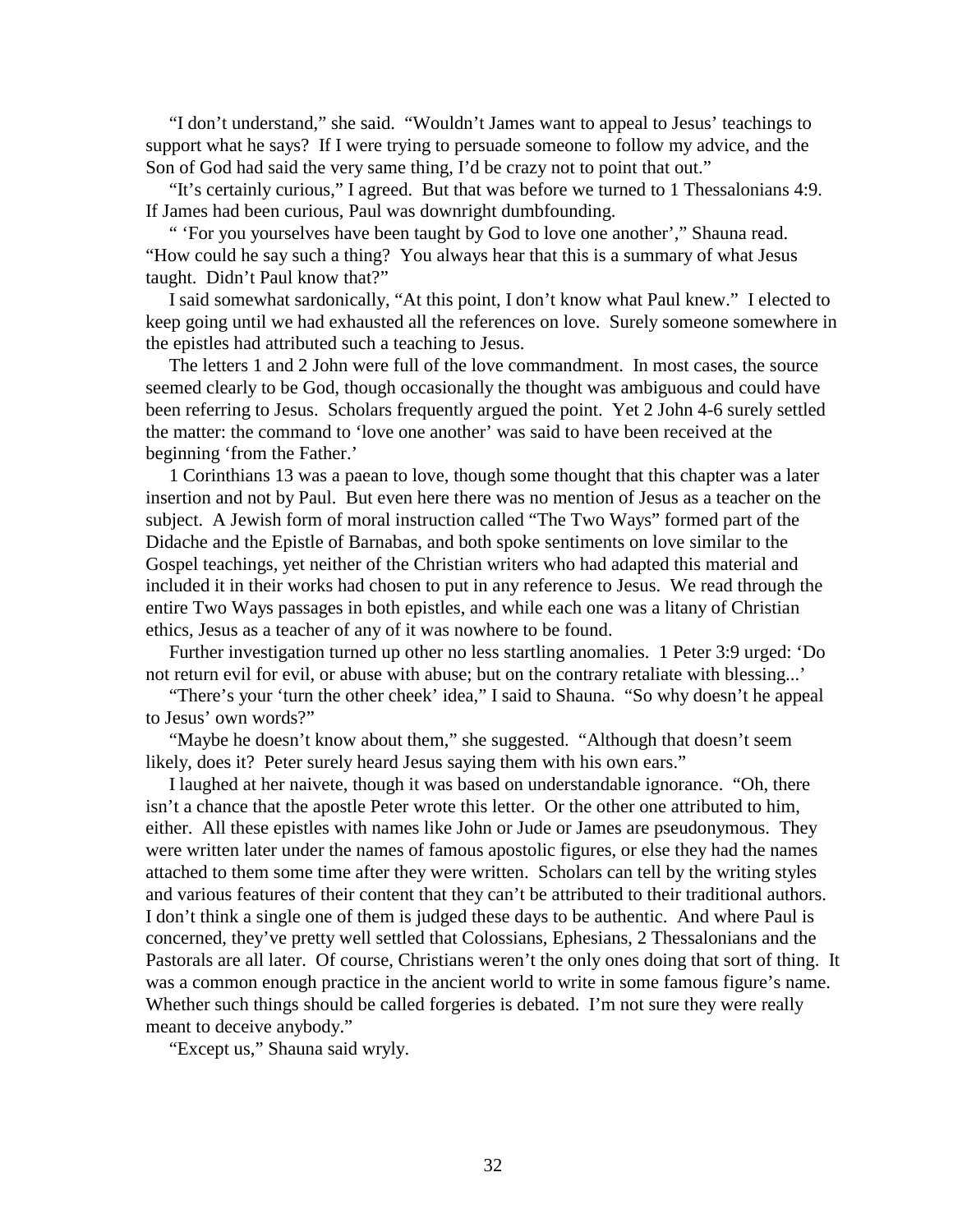I laughed. "Well, that certainly was the effect, intended or not. And it was almost immediate. By the later second century, these ascriptions, including the ones for the Gospels, were accepted by almost all the church Fathers."

 Investigating various words and ideas led us to many moral maxims and admonitions voiced in the epistles which had a familiar ring to them. 'Let us no more judge one another,' Paul had said in Romans 14. Pseudo-Paul in Ephesians 4:26 urged: 'If you are angry do not let anger lead you into sin.' James 4:10 advised, 'Humble yourselves before God and he will exalt you.' Surely these were echoes of Jesus' teachings. And yet no one had elected to identify them as such. It was the writer of James, too, who said to his readers: 'Listen, my friends, has not God chosen those who are poor in the eyes of the world to be rich in faith and to inherit the Kingdom?' Perplexingly, there was not a glance in the direction of Jesus' own memorable first Beatitude: 'Blessed are the poor in spirit, for theirs is the kingdom of heaven.'

 At a line in 1 John which assured believers that 'We can approach God and obtain from him whatever we ask,' Shauna remarked in a perplexed tone: "Even I know that Jesus said 'Ask and you shall receive.' It doesn't make sense that all these writers would never point to Jesus as the one who gave them these teachings."

 "Maybe everyone already knew he had said them." It was the best I could come up with, though I was scarcely convinced of my own suggestion.

 "Even so. How much energy does it take to say 'as Jesus said'? We Jews often quote a famous rabbi's saying, but we usually include his name too, even if everyone knows where it came from. We like to do that; it honors him. Maybe sometimes you don't bother, but I can't believe not a single Christian writer in all these cases ever wanted to honor Jesus as the source. Besides, it would make the writer's argument stronger. He'd do it by instinct."

 I had to agree. Presently Shauna expressed curiosity about the subject of the Jewish Law and Jewish dietary restrictions. How had Jesus felt about these things? From my reading of Paul thus far, I knew that both were burning issues of his day. Did male gentile converts to Christianity have to be circumcised? Did all the dietary laws, which said that many foods were unclean and had to be avoided, still apply to Christian believers? According to the Gospels, Jesus had definite pronouncements to make on both these key questions. Had Paul appealed to the Lord's own views in the debates he engaged in through his letters?

 In a long discussion in Romans 14 dealing with quarrels in Christian communities over what foods could be eaten, Paul had written: 'I know and am convinced, as a man in Christ, that nothing is impure in itself.' Nothing was said about Jesus' own view. And yet the scene in Mark 7 clearly had Jesus declaring 'all foods clean.' He had accused the Pharisees of hypocrisy and told the people: 'Nothing that goes into a man from outside can defile him.' Shauna observed that it would have been impossible for Paul to have known of such a tradition and left it unsaid. We soon found that similar discussions about dietary restrictions in 1 Timothy and the Epistle of Barnabas, both as late as the early second century, also failed to draw on Jesus' pronouncements.

 Jesus' Gospel view about the Law as a whole created a similarly perplexing picture. In Matthew's Sermon on the Mount, Jesus was adamant that the Law had to be upheld:

 'Think not that I have come to abolish the Law and the prophets; I have come not to abolish them but to fulfill them. For truly I say to you, till heaven and earth pass away,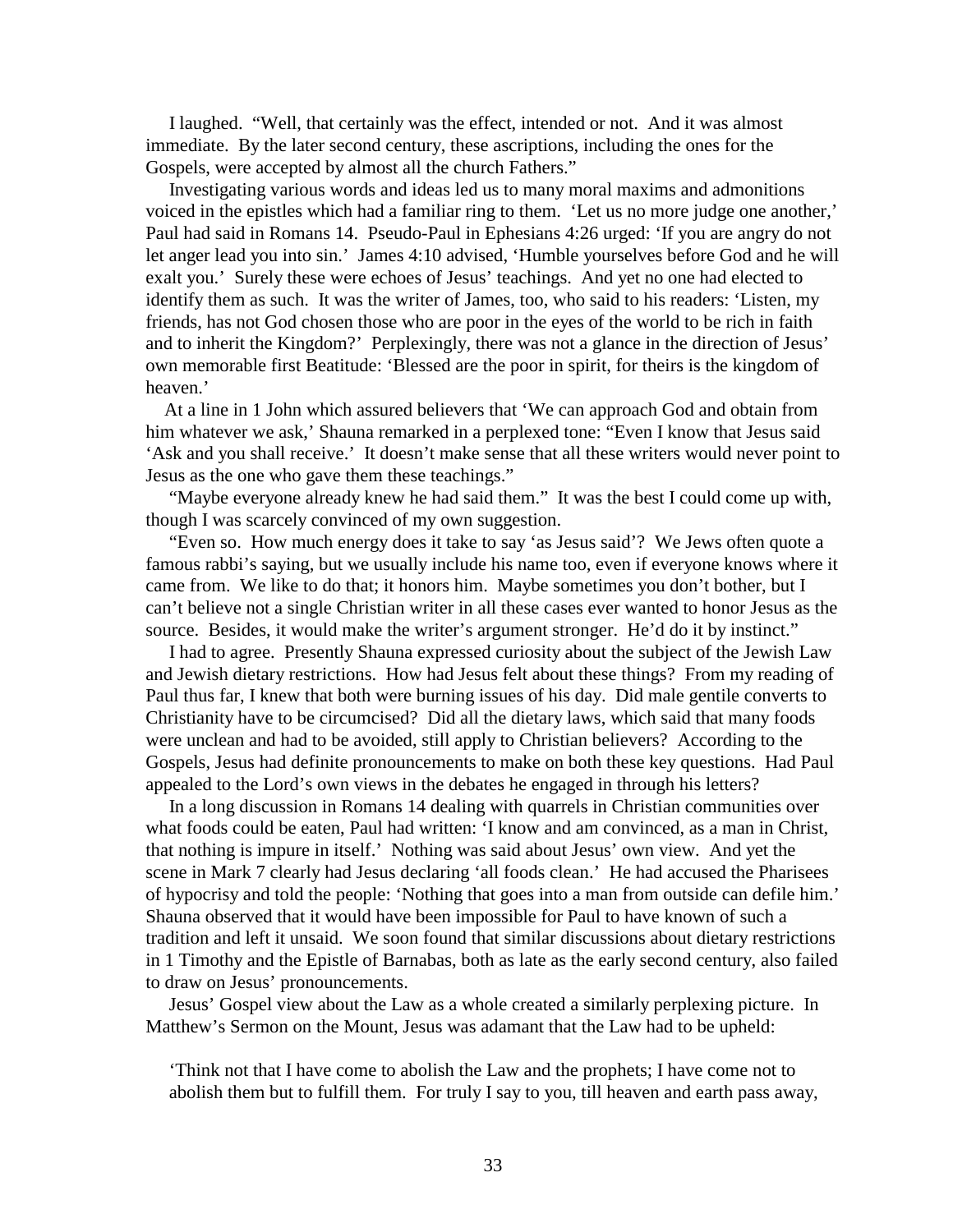not an iota, not a dot, will pass from the Law until all is accomplished.'

 And yet Paul had challenged the Law right and left. He believed it had been superceded. Observance of it was no longer required for salvation—only faith, faith in Christ Jesus, available to Jew and gentile alike. In Galatians 2 he lambasted Peter for refusing to eat with gentiles in common table fellowship. He rejected the necessity of circumcision for converts to Christ. For him, as he said in Galatians 3:23, mankind had been a pupil or even a prisoner in the custody of the Law until faith in Christ came, and now the Law had been abolished.

 Shauna protested. "How could he possibly have preached such a thing in view of Jesus' own words that not a dot of the Law could be abandoned? Didn't anyone tell him?"

 "Actually, you have a very good point. It seems impossible to believe that the other apostles would have neglected to let Paul know about this little detail, especially since it was a point of contention between them. But even more impossible is that his enemies among the apostles out in the missionary field wouldn't have thrown it in his face."

"Paul had enemies among the apostles?"

 "Yes, although they don't seem to have been from Peter's group. Some of these other apostles wanted to stick to the letter of the Law. You can be sure if Jesus had said such a thing, they would have known it, and they would have used such words to condemn Paul for his disparagement of the Law. Yet Paul never seems to deal with any such challenge."

 "Does that mean Matthew made up Jesus' words? Maybe it's what he wanted to believe. Maybe he believed in maintaining the sanctity of the Law and invented a saying for Jesus which agreed with him."

 "That's certainly possible. But if Matthew could simply invent words by Jesus on an issue as important as this, it's going to be difficult to trust him on anything he puts into Jesus' mouth—or any of the other evangelists."

 Shauna considered for a moment. "But surely *some* of their words have to be accurate. They have to be right that Jesus taught *something*."

 "Do they? Have we found a single reference in the New Testament epistles to the fact that Jesus taught such-and-such? For that matter, have we found anything saying that Jesus taught at all? Remember Romans 10, where Paul couldn't even tell us that the Jews had rejected Jesus' own preaching."

Shauna still looked skeptical. "There must be something somewhere."

 As if to answer her challenge, a few minutes later these words of Paul in 1 Corinthians 7:10-11 appeared on the screen:

 'To the married I give this ruling, not I but the Lord, that the wife should not separate from her husband...and that the husband should not divorce his wife.'

 A footnote compared this to a similar saying in Mark 10:11-12, though the Gospel wording was quite different and introduced the idea of adultery, which Paul had not. But the really informative comment attached to this passage was something else. The footnote read:

 'In addition to the many 'echoes' of Jesus' sayings which scholars have detected in Paul, there are four occasions when Paul declares he has received instructions or information from the Lord himself. New Testament commentators call these citations 'words of the Lord'.'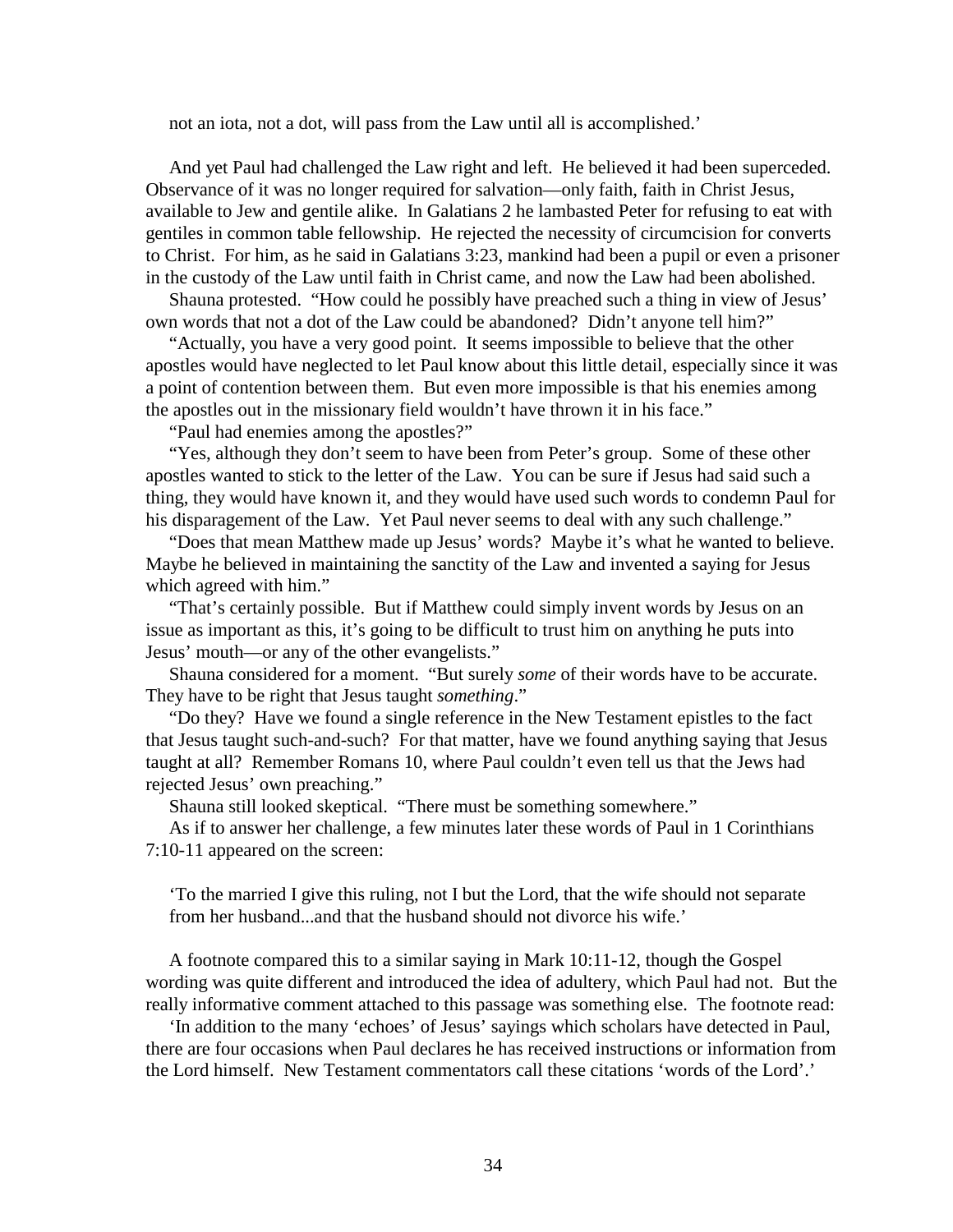Of the other three, one was a declaration a few chapters later that 'the Lord commanded that those who proclaim the gospel should get their living by the gospel.' Another was a prophecy in 1 Thessalonians 4 about what would happen on the day the Lord arrived from heaven, while the last concerned the 'Lord's Supper' in 1 Corinthians 11:23f when Jesus spoke the words over the bread and wine, a scene I had already earmarked for closer study.

 The footnote went on to say that, while there was some debate on the matter, scholars had generally concluded that in all but the Supper scene, Paul was not quoting sayings of Jesus from his ministry. Rather, he was engaged in a practice common throughout early Christian preaching. Paul and his fellow charismatic missionaries of the Christ were relaying directives and revelations which they believed they had received directly from heaven, through inspiration, through visions and interpreting glossalalia (speaking in tongues), or simply through a study of scripture. A quote from the late American scholar Norman Perrin went so far as to admit that many of the sayings in the Gospels were originally of this nature, only later to be placed in Jesus' mouth by the evangelists, and that few of the Gospel sayings could be relied on to be historical. Others admitted that Paul had no sense of Jesus as an ethical teacher, but saw himself as the mouthpiece for a Christ in heaven who operated on earth in the present time of faith, through God's Spirit.

 The footnote pointed to a couple of passages by way of illustration. One of these was 1 Corinthians 14:36-38:

 'Did the word of God originate with you? Are you the only ones it has reached? If anyone thinks that he is a prophet, or spiritual, he should acknowledge that what I am writing is also done by the Lord's word."

 There was certainly little sense here of a missionary movement impelled by traditions about the teachings of Jesus. Paul's world seemed to be one of inspiration and revelation directly from God—and a competitive one at that. Once again, the atmosphere created by the early documents, by the voices of those who had been the heart and soul of the apostolic generation, was curiously out of sync with the picture crafted by the later evangelists. And how much later was yet to be determined.

**2**

 It was getting on toward midnight and we logged off the Web. I could see that the research for this book was going to cost me a bundle in Internet time charges. Shauna and I left the study and took up our usual semi-reclining position on the living room couch, a wellworn but comfortable item which served as the centerpiece of a not too coordinated decor. Shauna always said that since I lived so much in the past, my tastes for the present were somewhat undiscriminating.

 It was late. But after our session before the cold, unforgiving computer screen with its impenetrable secrets, we both needed a more satisfying physical contact. The frustrations of that session, however, precluded any activity but talk. If anything, Shauna felt even more bewildered than I did.

 "I don't think you can understand what it's like to live in the shadow of this great looming monolith that Christianity has been for 2000 years, especially when we've suffered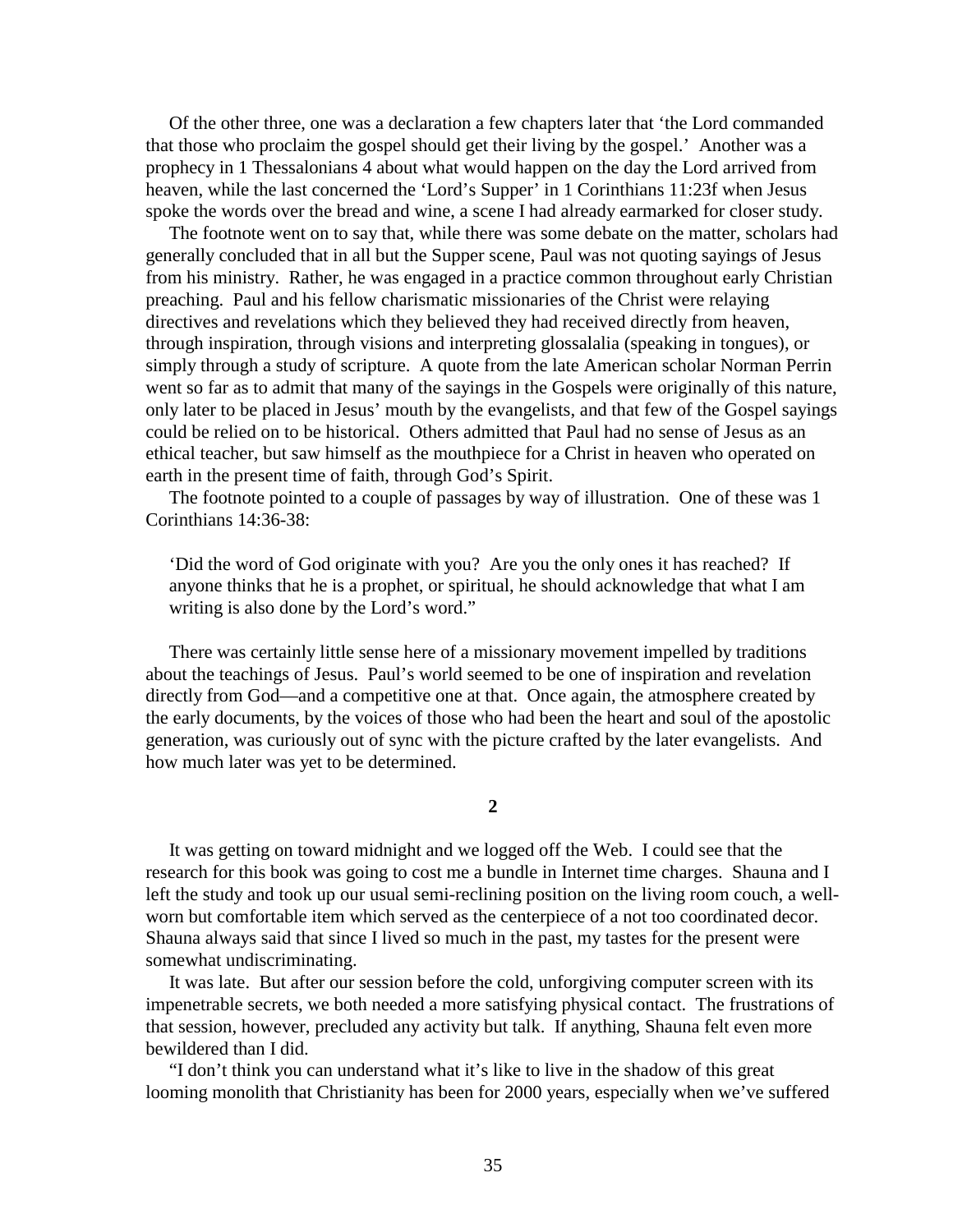so much at its hands. I know that's mostly behind us today, but it wasn't really so long ago. My father had a few stories to tell of his experiences even in this country."

"And you've got long memories," I said gently.

 "We had to. It's often the only thing that kept us going. Although I personally don't choose to dwell on those things. I'm quite happy with who I am today. But the thing about Christianity is that it's always been so secure and self-righteous in its certitude—this great power it possessed. Always the figure of Jesus towering over everything, like a personal blessing on everything Christians ever did. With Jesus standing over their shoulder, Christianity was a force we just couldn't escape. Now all of it seems so...mercurial. Everybody seems to be questioning everything, denying things Christians used to be so certain of. You've been looking closely at the record, and nothing seems to gel. It's like the traditional figure of Jesus is evaporating into the mist and nobody can see what's really there."

 "That reminds me of a passage from one of Fisher's novels, but I won't look it up tonight."

 Shauna said thoughtfully, "You know, the only time I visited Israel I was rather young, and it was around Passover. I never practiced religion much, as you know, but with Jews it's also a feeling of community, of taking part in things that go back so far and give you a clear sense of belonging and identity. But in Jerusalem at that time it seemed we were being inundated by Christian visitors for Easter. It was right after the '67 war, when all of the city had become ours. Even in our own capital, in a new country which had given us so much pride and strength, we couldn't get away from Christian presumptions. Even the sites in our own ancient city were being claimed as the foundations of Christian truth."

"And yet Jesus was a Jew," I reminded her. "Christianity grew out of Judaism."

 "Yes, I know that's what they always say. But, you know, even though I don't know much about these things, I can instinctively grasp that that's not really right. I'm prepared to admit that Jesus himself wasn't the one responsible, but things got out of hand and what came out of it was definitely not Jewish."

 "Well, I told you not so long ago that Greek ideas and precedents had as much to do with what Christianity became as anything Jewish. I think I'm going to have to start investigating in that direction very soon. My novel may be taking on dimensions I hadn't anticipated."

 My old clock over the fireplace—the latter left cold now that winter was almost over struck twelve. I thought of pumpkins and overstayed welcomes, of obsolete ideas that needed putting to rest.

 As yet, Shauna showed no sign of wanting to leave. We snuggled closer and I said: "You were talking about Christian pilgrimages to Jerusalem. That's another thing which is curiously absent from the New Testament epistles. Nobody ever goes there to visit the place where Jesus died. They never talk about Calvary, or even about the tomb where he was supposed to have risen from the dead. I couldn't find a single reference to any spot in Galilee or Jerusalem which anyone associated with Jesus. There don't seem to be any holy places at all."

 "That's certainly odd. Jesus had to have died somewhere. You'd think such a place would have been turned into a shrine."

 "You'd think so. Paul is always talking about Jesus' death. In Philippians he says something like, 'All I care about is knowing Christ, and sharing in his sufferings and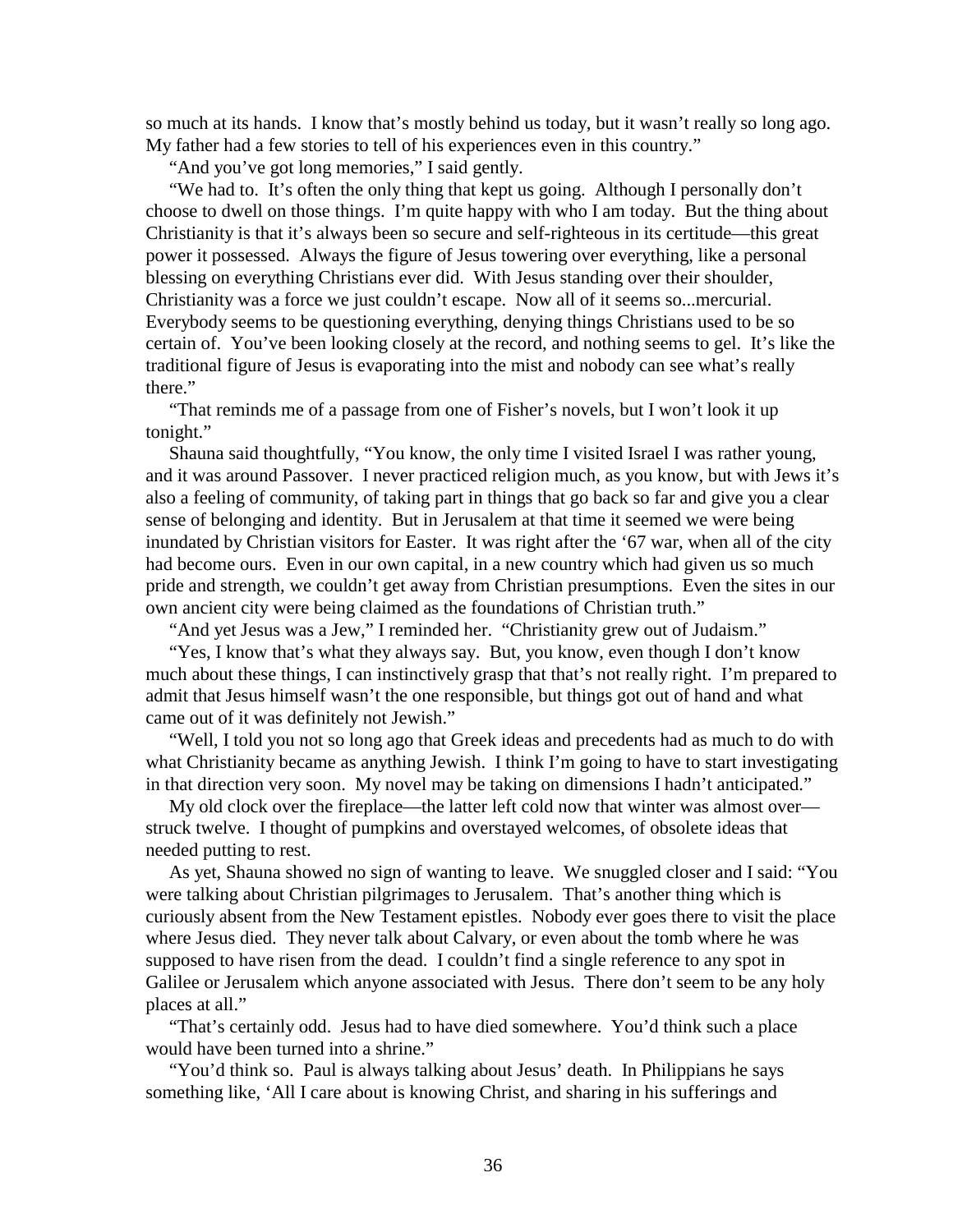absorbing the power of his death and resurrection.' When I read that, I had this image of Paul running to Calvary and embracing the ground where Christ had died, soaking up the power of his blood and sacrifice. Paul was a very mystical man, and emotional too. And yet in Galatians he says that after his conversion he didn't go near Jerusalem for three years, and then he says that all he did there was get to know Peter. He stayed for only two weeks and didn't see any of the other apostles except James. Then he went off and didn't return there for another 14 years! So when did he visit Calvary—the very site of the world's salvation? Are we supposed to think he had no interest in the place? He doesn't bring it up once."

"Maybe he did go, but didn't mention it."

 "That's extremely difficult to believe. Paul is always sharing personal emotions and experiences with his readers. It's impossible to think that he went to Calvary and just never bothered to say so. That would have been an experience he would carry for the rest of his life. It should have come up at least some of the times he talked about the cross."

"But if he talks about the cross, he must have the place in mind where that cross stood."

 "So why doesn't he ever put it into words? Why would he never want to go there? And what about the tomb? Paul is always talking about Jesus' resurrection. He looks forward to his own. He keeps assuring his readers that they will enjoy one, too. There's a line in Romans that says we shall all share in Christ's resurrection. Do you mean to tell me he never wanted to visit the tomb itself and see where this marvellous event happened? To strengthen his conviction that resurrection was indeed the Christian promise? Wouldn't he talk about such an experience in his letters, his preaching?"

Shauna had no comment.

 "And it's not only Paul. None of them do. No epistle writer ever expresses the slightest desire to visit such places. Not Bethlehem where Jesus was born, or Nazareth where he grew up, or the places where he preached and worked miracles in Galilee. Paul seems to make an allusion to the Passover Supper, but he never goes there; he never visits the upper room where Jesus celebrated this sacrifical meal before he died. Nor does he ever go to Gethsemane, or even talk about it. That should have been a spot dear to Paul's heart: Jesus racked by fears and doubts, facing death and seeking strength from God. That was a carbon copy of how Paul himself felt. He should have been drawn to the place like a magnet!

 "When you think about it, all these places should have been irresistible to every early Christian. There isn't a word anywhere about people coming from other centers to visit the scenes of Jesus' life. No one wants to walk the ground he walked on, or handle the things he touched. Where are his clothes, his household utensils? He had to live somewhere, he had to eat and do the things we all do. There should have been a thousand relics circulating. Surely someone somewhere would have mentioned them."

"What about pieces of the cross, or the shroud? I've heard of them."

 "Forgeries, more than likely. But the point is, they're all later. No one mentions those kinds of things for at least a couple of hundred years. Where were they in the earlier period?"

 From the touch of frustration in Shauna's voice one would think I had been loosening the ground under a believer's feet. "But the Gospels had to be based on *something*. Paul's Jesus died *somewhere*, didn't he? Have all those early Christians drifted off into some mystical world and taken Jesus with them?"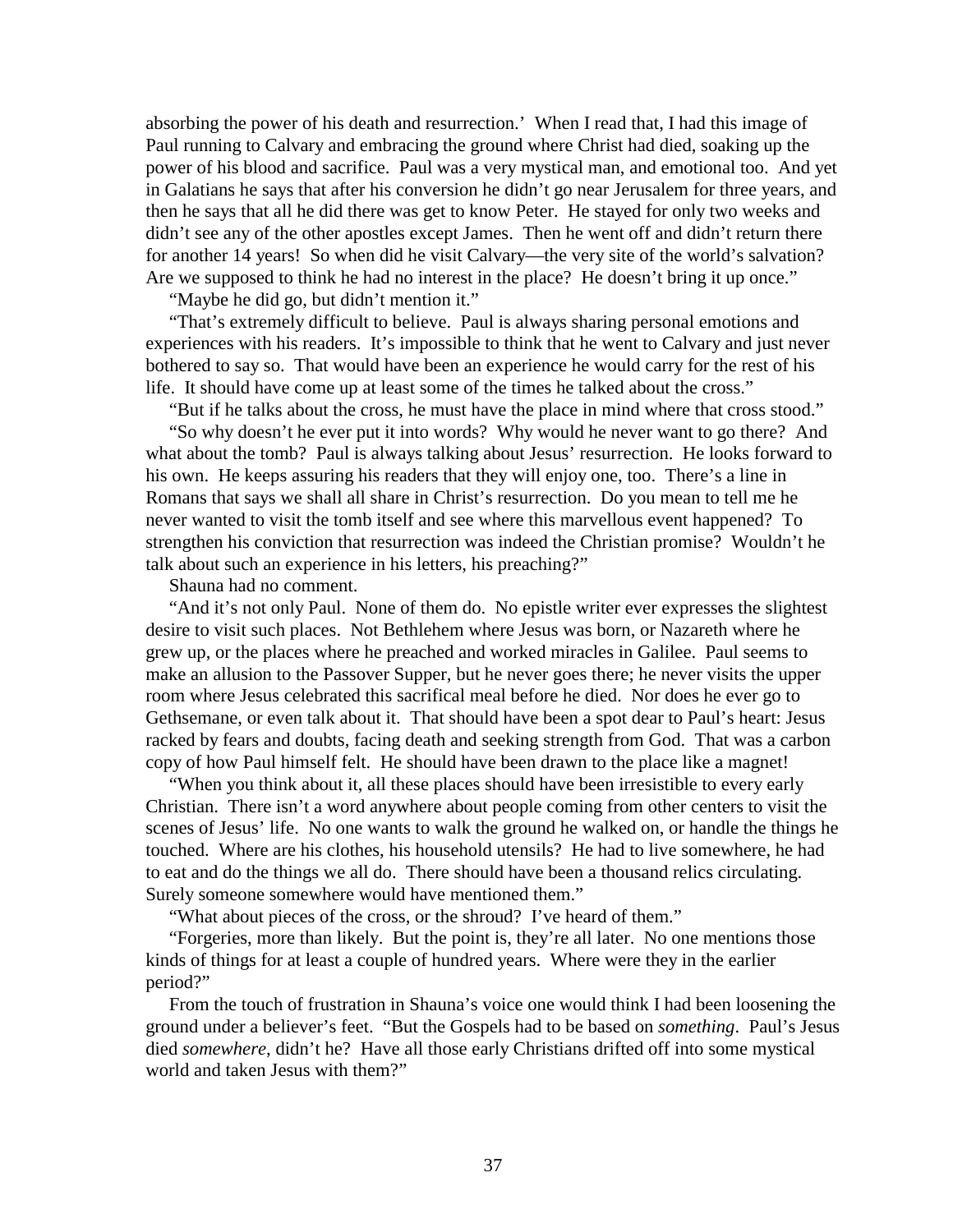"You might not be too far from the truth." I remembered Paul's comment that it was the demon spirits who had crucified Jesus. But it was too late in the night to get into that.

 "I'm beginning to hate this," Shauna said with sudden, surprising vehemence. "So much for your precious history. If it's so shaky, how can we learn anything from it? How can we know anything about it? We Jews are fixated on our own history. Is it just as shaky, too? I don't want to embody so much of my identity in things that happened centuries or millennia ago. I don't really care if we came out of Egypt, or who won some ancient battle. I want my identity to be based on what I am as a person now, in this body and this time. Why does everyone make such a big deal out of the past? Don't they like living in the present? Don't they like to make their judgments on what we can discover and do right now? I'm tired of being buried in old books. I'm tired of being read words somebody wrote ages and ages ago, somebody who never lived in my own time and couldn't have had any idea of what it would be like. I'm tired of being told we have to do or be such-and-such because some hoary old words by some ancient mind are written down somewhere. I've got a mind of my own and I'm quite capable of using it, thank you very much."

 She sat up and gestured angrily, apparently in the direction of the past. "And now we look back into history and find out it's nothing but a phantom. Everyone's invested so much in it and it all collapses like a house of cards. Jesus never rose from the dead. Maybe we don't even know where or how he died. Maybe Jews never celebrated a first Passover in Egypt. Maybe it's all just a bunch of stories. When are we going to grow up and let it all go?"

 She softened and looked apologetic. "I'm sorry. I know you're so fascinated with the past and you've built your life's work around it. But we can't go there. It doesn't exist any more. And maybe it's doing us more harm than good to think that we can keep it alive."

I looked at her, startled and a little humbled.

 "It's true that the human instinct has always been to tie ourselves to the past," I said. "Myth is all about feeling that our very lifeline is tied to some sacred time and event. Not just in terms of identity, but as a kind of mystical force that literally keeps us alive—a tie to some symbolic womb. But we've been losing that, and losing it is a part of the process of growing up. Maybe we're reaching adulthood and finally cutting the umbilical cord. Modern Christian research just wouldn't have been possible twenty-five years ago. We wouldn't have had the courage to cut the lifeline. And now we're going through a struggle with those who still can't summon the courage. But the thing is being cut, and we can't reattach it.

 "I guess I do have a fascination with the past, but the main reason is so that I can understand the world and where it's coming from. I'm not afraid of what I might find out, and if it means I have to reevaluate everything and even revise my own identity, so be it. But I want to know the reality of the thing, not its mythical embodiment. I think I'll be much richer and wiser for it."

 "Those are very worthy sentiments," Shauna said in mollification. "I just wish there were some way to cut the lifeline without having most people drown before they get to the 'richer and wiser' part. But I don't want you to think I'm not interested in your project. I'm really quite fascinated. Especially since I'm beginning to wonder how you're going to handle it."

"You're not the only one."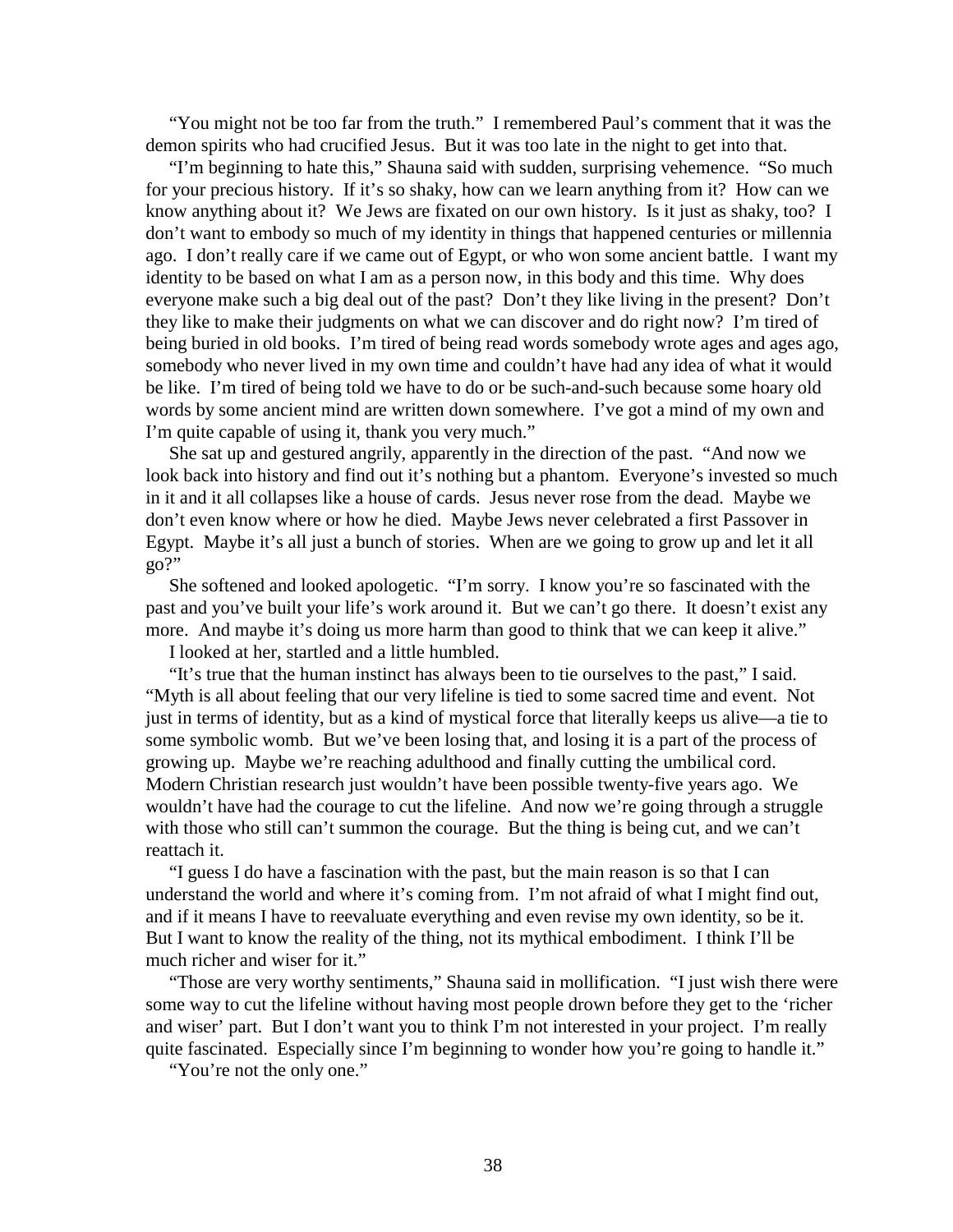She snuggled back against me. "I'll even come over any time you like and help you push some more buttons."

\*\*\*\*\*\*\*\*\*\*\*\*\*\*\*\*\*\*\*\*\*\*\*\*\*\*\*\*\*

# **Chapter Five**

**1**

 It had not been my intention to contact David any time soon, but the next morning he called from his office at the University and extended an invitation I couldn't refuse. Things were coming together faster than he had anticipated, he said. Their fledgling campaign to promote rationality and secularism was to be given a modest birthing ceremony that Saturday evening at the country house of a newly-committed supporter, a wealthy gentleman I had only vaguely heard of. David referred to him wryly as a "philanthropist who dabbled in offbeat causes." My expression must have gone out over the phone line, for he hastened to modify his flippant introduction to Burton Patterson.

 "Actually, he made a fair name for himself in his younger days as a trial lawyer, specializing in civil rights cases. Then he got into the money business and switched to supporting such issues from outside the courtroom. Somebody put him on to me only last week and I had my first meeting with him the day after I saw you. It's been a flurry ever since. The group has actually decided on a focus issue—or two—and even a rough plan of action. We're going to make a formal announcement on Saturday."

"You mean to the media?" I asked, a little surprised.

 "Oh, no—although we've invited a columnist from the Times we hope may give us some favorable coverage down the road. No, this is really an 'in house' thing. A bit of selfindulgence on our part to get things formally under way. And it's something to get Patterson officially on board. There'll be about four dozen of us there, mostly from this area of the country, though there's a couple coming in from the west coast."

 I had misgivings on one score. "If you don't mind me asking, why are you inviting me to be a part of this select company?"

 I may only have imagined the hesitation. "Well, part of it is sentimental. I still remember us jawing away far into the night in our younger days about issues like religion and rationality and where the world was going. I still think you've got a creative mind and you don't deal with academics every day, so you might bring a broader view to things. Let's just say that studying history and writing novels is a promising combination."

 After a promo like that, I wouldn't have been likely to refuse, but I pretended to accept on one condition. "If you'll give me a few minutes of your time to discuss some questions on ancient philosophy. I can use some help in my Jesus research."

 David said he would go one better and forewarn a female colleague who would be at the Saturday gathering, a specialist in the philosophy and civilization of the ancient world, something that was not really his own forte. That clinched it for me and I promised to attend—that and the fact that I was invited to bring along a companion. I had been feeling guilty of late at my lack of imagination in outings with Shauna. My creativity seemed to extend only to my work.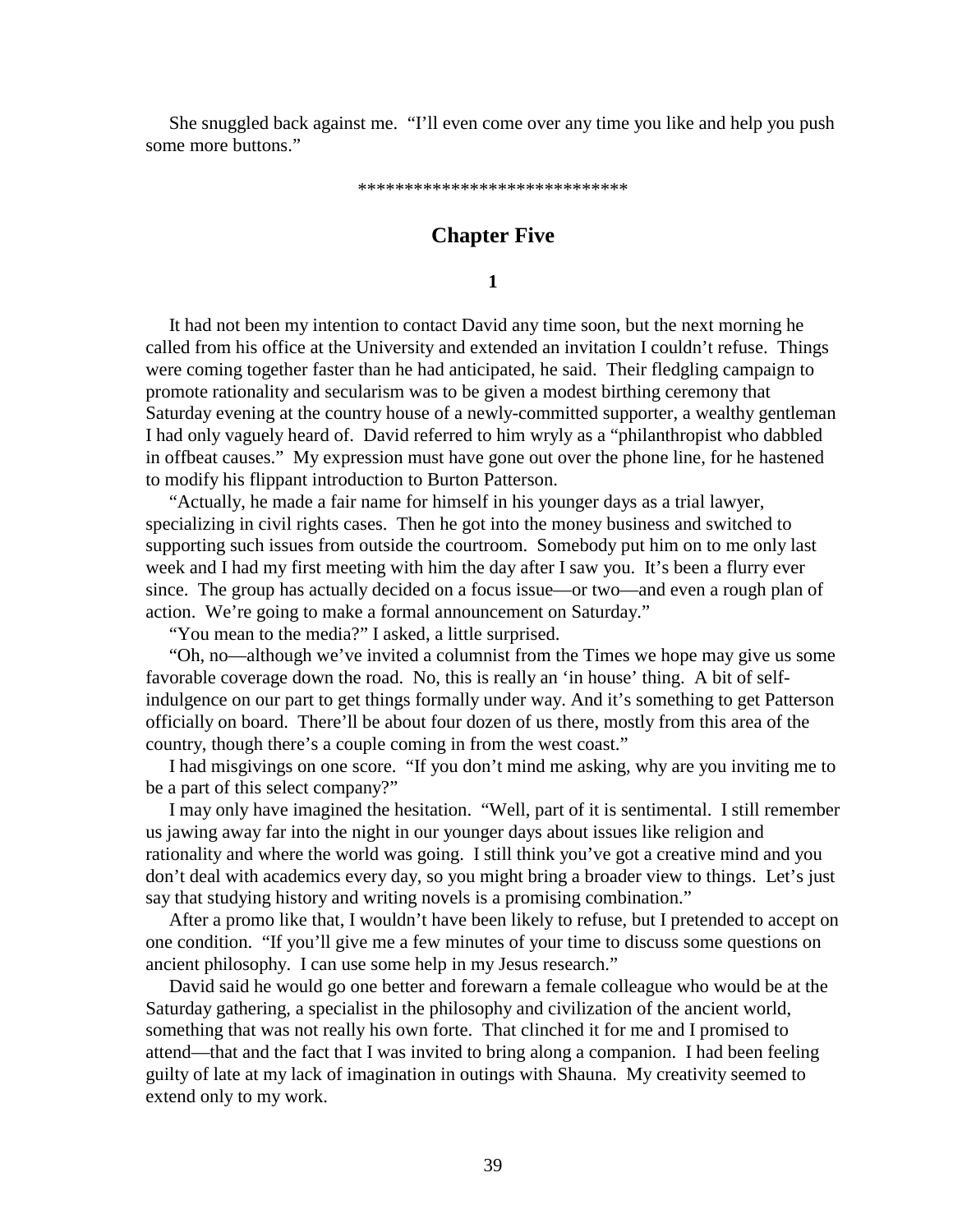The coming event gave the next three days of my research a carefully selective focus. I needed to give myself a crash course in certain aspects of ancient world religious thinking. One of the things which had struck me in my reading thus far was the sense of puzzlement many felt concerning a central feature in the early development of Christianity. There were few scholars anywhere who had not addressed the question of the amazing transformation which Jesus underwent so soon after his death. It is one thing for followers to see divinity in a respected master, or to lionize him in such a direction after his passing. It's another to deify him on the scale to which Jesus was ensconsed in heaven at the very right hand of the Father, especially after his mission on earth had ended in such apparently ignominious failure.

#### One book I consulted, *Paul and Jesus*, put it this way:

 'No one who examines the Gospels...and then reads the epistles of Paul can escape the impression that he is moving in two entirely different spheres....When Paul writes of Jesus as the Christ, historical and human traits appear to be obscure, and Christ appears to have significance only as a transcendent divine being.' On the next page the author, Herman Ridderbos, went on to ask: 'Jesus was not dead the length of a human lifetime before his stature was not only infinitely increased, but also entirely changed. How did this come about?'

 This infinite increase in stature was usually referred to as the "mythologizing" of Jesus, the practice of investing him with features which belonged exclusively to deities in the spiritual realm. Several asked the question why Jesus of Nazareth, an historical person, would have been portrayed entirely in mythological terms.

 One feature, for example, was the idea that Jesus had been pre-existent. That is, he had been with God in heaven before his life on earth; in fact, he had been with God from the very beginning, sharing in part of God's nature, before the world had been created. The passage beginning in Colossians 1:15 called Jesus 'the image of the invisible God, born before all creation, (in whom) the complete being of the Godhead dwelled.' Many were the scholars who had expressed astonishment that any Jew, let alone a whole movement of them, could have raised a fellow Jew to such a lofty position beside their ancestral God, that they could have called him the 'Son of God' in a literal sense.

 Jesus had also been given a role in creation. The same passage in Colossians declared that in Jesus 'everything in heaven and on earth was created, and all things are held together in him.' In Hebrews, the Son was said to sustain the universe 'by his word of power'. One had to wonder at the capability of the mind of the first century to turn a humble Jewish preacher into the principle of cosmic coherence!

 Paul, in 1 Corinthians 8:6, had styled Jesus a figure 'through whom all things came to be and we through him.' Certain liturgical hymns quoted by Paul and others had cast Jesus as a divinity descending from the realm of God through the layers of heaven, communing with angels and subjugating the demon spirits who inhabited the lower celestial spheres.

 But what scholars focused on most, and with the greatest perplexity, was the fact that all the divine titles for God were applied virtually immediately to someone who had been, in the public perception, a crucified criminal. Even the most ancient and sacred title for God, 'Lord', had been applied to Jesus by Paul and others without the slightest discomfort. How could such an elevation have been effected so soon, and within a milieu that would have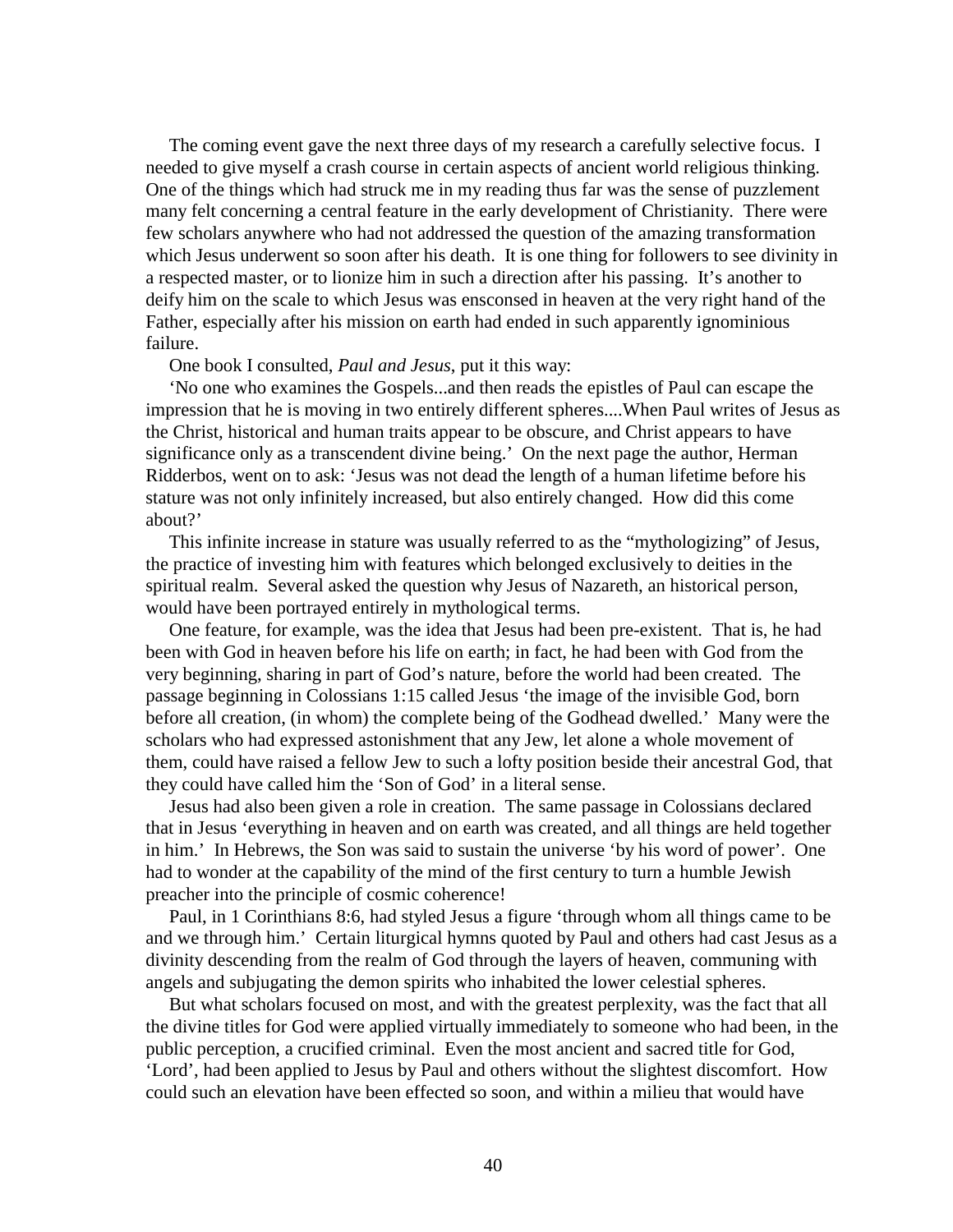made it virtually unthinkable? I thought of Shauna's comment—her instinct, really—that there was something very un-Jewish about Christianity. And yet, most of the early Christians were Jews. Christianity, to judge by the record, had originated in the very heart of Israel, out of the experiences of ordinary Jews in Jerusalem. How could such Jews have created something which would have astonished—indeed, horrified—their monotheistic brethren everywhere; something which ran so counter to the longstanding obsession of the Jewish mind to keep separate all things divine from all things human? The Jewish God could not be represented by even the suggestion of a human image. A whole society had literally bared its neck before Pilate's swords to protest against Roman standards, which bore human images, being mounted upon the fortress wall overlooking the Temple. Perhaps an even greater dimension to the mystery: how did the first Jewish Christians achieve such explosive success in spreading this unorthodox creation to virtually all corners of the empire within a handful of years?

 Such an elevation of a human man was, to my knowledge, unprecedented anywhere, at any time. There had to be some explanation for the phenomenon on this occasion, and I refused to believe that it lay in an actual resurrection in flesh as the Gospels portrayed it. I was in good company, for the progressive Christian scholars who postulated this deification didn't believe in such an event either. Their reasoning, however, that after the execution of Jesus, the disciples ran to the scriptures and ransacked them for passages which could illuminate the 'meaning' of what they had witnessed in the ministry and death of their master, reading into such things his cosmic deification, did not have the ring of reality to it. In any case, they would have had to consult a far wider range of sources, for much of what was made of Jesus smacked of broader ancient world mythology and philosophy. Who would have done all this, and why?

 And what of the accompanying "loss of interest" (the usual scholarly rationalization) in the life and human features of the very man they had just elevated, as witnessed by the total silence about that human life in all the early epistles? The two aspects of this puzzle did not appear logically compatible. If one elevated a man to Godhead, why would one lose all interest in his human life? Surely that life would undergo the closest examination, to illustrate and celebrate that divinity. The presence of the very Son of God on earth, living and teaching and performing miracles among men and women, many of whom still lived during Paul's time and would have possessed vivid, compelling memories of him: this would surely have resulted in the prizing and revering of that divine life in humanity's midst, not its relegation to some forgotten closet for close to a century.

 No explanation for this bizarre development seemed possible. Besides, turning a man into God would have been so unprecedented, so blasphemous to the Jewish mind, that Christians would have found themselves engaged in a continual defence of the doctrine, requiring constant focus on the human man. No, some element had to be missing from this baffling picture.

 I spoke to Shauna that evening and relayed David's invitation. She seemed genuinely excited at the prospect though, as always, brought her own irrepressible wit to the moment.

 "I hope you told him that I probably don't meet his rationality requirements. After all, I know very little about philosophy prior to John Lennon, and I have occasionally been known to avoid walking under ladders. I'm likely to blurt out something completely inappropriate."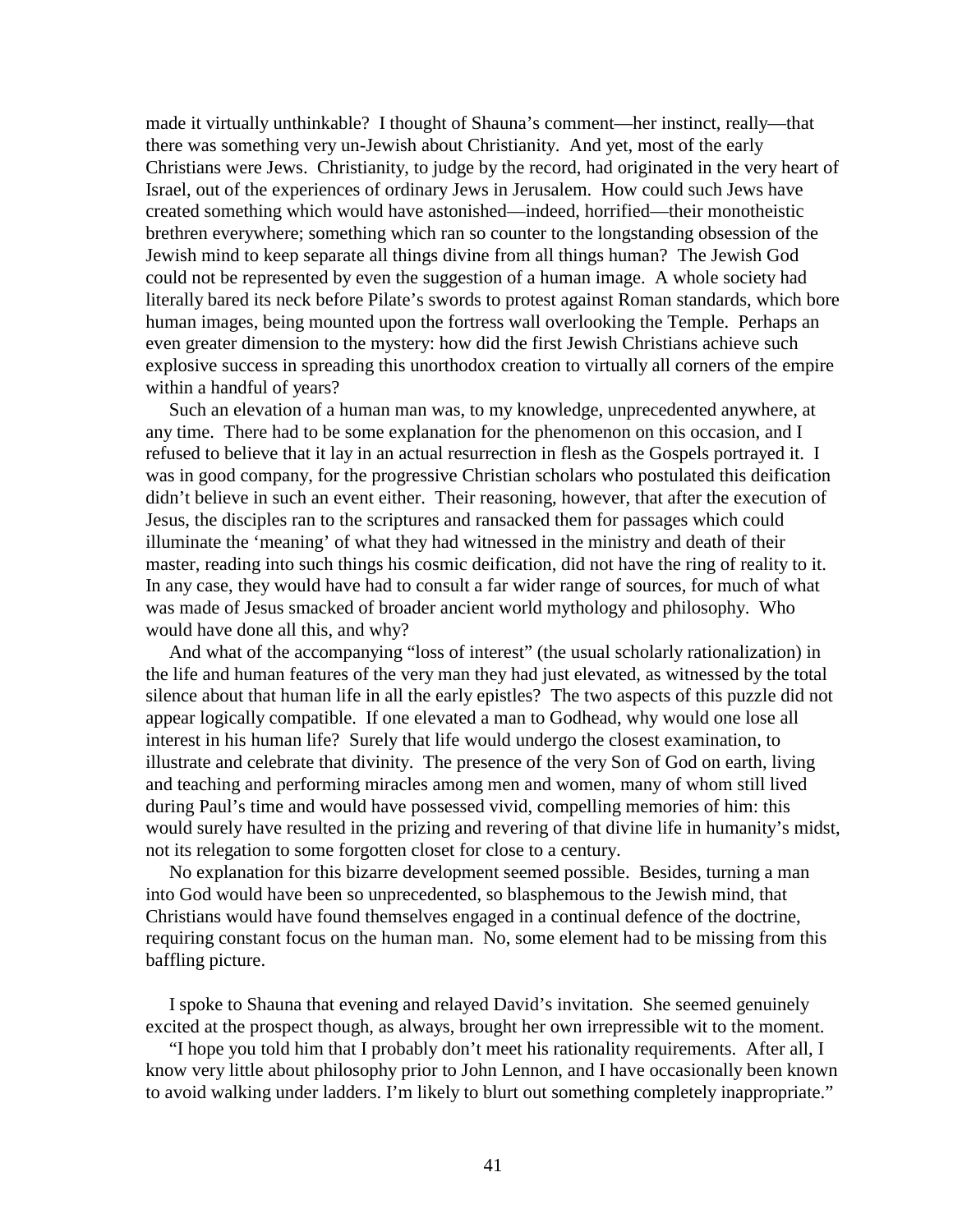"In that case, I'd better bring my muzzle. I don't want you to embarrass me in front of that distinguished company." Actually, Shauna usually shone on such occasions. She could be quite voluble in social settings, and her pragmatic opinions were often delivered with subtle acuity. One of the ties that bound me to her was that she could be endlessly fascinating in an understated way.

 But two more days of steady reading were to intervene before the occasion itself. I had occasionally tackled the subject of ancient religion when researching previous novels, but never in such depth and not for the time of Jesus. By the first century CE, Greek philosophy had left behind the literal acceptance of the Olympian mythology of gods and goddesses and was now focusing on a deeper religious quest: understanding the nature of the ultimate high God and how humans related to this Deity and the divine realm he inhabited. Formulating a system of ethics was also of primary concern.

 These were the developments of the Hellenistic age, after Alexander had turned the eastern Mediterranean world upside down and established an uneasy mix of Greek and older conquered cultures. The times had been destabilized. War was frequent among the several kingdoms which emerged from the breakup of Alexander's short-lived empire, until Rome rolled over most of them in the first century BCE and imposed its own brand of absolute rule. There was much pessimism in many circles and the destruction of old ways of faith and collective state religion. Instead, 'salvation' of the individual became the new preoccupation, the new buzzword. And it was a salvation *from* the world. The flight of the mystic became the religious yearning of the age: 'To leave this earth, to fly to heaven, to be like unto the Gods and partake of their bliss.'

 The Olympian myths were now regarded as only primitive reflections of the true reality. The ultimate God was an absolute being, the highest form of spiritual existence, pure mind. In ways which varied from philosophic school to school, he had caused the universe to be created. To some, he was a principle operating within the world, virtually abstract; to others he lay entirely outside it, completely transcendent.

 But a transcendent God didn't do the world much good if he couldn't have contact with it. If he became so lofty and perfect—as the philosophers had increasingly made him unable to approach the inferior world of matter, he needed a subordinate, a deputy, an ambassador to fill that role. But in a monotheistic setting, this intermediary figure had to be a part of the ultimate God himself, an emanation from him. He became part of the "workings" of Deity, part of the construction of the spiritual world. In some parlance, he became a Son.

 For this role of intermediary, the Greeks created the "Logos", an abstract divine force operating on and in the world. The Logos was a widespread concept among the Greek philosophies, variously interpreted. It would seem that part of the interpretation of Jesus had been along the lines of the Greek Logos, an intermediary force between God and humanity. The Gospel of John, in its stirring Prologue, cast Jesus as the Logos made flesh, and some scholars said that Paul's Jesus was the Logos without the name—and more personalised. The Jewish philosopher Philo of Alexandria preceded Paul and had a Logos as an integral part of his hybrid mix of Jewish and Greek philosophy. In him, there seemed to be echoes of Christ before Christ.

 Yet I had to ask myself why disciples of Jesus would ever get the idea that their master was the embodiment of the Logos, an abstract force and an essentially foreign concept. And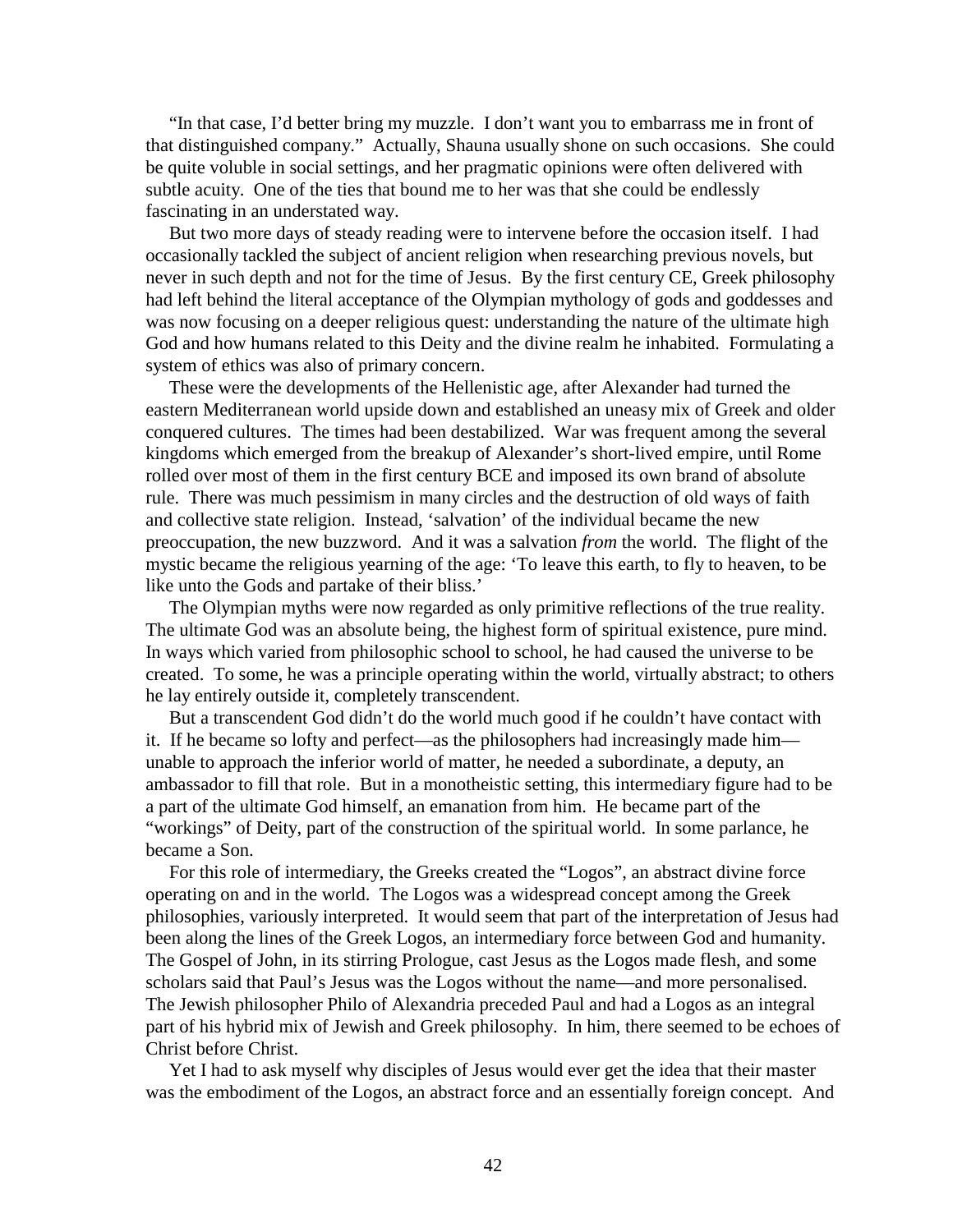why would anyone have responded to such a bizarre message? The question of who had actually come up with this interpretation also loomed large, for the simple fishermen apostles of the Gospels hardly seemed likely candidates. Was it Paul's doing? He would surely have come into conflict with the simpler views of Jesus among the Jerusalem group, yet there wasn't a hint of any clash with them over the fundamental nature of Jesus.

 If the question of casting Jesus in the mold of the Greek Logos was an unlikely and puzzling development, perhaps another way of interpreting him lay closer to home. Scholars had long pointed out that Jesus was viewed by some early Christians as the embodiment of Judaism's own version of the Logos, a figure known as personified Wisdom. Wisdom was a she (since the word in Hebrew was feminine), and was first developed as a poetic personification of the divine word, the voice of God communicating with the world through scripture and the prophets. This knowledge of God was "wisdom" to the Jews, and it became an aspect of the Deity.

 Among Jewish scribes in the centuries after the return from Babylon, Wisdom took on the nature of a distinct entity, a separate divine being who was seen as an emanation of God. The Jewish wisdom teachers portrayed her in Old Testament books like Proverbs and Ecclesiasticus as coming to earth—though not in any physical incarnation—calling men and women and inviting them to knowledge of God. She became a frequent figure in Jewish writings outside the bible as well. For certain Jews to conceive that Jesus was Wisdom come to earth in the flesh was perhaps not inconceivable, though the sex change seemed problematic. On the other hand, no Jewish sect of the time could ever have made a woman into God.

 Perhaps on some of these questions I could sound out the specialist David had spoken of who would be attending the Saturday launch of—what? I realized I had forgotten to ask him what the group had decided to call itself. It had surely settled on a name if it was ready to emerge from the womb. No doubt the baptismal ceremony would be a part of the proceedings.

### **2**

 Shauna and I arrived at the country estate of Burton Patterson about four in the afternoon of the first Saturday in April. The place lay some 15 miles outside the city, and off the beaten highway. The setting was impressive amid low, newly-greening hills, but something about the placement of the main house said that its designer was in love with light. Tall pines on one side of the structure gave an area of shade to one of the terraces, but the towering trees seemed principally to serve as an architectural device, creating a skyline from the vantage point of the long driveway which pulled the viewer up into the stratosphere and drowned him in a sun-drenched blue. Elsewhere, the structure gleamed and sparkled, even in this late afternoon, and all its surfaces seemed designed to catch the light of any hour and season.

 A valet whisked my car off to some hidden parking area and we approached the front entrance. The doors stood open. An attendant flanked one side, checking names against a guest list. Inside the doorway, skylights which were not evident from the driveway allowed streams of light to illuminate a foyer of subtle colors and adornments. Light obviously had some special significance for Burton Patterson.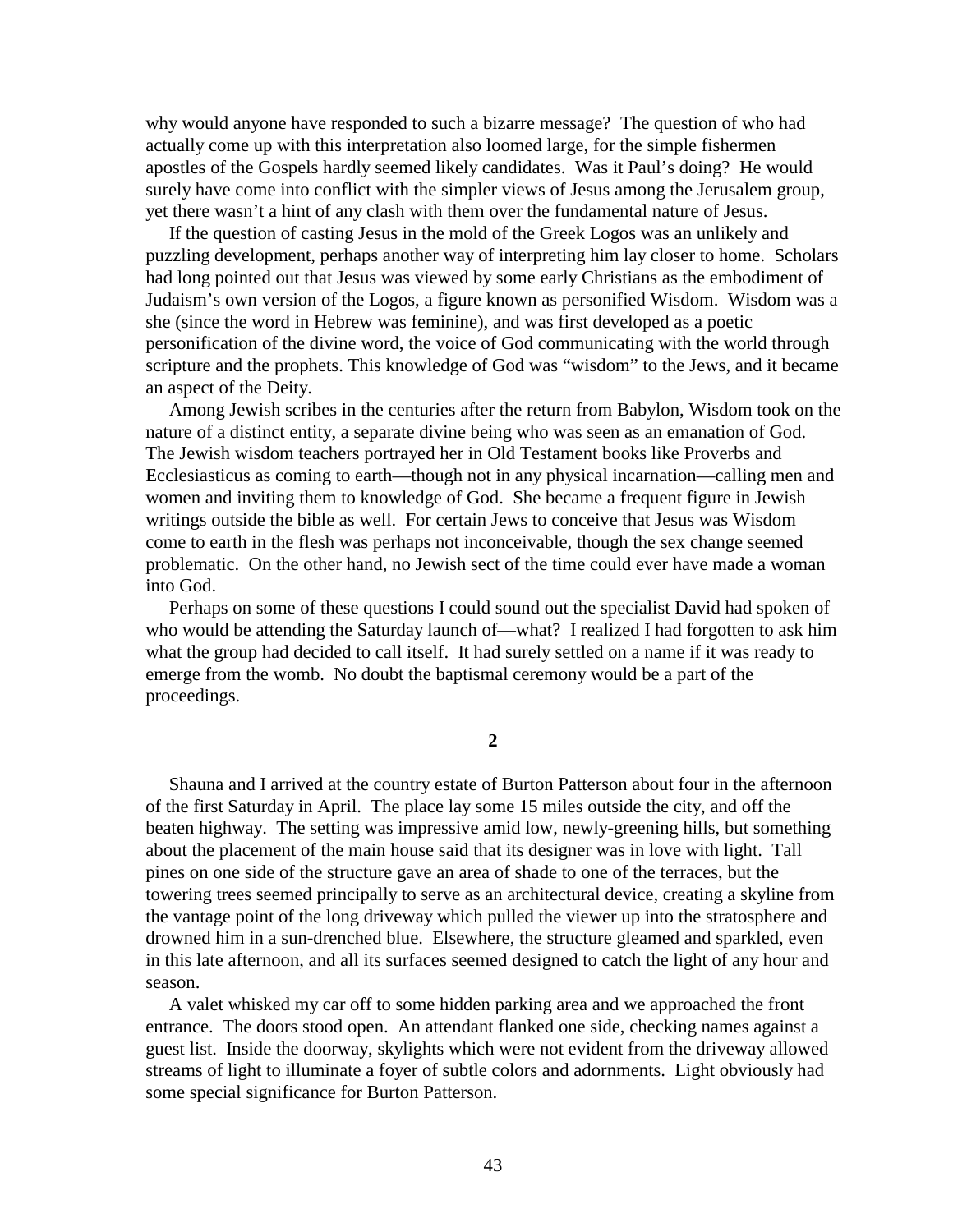We were directed to a large reception room, already crowded, on one side of the house or manor, as Shauna later chose to call it. Nothing I was to see that day could be labelled overtly ostentatious, but this was obviously a man of considerable wealth and taste to match. As we were handed cocktails I hastened to remind Shauna that Burton Patterson was said to contribute a significant amount of his wealth to worthy causes.

"And he made all this from civil rights litigation?"

 "Oh, no." I had neglected to recount everything David had told me. "That was before he got into making money—at what, I have no idea."

 There were perhaps three dozen people in the room. Glass doors on the far side led into some inner court, again with light gaining access from above, though at this time of day and in early spring the effect was subdued. Strains of Vivaldi drifted in from somewhere, possibly the courtyard itself. I felt the composer of choice was no accident. Vivaldi had always impressed me as full of light.

 Shauna and I were shamelessly eyeing the surroundings, and so we didn't notice David until he stood at my elbow.

 "Don't let this place throw you," he said in an almost apologetic tone. "I haven't sold my soul. Burton actually sought us out. We found we had a lot in common—except this, of course." He gestured wryly around the premises.

"You mean you couldn't afford this on a philosophy professor's salary?"

"No, but philosophy has its own rewards, my dear boy."

 "Yes, I understand mountain tops are going pretty cheap, these days." David and I used to have a habit of indulging in chains of repartee, not all of it clever, but at this point I realized I was a whisker away from a gaucherie I might not have lived down for the duration of the evening. My haste was just perceptible as I turned to Shauna and made introductions.

 David seemed quite prepared to find Shauna engaging, and he hovered a little closer to her than to me as we were led about the room and introduced to some of the other guests. Most were in couples. All of them had an academic look. I did not yet fully comprehend what ambitions he had for his little enterprise, but if he had any hope of creating a popular movement, or of appealing to popular tastes (could one create a popular taste for rationality? I wondered), he was going to have to broaden his image. However, one had to start somewhere, and this was his milieu.

 Shauna and I had a little game we played in situations like this. Perhaps I should have said that the game was really hers: she had all the moves. Whenever we were introduced in strange gatherings and I was identified as the novelist Kevin Quinter, if anyone claimed that they had read one of my books, I was given a surreptitious nudge; if the actual title was produced it became a real poke. If the other guest gave no sign of ever having heard of me, Shauna very gently cleared her throat or gave a just audible sigh. She always informed me of the tally at the end of the evening in case I had lost count.

 It was two sighs to nothing by the time David introduced us to one of his colleagues at the University, a science professor of some sort. The man struck me as one who would certainly not put up with irrational theories in any of his classes. On being told my name and occupation, he narrowed his eyes and ruminated, "Quinter...Quinter... Didn't you write *The Pharoah's Chronicler*? I seem to recall it was a good novel. I like a lot of that ancient stuff. Good escapism, but very evocative and thought-provoking at the same time."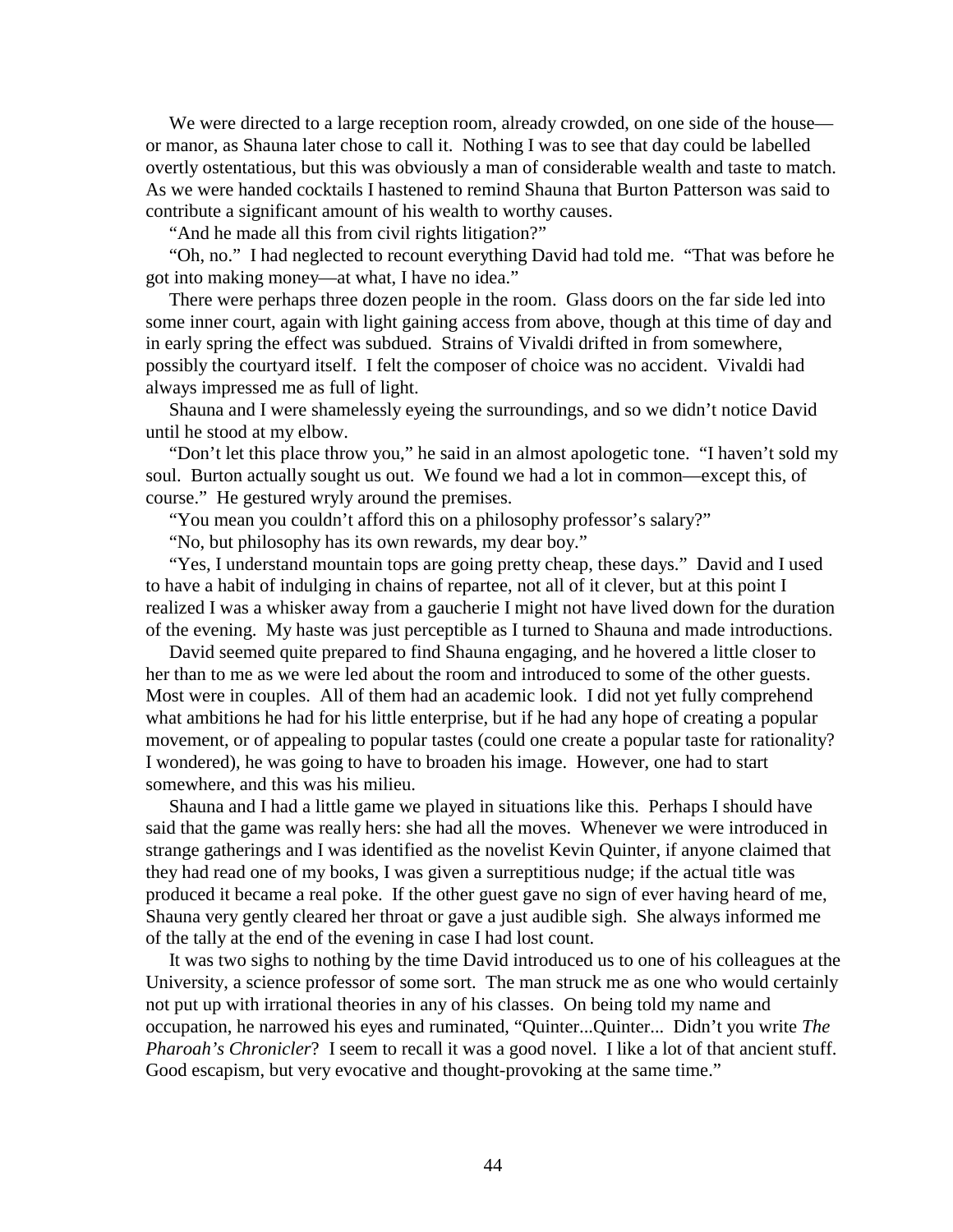As I thanked him I was aware that Shauna was standing almost on the other side of David and would have had to reach across him to deliver her poke. My mind knew she wasn't likely to do it, but my body gave a little sideways twitch just out of habit. I hoped that would satisfy her.

 It was perhaps 15 minutes and a few mini-conversations before we reached the host. He was standing in a knot of five or six people, including two striking women, and I had been occasionally glancing about to see if I could spot a likely candidate for the role of philanthropist and owner of these fair premises. When I was finally brought before him I was taken aback, for he was considerably younger than I had envisioned him, probably around my own age. He was a tall man, just over six feet, somewhat lean of limb, with a head of light brown hair that was almost unruly. His face was full, sporting a square jaw that could not have made it other than handsome, but his nose, though it dropped solid and straight from top to tip, was angled a little to one side. This gave him a noticeably different countenance depending on one's angle of view.

 For some reason David, in introducing Shauna and myself to Burton Patterson, referred to me only as a "writer" rather than his usual term of "novelist". This might have led to a question seeking elucidation, but instead Patterson said somewhat expansively, "Ah, our chronicler of great events." It registered on me that this was an intriguing piece of ambiguity. It could be a capsule description of my actual profession, for historical novelists usually did just that in their own way. On the other hand, he could well have had something else in mind, a more immediate role for someone with writing talents. Perhaps his wasn't the only mind present with the same thought.

 But I had no time to work out deeper meanings, and in my haste to fill the gap in a growing silence, I blurted out: "Your house is quite striking. You seem to have a thing about light."

 Patterson turned fully toward Shauna and me, or perhaps it was the dramatic nose that faced Shauna while I had a more plebeian view.

 "Yes, I relish the light. We need to seek it out wherever we can, and nurture it. There are too many who would block the sun and deliver us all to darkness." Somehow, off Patterson's lips the pronouncement was not at all pompous, and I reminded myself that he had been a trial lawyer, championing, of course, only the worthiest of causes. Besides, everyone listening would have accepted the sentiment as a pithy comment on the purpose of the gathering. I almost congratulated myself on having set it up for him.

 But I had no time to do so, for Shauna unexpectedly interjected: "Wasn't it Diogenes the Cynic who asked Alexander the Great to step aside, since he was blocking the light?"

 Patterson turned the full force of a powerful smile on her. "Yes, it was. Alexander had offered to give the testy old philosopher anything he desired when he encountered him sitting by the side of the road. Diogenes chose not to have his light cut off."

 Shauna gave the briefest of glances about her and remarked ingenuously, "Of course, that was *all* he wanted."

 Inwardly I gave a groan. I knew Shauna well enough to realize she was just being her usual gadfly self, someone who couldn't stand to see anyone take themselves too seriously. She could never resist a clever dig when the opportunity presented itself. But I wondered how others would interpret her not so subtle allusion.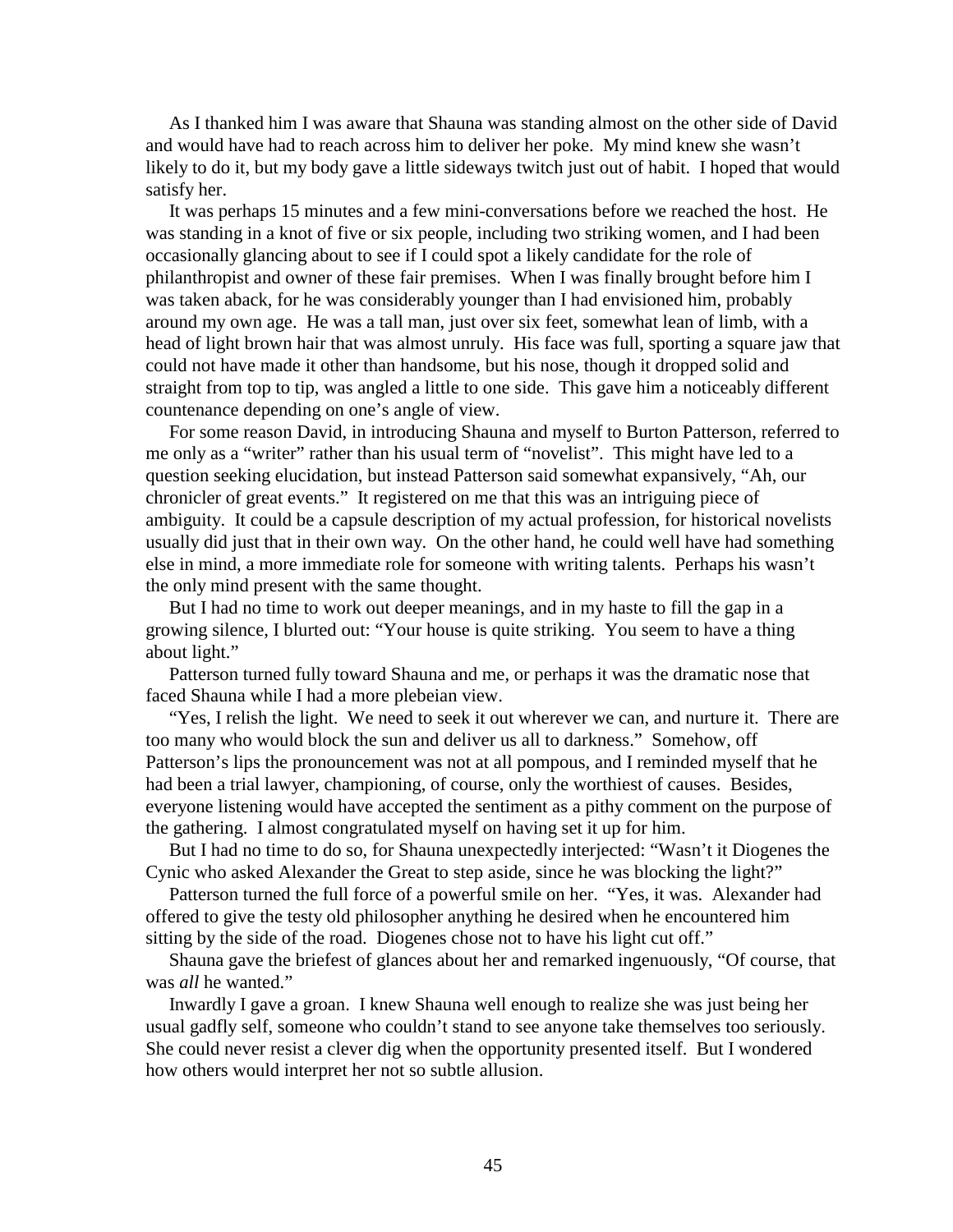I didn't dare look at David, but Patterson himself showed no sign of taking offense, and he didn't miss a beat. With a laugh that acknowledged the 'touché', he said: "The problem is, dear Lady, no one these days would listen much to a grubby old Cynic who lived in an earthenware tub and scowled at everyone who passed by. We expect our wise men and women to achieve a certain degree of success. And modesty is only a sign of insecurity."

 He was giving Shauna a look I recognized, for I'd seen it more than once. Shauna with her sharp wit and engaging spirit could be intensely attractive to some men. When one added the sparkle in two slightly but intriguingly mismatched eyes, I was convinced that Burton Patterson was on the verge of taking a tumble.

 Before I could do or say anything foolish, David diverted the attention of the room by announcing: "All right, ladies and gentlemen, I think it's time we got these proceedings under way."

 There was an unobtrusive dais emerging from one corner of the room. It might have been used for a small band on occasions when dancing was on the menu, but here a microphone had been set up. David took his stand behind it and looked out over almost fifty faces. These were of various ages, more male than female, but they all seemed subtly compatible. The atmosphere was easy and animated.

 "Most of you know why we're here today. What I've been proposing and what many of us have been working on over the last few months may seem ambitious or even presumptuous. Some might call it foolhardy. But I don't think any of us in our profession have not been dismayed at some time or other by the many manifestations of irrationality in the world around us. Our society prides itself on its science, its technology. Everyone reaps the benefits of applied rationality—indeed, we couldn't live without it. But somehow our personal beliefs have not always kept pace. Today we live in a strange melange of scientific and pre-scientific mindsets, of reasonable and unreasonable tenets. The same mentality that can perform mathematical calculations and understand how computers and cameras and space shuttles work may also believe in angels and alien abductions, or that the earth is only 6000 years old. The problem is that irrationality can be like a virus; it infects the healthier tissue and may even jeopardize its survival. We've all seen that in the classroom, and we see it in the technological workforce which is regularly compromised by certain forms of scientific illiteracy and superstition.

 "The other problem is that so many of these irrational expressions are tied up with religion, and religion as you know is not just dogmatic, it is backed by forces which are often systematically attempting to impose their dogmatism on society as a whole. And the further we move toward secularism and scientific rationality—and we are doing just that, make no mistake about it—the harder these forces fight to buck the trend.

 "Where are we headed? I honestly don't know. We all like to think that progress moves linearly, that despite temporary setbacks or delays, the development of reason and science and humanistic philosophies moves forward, that there is no going back. But of that we have no guarantees, as history has shown us time and again, and I guess what I've been proposing is that we try to do something to ensure that the progress will continue. We need to start today to work for and reach an 'Age of Reason'."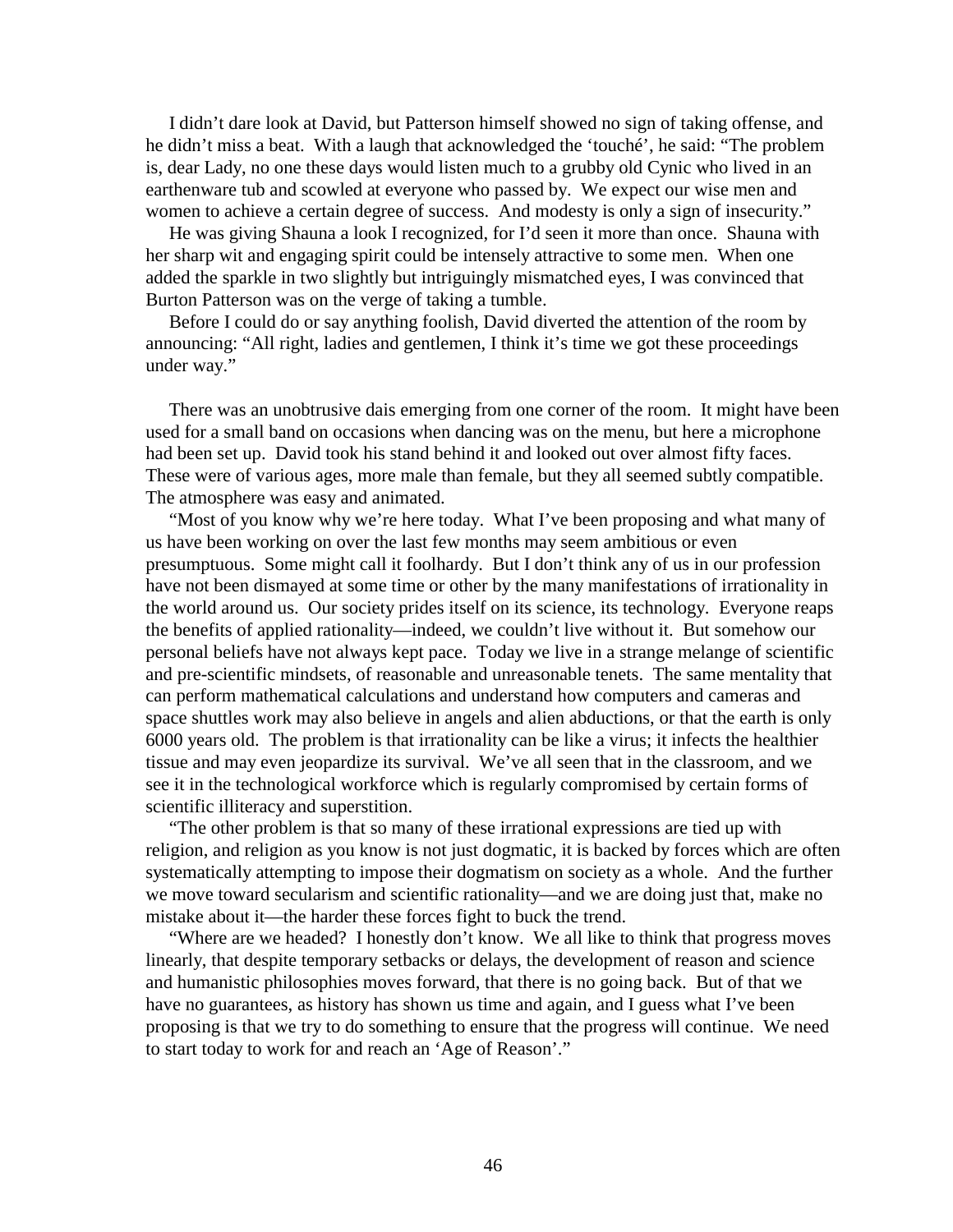David had slowed down on his last sentence and now I realized that he was letting those final three words hang in the air. I knew before he told us that this was to be the name of the new enterprise.

 "Age of Reason. In many respects, of course, we have already reached it. In many respects we've been there for some time. But my own experience in the classroom, and it's supported by many I've spoken to, leads me to think we may be slipping. And so our focus group has decided that we should direct our energies, to begin with, on two key areas.

 "One, not unnaturally, is the field of education. We need to ensure that the younger generation will indeed reach an Age of Reason in their own lives and their own thinking. Conservative forces have been gaining too much influence in education, especially at the High School level. Censorship is rampant and science is being castrated by opposition to certain subjects, especially the teaching of evolution. Since the theory of evolution is one of the cornerstones of modern science and affects so many disciplines, we are in danger of creating an epidemic of scientific illiteracy through the suppression of evolution in our schools and textbooks. Teachers are increasingly reluctant even to bring up the subject for fear of conservative backlash. The push to have so-called Creation Science added to the curriculum is on the rise once more and must be resisted. Unfortunately, these forces are like the many-headed Hydra—no matter how many times you cut off their efforts, they keep coming back. Opposition to Creation Science and the promotion of evolution is going to be a high profile feature of our campaign to bring an Age of Reason to the classroom.

 "To that end—as well as to many others—I'm pleased to announce that we've had someone come on board who will bring a lot of personal commitment and expertise to this subject. Those of you familiar with Mr. Burton Patterson's background will know that he has had considerable experience in civil rights litigation and even anti-fundamentalist cases. He'll be invaluable to us in mounting opposition to the suppression of established scientific knowledge in the field of education."

 There was more than polite applause throughout the room, which our host graciously acknowledged. Some of the applause may also have been motivated by the fact that Patterson's contribution was to be a financial one as well. Still, the impact of such a figure on the group's profile would be invaluable, and David had scored a real coup in bringing him in, even if Patterson himself had initiated the contact. It crossed my mind to wonder if he might have his own unspoken agenda.

 David resumed after the applause died down. "I'll be giving you all a fuller report on the details of our plans, of course, but let me go on to mention the other focus we've decided upon. As you all know, there's a little division in time coming up on the horizon, as arbitrary as these things may be. We're already seeing manifestations of irrationality in connection with it, and you can be sure there's more to come. But on the positive side, a new millennium could be a golden opportunity. We know the spotlight the media are already starting to give this event. There's no reason why we shouldn't be able to grab some of it, promoting the new era as an Age of Reason. We're already pushing ahead with the organization of our Symposium on Rationality for the early part of the year 2000, and we've got a few other ideas up our sleeves."

 As David went on, I couldn't help feeling impressed at the scope of the proposal being put forward. But I found it hard to believe that a handful of academics could really create a movement that would have a significant influence. Could they rescue the educational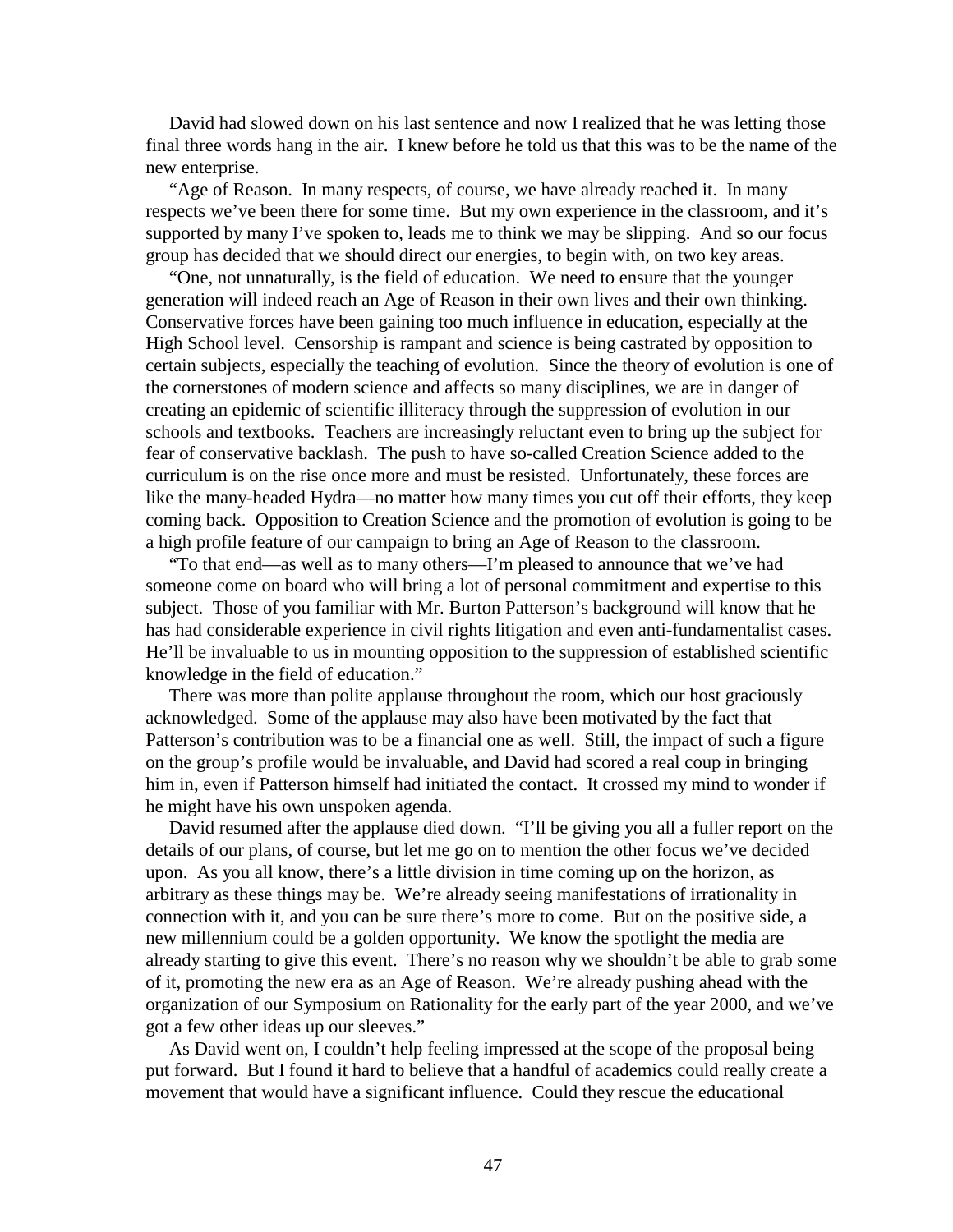system from the clutches of the fundamentalists? Would any voice of rationality be heard amid the circus that the turn of the millennium was already promising to be? When I glanced at Shauna, she gave me a little smile which might have meant anything.

 There were questions from the floor, some of which David answered directly, while others were deferred to the inaugural publication which the Age of Reason Foundation—for that was to be the official name of the organization—was preparing for circulation. A few voices urged that other items be put on the agenda. I realized that there would be no shortage of issues to gain the Foundation's attention, nor minds to tackle them. Perhaps, after all, one could believe that a great thirst for rational thinking did exist out there, and that it could be harnessed to achieve something new and productive as the great divide of the next millennium was reached in only a few years' time. Perhaps the transition from medieval to modern times, whose first stirrings I had experienced as a boy, was finally to reach maturity.

 The formalities over, the gathering was invited to move from the reception room into the inner courtyard. The place reminded me a little of a Roman atrium, but lacking any ancient statuary or colonnades. Instead, a variety of simple, clean-lined structures which might have been viewed as sculptures or simply as architectural features broke up the area. Some of them served as benches. The space was almost equal to the reception room itself but possessed a greater sense of intimacy, and it stood open to the sky. On all but one side the walls rose through two storeys and slanted roofs; on the fourth, the upper reaches of the pines could be seen over a lower segment of the house, reaching into the blue. Even though I was sure the occasion itself and the sentiments expressed were influencing my thoughts, I felt that the tenor of everything I had seen of the surroundings Burton Patterson had created for himself spoke of a sophisticated, questing mind, open to a world that held endless fascination and no terrors.

 Within the court the company broke up into loose groups. Four stringed musicians were ensconsed in one corner, and their music drifted unobtrusively over the next hour or two through Vivaldi, Corelli and other masters of the Italian Baroque. Our less artistic appetites were fed from trays of finger food along with the serving of further drinks. I reflected that the cocktail party had to be one of the great inventions of modern society—and one of its most rational, of course.

 Whether by accident or design, our host remained with a little knot of people which included Shauna and me. Burton Patterson occasionally took in Shauna with his smile as he made a point to the group, but he showed no overt effort to engage her in personal conversation. In fact, somewhat to my surprise, he eventually worked his way into a one-onone with me. Shauna, I noticed, eventually drifted out of the circle to another area of the courtyard.

 "When I was a boy I read historical novels voraciously," Patterson confided, showing that he knew of my literary specialty, probably from David. "It was my ambition to be an archeologist and dig up ancient cities. I like investigating roots. I like to imagine someone like me living at some previous time and how he would cope and make a life for himself. It makes one appreciate what we've been through to get to our present stage of progress—and how determined we should be not to lose it."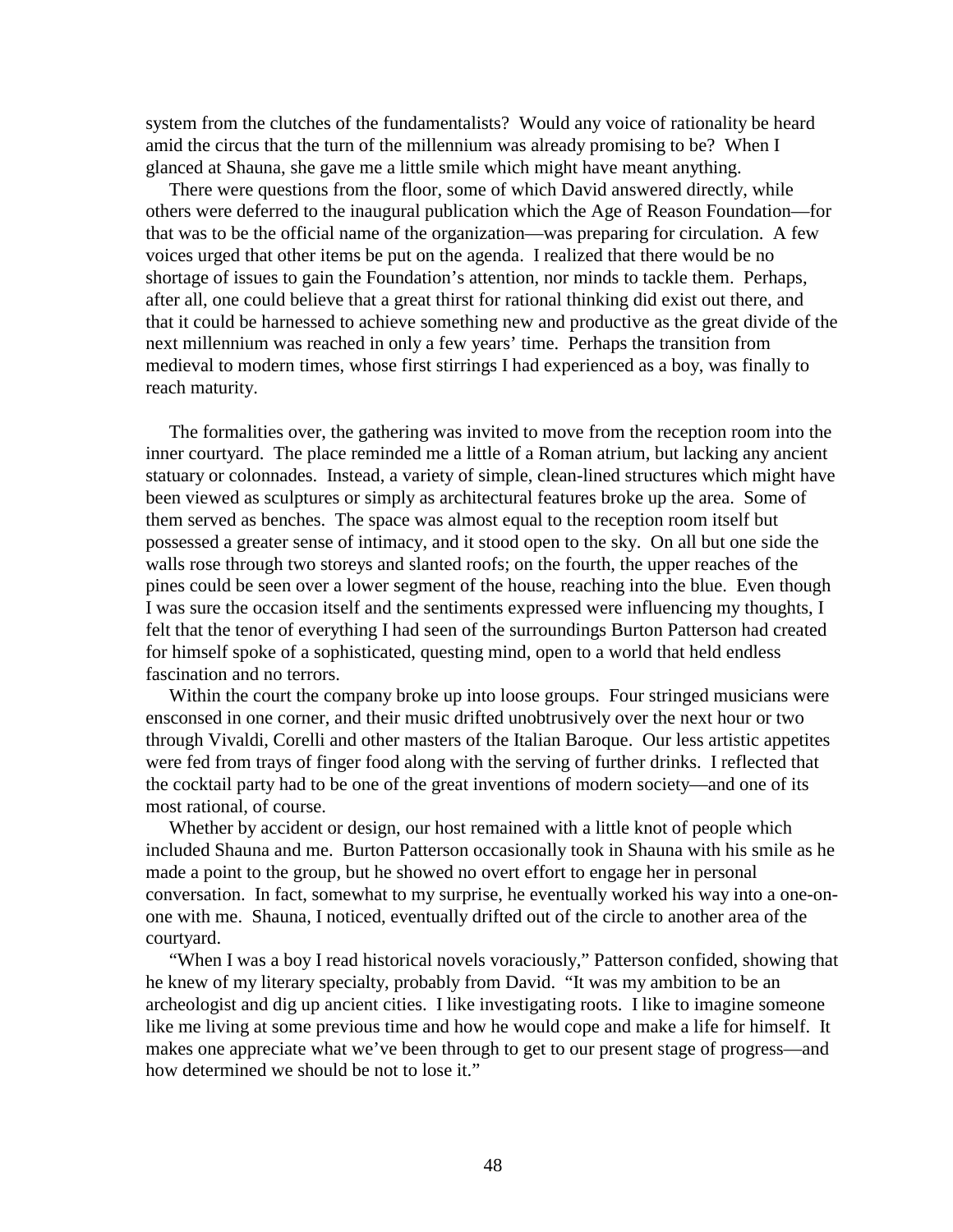My estimation of Burton Patterson had quite naturally soared at this. Had David been aware of what we had in common?

 "And what happened to those boyhood ambitions?" I asked. "Or did you spend time in the sands of some ancient tell before you went into law?"

 "Nothing so romantic, I'm afraid. I think I heard the lure too soon of fame and fortune. I saw that such things were not likely to be had by spending my days on my knees, digging in the earth. But I still haven't lost my fascination for the past. I admire people like you who can bring it to life for the rest of us."

 "And who have you read?" It was the most subtle way I could think of to find out if he was familiar with any of my own novels.

 "Oh, I haven't read too much since my younger years. None of yours, I'm afraid. Those days people like Mary Renault were the rage—all her novels about ancient Greece and Alexander, which I'm sure you know. And Zoe Oldenbourg on the medieval Crusades was a favorite. Her stories about the beginnings of the Inquisition in France had quite an emotional impact on me. I would even say they stirred my first passion to champion free speech and free thought. Those who would literally burn you in the name of correct belief have been an ever present danger and they are still with us, unfortunately. She brought that home to me very vividly."

 "Yes," I agreed. "Oldenbourg could communicate a sense of indignation and profound tragedy at the folly of fanaticism. Her *Cities of the Flesh* was one of the pivotal books of my life."

 Patterson nodded enthusiastically. It was always amazing to me how a simple subject in common could grease the wheels of human communication.

 "You knew she was an historian as well?" I asked. "On the Crusades to the Holy Land as well as the one against the Albigensian heresy in France."

 "I believe I did, although I haven't read her histories. But I would imagine the demands for research on any good historical novelist are quite immense."

 I nodded in agreement, but before I could act on my impulse to find out what he might think of my current project, Patterson stopped me short with his next remark.

 "But there was one novelist whom I admired very greatly. The range of his research must have been more extensive than just about anyone else in the field. Are you by chance familiar with Vardis Fisher?"

 I almost dropped my drink. "Do you know," I blurted, "that you are the first non-writer I've encountered these days who knows Fisher? He had a promising career in the 1930s as a contemporary novelist before he got some kind of bug and decided to write the historical novel series to end them all. The difficulties and opposition he faced were tremendous. How much of the Testament of Man have you read?"

 "I think all but the one on the matriarchal phase, which I had difficulty finding. But I still remember the day I discovered him. I read the first book in the series in the space of about six hours: *Darkness and the Deep*. I'd never encountered any novel that tried to recreate the dawn of intelligence in the human mind two million years ago. Absolutely fascinating."

 "Yes, and he did it without a stick of dialogue, since this was before language. It was before fire and tools and hunting. The most primitive concepts and emotions were just beginning to emerge. Life was stark and violent. And yet somehow Fisher managed to create a sense of exhilaration in the reader."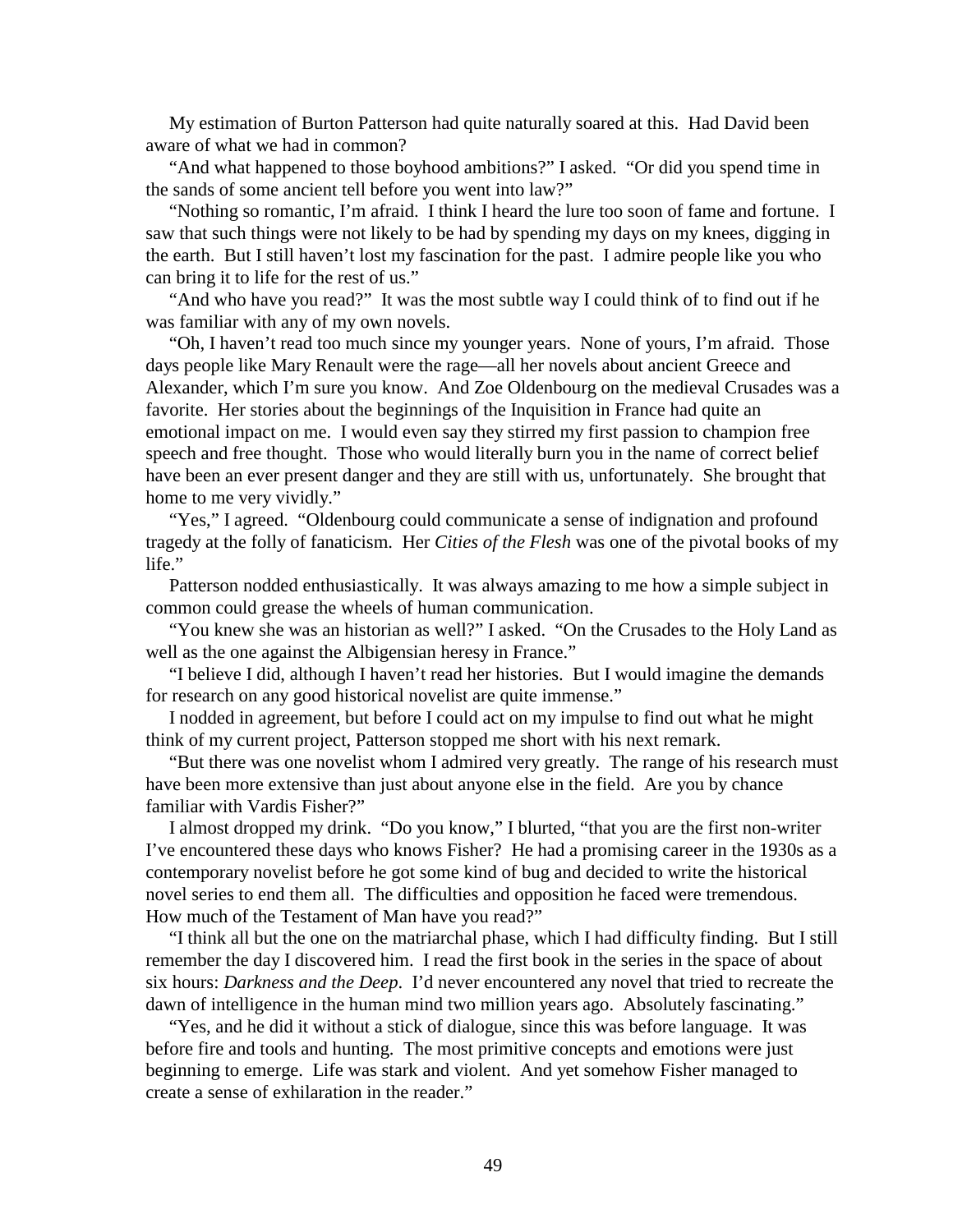Patterson made a wry expression over the lip of his glass. "Well, it would depend on your philosophy, of course. The Creationists would have hated it. All those processes of nature and life and instinct groping and evolving automatically, as though some cosmic switch had been thrown and the whole thing left unattended. That's the gut feeling I was left with. It's all been a blind search for intelligence and understanding. We're still emerging from our own ignorance, trying to understand our own nature. That may be a scary picture for some people, but personally I find it inspiring—and exhilarating, as you say."

 "Did you know that Fisher's original publisher abandoned him when he reached the biblical era? Fisher drew on the most progressive scholars of his day for his research, and when he wrote his novel on Solomon around 1950 he didn't pull any punches in shattering the myth of early Jewish monotheism and the integrity of the biblical record. Reviewers denounced him right and left, and the regular publishers wouldn't touch him. Fisher pressed on and finally found a brave soul in Alan Swallow of Denver."

"I didn't know that."

 "I've taken one of my own mottos from Fisher, that dogma must not rule history—or historical fiction. He showed that many of the Genesis legends were derived from Mesopotamia, and many Hebrew ideas and laws were based on Egyptian antecedents. No writer working in the medium of popular fiction had ever done that sort of thing before, and he suffered for it. His books never reached the audience he hoped for, and he died in obscurity."

"When was that, do you know?"

"I believe it was in 1969."

 "Well, we owe a lot to a few brave souls throughout history. The great bulk of mankind has been quite content to perpetuate what they've been taught and not to question. But I have a feeling the organism's gene for questioning has been coming to the fore lately. We may be on the verge of an age of reason after all."

 I had begun to notice in speaking with Burton Patterson that he displayed a habit of angling himself before a listener a little to the right, and that he would look at the person before him at an equal angle toward the left. This meant that their view of his nose was straight on. I reflected that the organism's gene for vanity was certainly alive and well in even the most enlightened of us, and had probably been so for even Fisher's time span.

 Proving my point, I once more tried to steer the subject toward my own current project. "And what did you feel about the novel on Jesus in the Testament? As always, Fisher could be unorthodox."

 Patterson hesitated and knit his brows in the faintest of scowls. "As I recall, that one I may have been a little disappointed with. I always envisioned Jesus as a dynamic fellow who knew exactly what he was doing. When you're trying to shake up society's basic outlooks, you can't pussyfoot around."

 It suddenly struck me that the man was doing just what everyone else for 2000 years had done to the hapless Jewish rabbi: cast him in their own image or the image that most suited their purposes. It had begun, if the scholars were to be believed, with the very first response to him when his corpse was scarcely cold. Jesus was the classic chameleon who changed his spots with each new situation, not at his own will, but at the will of those who had claimed him for their own. What could the original man have been to produce such an astonishing reaction and yet one which created so much confusion and uncertainty?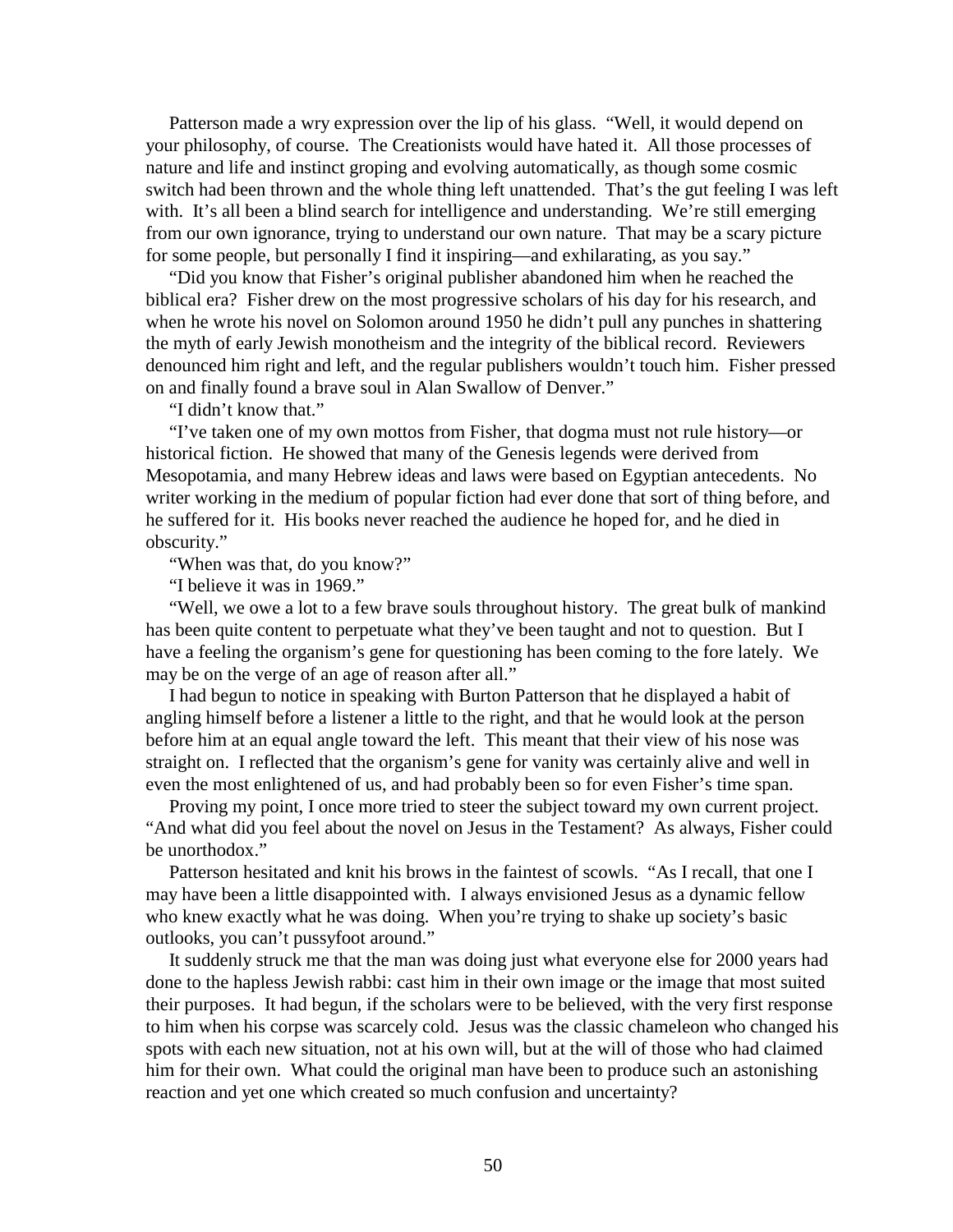To Patterson I simply said, "It's not quite so easy to determine just exactly what Jesus was like or what he was trying to do. I'm finding it difficult to get a handle on him myself."

 "This would be the novel you're working on?" David had given him a thorough report on me, from the look of it.

 "Yes. The record is maddeningly frustrating. Nothing outside the Gospels tells us anything about the man."

"Why not use the Gospels, then?"

 "Because they're so tendentious. The evangelists have created the Jesus they want to believe in. John and the Synoptics are incompatible, they display an entirely different Jesus: different teachings, different miracles, a completely different philosophy of salvation. Who are we to trust? Can we trust anyone?"

"There must be some sort of kernel one can rely on."

"If there is, it's proving extraordinarily difficult to identify it."

 I was struck by the similarity of response between Patterson and Shauna. Even without a vested personal interest in the founder of the Western world's 2000-year-old faith, the normal reaction was one of incredulity that even the basic knowledge about Jesus stood on such shaky ground. "He lived at the time of Herod, he died at someone's hand, and somebody soon after his death made him into a god. That's about it." I decided not to go into the fact that even this basic information was impossible to pin down from the non-Gospel record.

 "Are you leading Mr. Patterson back into your dim, forgotten past?" Shauna had come up beside me and laid her hand on my arm. "Everyone here's looking toward the future. And a fascinating future it promises to be."

 "Do I detect a note of skepticism?" Patterson asked, subtly turning his head to present the optimum angle to Shauna.

 "I don't know. I generally tend to feel that people do things when they're ready to, not when others attempt to persuade or shame them into it." Again, I knew that Shauna was not in any way antagonistic to what had been announced today. She simply had a bit of the devil's advocate in her and besides, she liked to tease.

 "But perhaps they *are* ready," Patterson rejoined. "I would like to think that we are simply giving a voice to the spirit of the times. Many people believe as we do but don't realize that such beliefs are widespread, that so many of their neighbors think as they do. I can't believe that teaching our children that this great and intricate universe was built practically yesterday by a deity who also flooded the earth shortly afterward to wipe out too much fornication, or turned women into salt for being curious, or stopped the sun in its tracks to enable his followers to slaughter more of the natives they were stealing the land from—I can't believe that's what the majority of the people of this country who are eagerly awaiting the third millennium really want. I believe they're ready to move on and leave such childish notions behind. They just need someone to speak out for them and put their aspirations into words."

 After a pause that hung in the air, Shauna nodded and said in a tone close to earnestness: "Well, perhaps yours will be the effective voice they need." I could tell she wished to allay any misgivings that she was not in sympathy with the sentiments that had been expressed on this beautiful spring day in these invigorating surroundings. Burton Patterson, with his mellifluous tone and his charismatic demeanor, had carried everyone within earshot into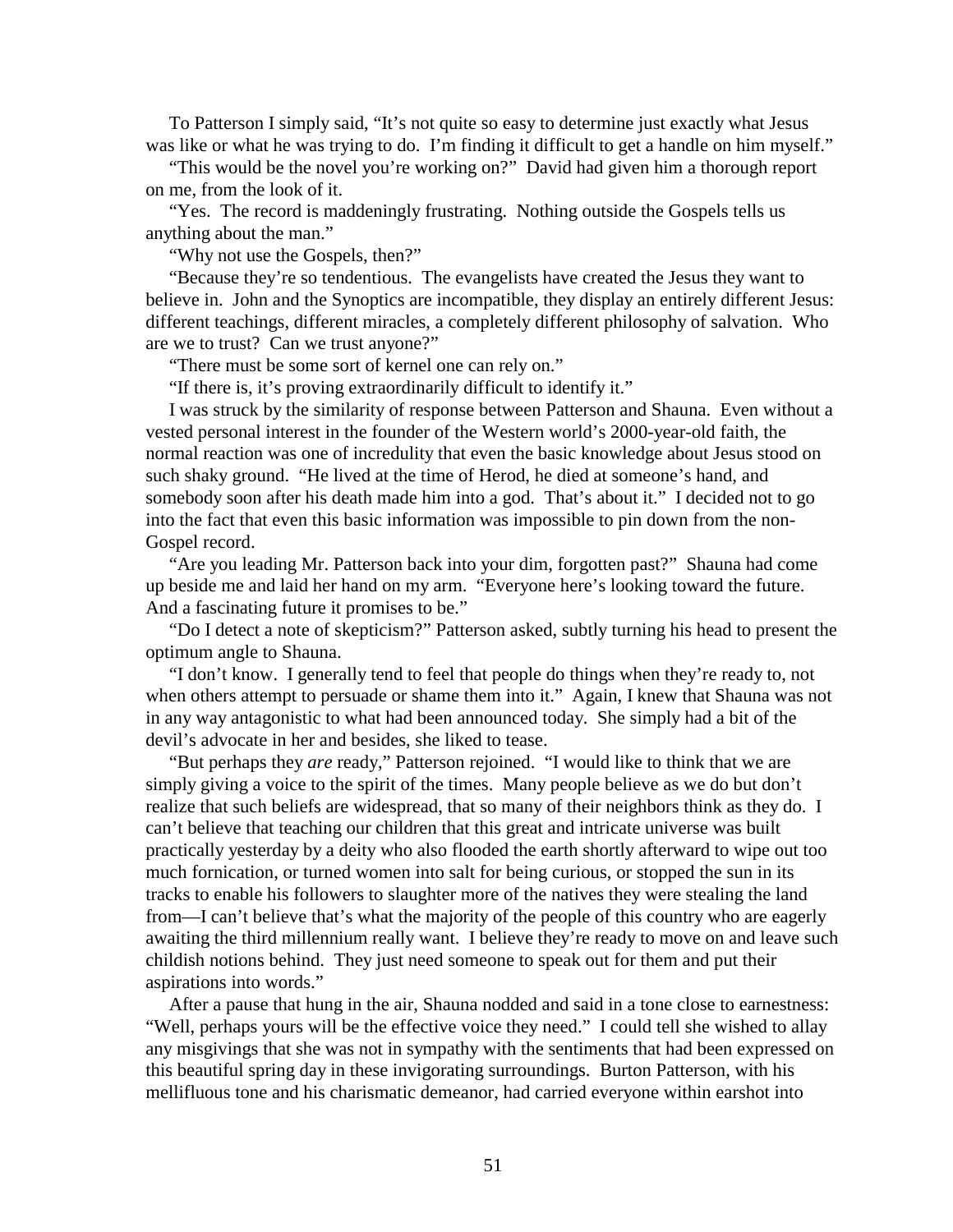visions of an idyllic era of reason, so that there was not a soul of us standing about who did not eagerly await the arrival of the new dawn.

 "Oh—Kevin." Shauna turned to me suddenly and broke the spell. "There's a woman over there who seems quite anxious to speak with you. She says David mentioned you were interested in discussing some matters of ancient philosophy. I offered to relay them to you, but she must have felt I was too mired in the 20th century." Shauna had slipped once more into her teasing manner and gave me a good-natured poke. I assumed it was the one she had missed out on earlier, but she confided in a half-whisper, "Miss Lawrence her name is. She told me she had actually read one of your books, title and all."

 Patterson spoke up and offered to free me from my attachment to his entourage if Shauna would take my place. Shauna agreed and I was dismissed to the edges of the courtyard and the company of Miss Lawrence to discuss ancient philosophy.

 It turned out to be one of the most stimulating conversations I'd had in a long time. Sylvia Lawrence was the direct opposite of Shauna, tall and seemingly ill at ease in a somewhat oversized body, pale and almost prim, yet with a quiet energy that pulled one in to her. She seemed to have so much going on in her mind at once that one could get a little dizzy witnessing its workings.

 Most conversations on Greek philosophy seemed to take as their starting-point the great rivalry between Plato and Aristotle, and ours proved no exception. After a mutual introduction and opening gambit, Sylvia Lawrence had this to say about rationality in the ancient world:

 "Aristotle was the first real man of science, in that he based so much of his philosophy on actual observation. He didn't quite have a theory of 'experimentation'—nobody in the ancient world did, to speak of—but at least he tried to let an empirical study of the world around him govern his conclusions. Which is not to say that he didn't get a lot of things skewed because of prejudice and established beliefs—such as his view of women."

 I hastened to agree that modern enlightenment on the equality of the sexes had been a long time coming.

 "But he had the sense to see that Plato's view was probably wrong. You know the classic Platonic philosophy, of course, which says that all things in the material world of the senses we live in are really imperfect copies of eternally existing 'Ideas' or spiritual forms in the upper world of God. Aristotle pooh-poohed this and suggested the opposite: that our experience of individual versions of a thing in matter—like a horse, for example—led us to develop a mental 'ideal' form that all these versions fitted, but that the representative 'Idea' of a horse had no real independent existence in the upper world. He failed to carry the day, however, and the whole of the ancient world, and even the medieval one, followed Plato in one way or another."

 As my mind downloaded all this and compared it with what I already knew, a twilight was descending over the courtyard which softened the lines of architecture and guests alike. The hour was past six and there was a touch of coolness to the air. I became aware that a diffuse lighting was emanating from subtle sources I could not immediately identify. The pines overhead were like sentinels, guarding us from the encroaching forces of darkness. They also produced the odd sensation that if one were to turn upside-down one could fall into the sky.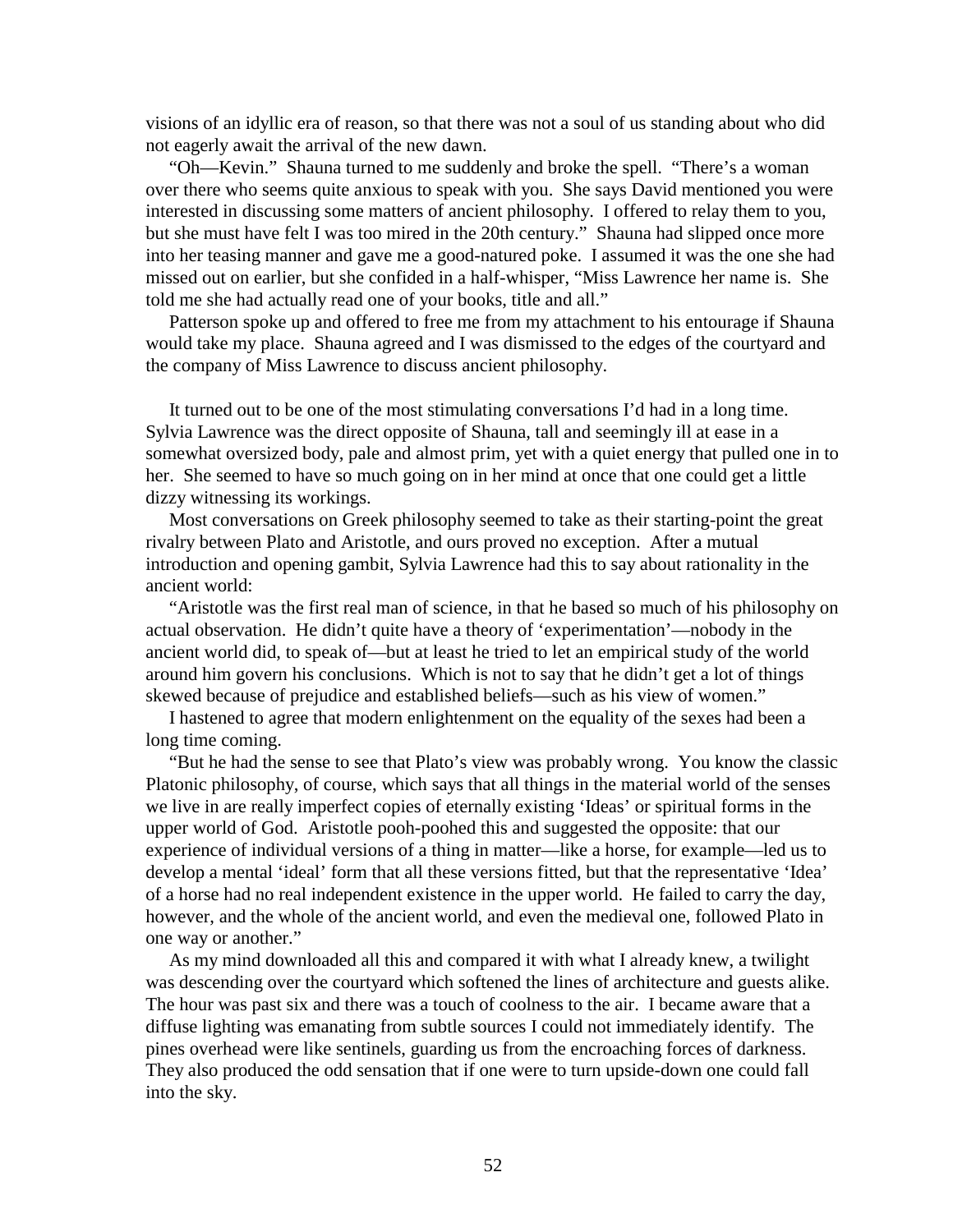I held myself right side up and turned my attention back to Sylvia Lawrence. "Perhaps you could help me to clarify some things. This whole subject is pretty esoteric. How did the Logos fit into Plato's system of forms and origins?"

 "Well, first you must realize that the term Logos was really a catch-all in the ancient world. Strictly it means "word", but the meaning is far more loaded than that. Different philosophies could use it quite differently, and it evolved over time. The Stoics saw it as the principle of reason in the universe—sort of the mind of God—and this reason was also present in the human mind, meaning that humans were an integral part of the cosmic world, in continuity with God." Sylvia had fallen into a kind of lecturing mode, no doubt from the habit of the classroom, although the half-filled cocktail glass would have created an incongruous feature in that setting.

 "The Platonists, on the other hand, had a dualistic outlook: that the universe was not a unity but in two parts, basically heaven and earth, the spiritual and material worlds, the Ideas and the copies, and there could be no direct interaction or communication between the two, certainly not between us lowly humans and the ultimate transcendent God. He was too absolute, too much a pure mind to be able to have contact with the world of matter."

"So the Logos served as a kind of interface between the two realms?"

 "Yes, that's a good term. Platonism—in the centuries after Plato—used the concept of the Logos to refer to all the processes going on in heaven which proceeded from the mind of God. That mind produced Ideas, as well as the energy which generated the material world out of these Ideas. Since the Logos was the image of God, sort of a radiation from him, like light or electricity if you will, he was the revealer of God's nature, a way of getting in touch with him."

 Sylvia had a habit of attaching on extra ideas as they came to her, like additional cars on a train. I realized that some of these cars were getting close to the earliest Christian views of Jesus. I asked, "Would you say that this Logos could be called a 'Son' of God?"

 "In a poetic sense, perhaps. None of the Greek versions of the Logos was envisioned as a separate personal being. It was more an abstract force, a way of describing the power or thought of God working on the world. The Jewish philosopher Philo of Alexandria—that's in Egypt, but I'm sure you know—he may have moved a step further. Philo called the Logos 'the Son' or 'the first-begotten of God.' He said that the Logos could enter special people and inspire them with a knowledge of God and the ability to communicate him to others. That's what he believed about Moses. Moses was his hero, really."

 It occurred to me that perhaps the early Christians had envisioned God's Logos as having entered Jesus. "Did Philo see Moses as divine, then?"

 "Oh, no. Philo would never have been guilty of that kind of blasphemy. He went further than other Jewish thinker of his day in embracing Platonic philosophy, but he was still a Jew at heart, and the integrity of a monotheistic God was too dear to him. His Moses remained human; he was just God's privileged receptacle, you might say."

 So near yet so far. It seemed that a direct connection from Philo to the early interpretation of Jesus was not to be had. "Could Philo have influenced Christian views of Jesus, do you think?"

 Sylvia smiled, a touch knowingly, as if to tell me that she understood my interest in the matter. Either David had given her an account of my new project or it had come out in conversation with Shauna.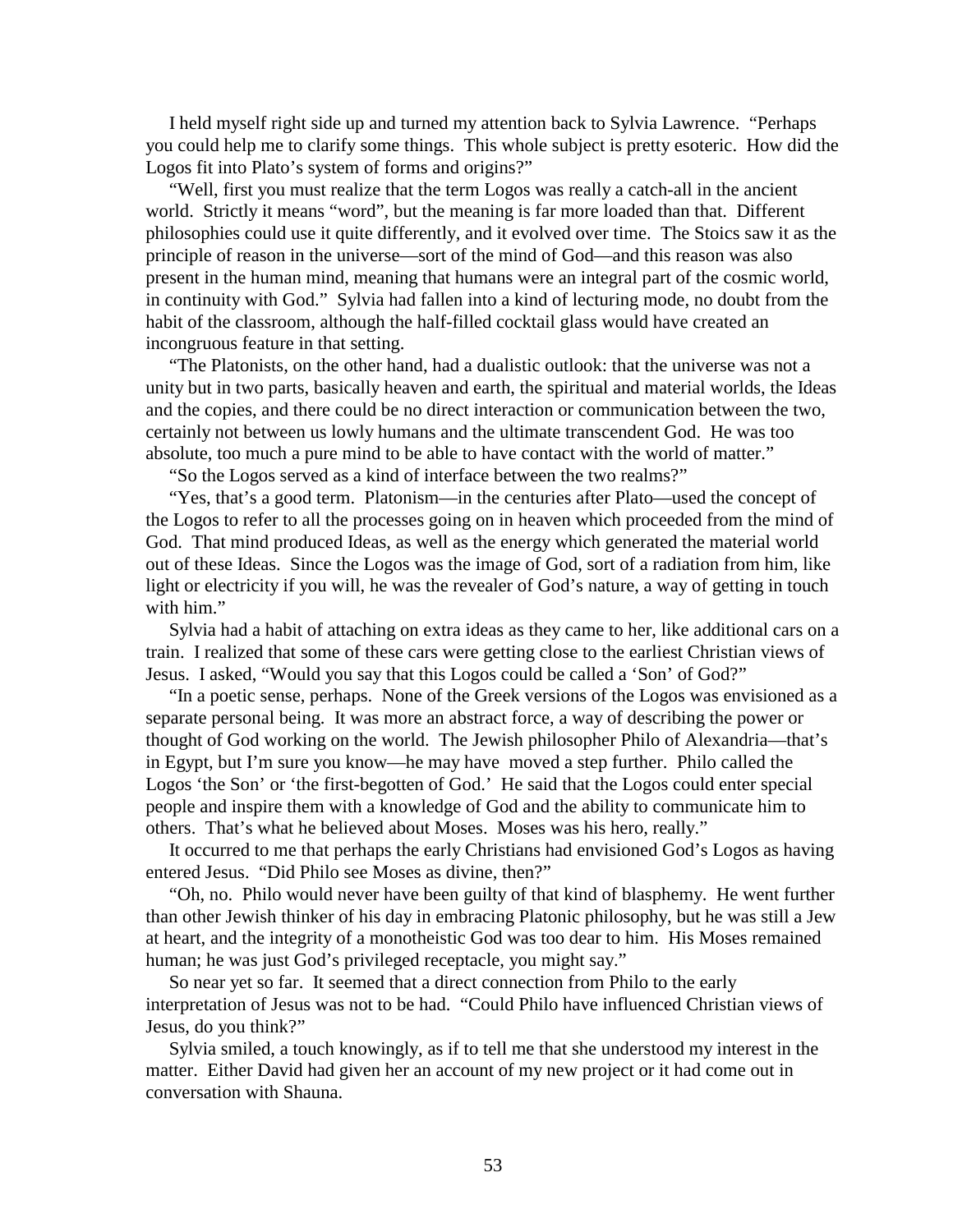"Well," she ventured, "it's true later Christian thinkers realized that Philo seemed to be presaging ideas about Jesus—he did, after all, live most of his life before Christianity began. On the other hand, Paul shows no conclusive sign of having been familiar with Philo's writings."

 "Perhaps the ideas were broader than Philo, more widely spread. Everyone working on the same concepts during that whole period: about some kind of intermediary figure or force that gave access to the ultimate transcendent God. Doing his work for him."

 Sylvia's eyes widened. They could be quite expressive, even if they sometimes reminded me of a nervous bird. There was a deep intelligence behind them, though her manner could suggest that it was not thoroughly harnessed. Or perhaps it shared space with other, less intellectual currents.

 "That's a very perceptive analysis. History is full of things, not just philosophy, which show widespread expression—things being 'in the air', so to speak, taking various forms. We sometimes get too hung up on identifying what specific case influenced or produced another specific case, when it's more subtle and indefinable than that."

 "So Philo as a Jew in Alexandria preferred to see God's Logos as residing spiritually in a human man. But someone like Paul somewhere else moves more toward the idea that this Logos came to earth himself—or itself—and lived a full life of his own. Does the second idea proceed from the first?"

 "An interesting question. As always in such cases, it isn't one single idea that produces another, but a complex set of them from various sources coming together and generating something new in the mind of an innovative person or group."

I realized this was a nice capsule summary of how the history of ideas proceeded.

 "By the way, did Philo have anything to say about Jesus in his later years? How long did he outlive him?"

 "It would have been about a decade and a half, though the exact date of Philo's death isn't known. But to answer your first question, no. Philo says nothing about Jesus or Christianity."

 Yet another curious silence, I reflected. "Don't you think he would have been interested in a movement which envisioned the divine Logos come to earth?"

 "He certainly would have. But then, perhaps all the philosophical writings of Philo we happen to have come from the pre-Christian part of his life."

 I acknowledged the possibility. We paused to sample a delicate little crepe from a passing serving cart. After Sylvia licked the traces of syrup from two fingers, she volunteered: "But you know, the Jews shouldn't really be judged by Philo. He represented more Hellenistic currents outside Palestine. In Jerusalem, they had their own concept of a divine intermediary going back to a time even before the Greek Logos."

"You're referring to personified Wisdom."

 Now Miss Lawrence was impressed. "Well—you've gone pretty deeply into things, haven't you? I suppose you know, then, that this was more of a Near Eastern tendency, to strip off certain aspects of a deity and turn them into separate divine figures. The higher gods were not necessarily transcendent, they simply delegated their authority too efficiently and lost parts of themselves in the process."

 "And I believe that process was called...hypo—...hyper—..." I had overreached myself. I couldn't remember the term.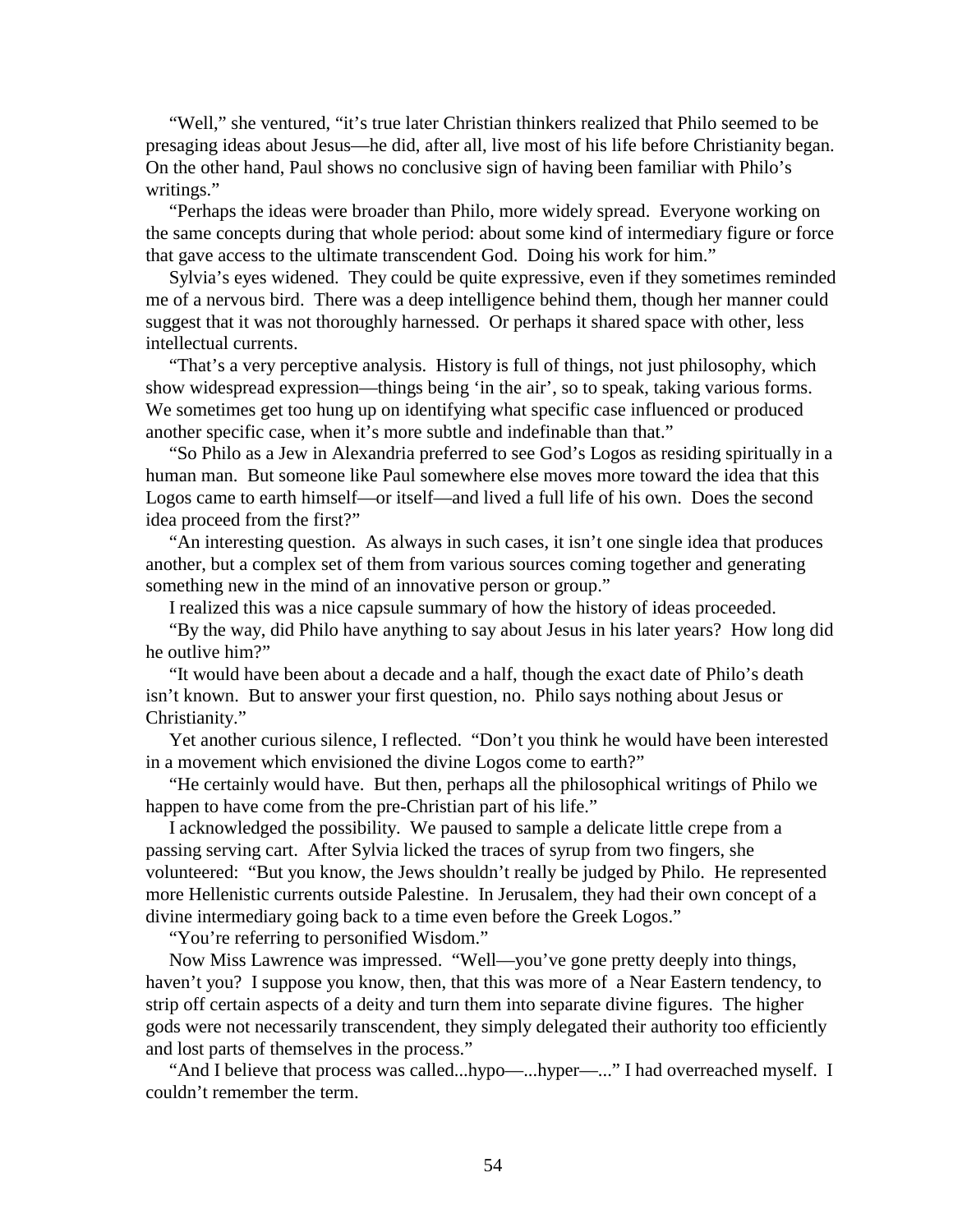Sylvia smiled, this time with more animation. "It's called 'hypostatisation'. The separated divinities were 'hypostases'."

 "Yes, of course. Wisdom originally began as the wise knowledge about God and life one received from God, and then evolved into a distinct figure herself. She developed her own voice speaking on God's behalf, summoning people to her." The passage from Proverbs 8 and 9 had stayed with me in its vivid image of Lady Wisdom standing by the gate of the town and calling.

 "That's right. But Wisdom took on other roles as well. She was God's throne-partner in heaven from the beginning, and she was his agent of creation."

 "Now that's significant, I'm sure. Because those are two of the features given to Jesus in the earliest layers of Christian thinking. It must indicate a very close link made between Wisdom and Jesus. But why would that happen? Who would think of making a crucified preacher into the incarnation of an hypostasis of God who had helped create the world? A female one, at that. And I don't think the Old Testament gives any inkling that Wisdom is supposed to suffer, die and be resurrected. Why would Jesus' followers after his death make such a connection?"

 "Well, I'm not an expert on Christian theology, but perhaps it was because Jesus had taught knowledge and love of God, just as Wisdom did."

 Something about the way Sylvia said this made a certain mental antenna quiver, but it was buried a little too deeply to be given more than a moment's notice, and it passed. Actually, she had made a good point and I said so. A few seconds later, however, I realized that it foundered on one perplexing anomaly. If that was the reason for the association, this should have brought Jesus' teachings to the fore in the post-Easter picture of him. And yet, to judge by the non-Gospel record, Jesus as a teacher of wisdom and knowledge had simply dropped out of sight; none of the epistle writers showed any interest in that aspect of his life—or any other aspect, for that matter. But something told me not to wade into this particular swampland with Sylvia Lawrence.

 Instead, I voiced a different connection. "But still, you say Wisdom preceded the Logos, and yet both these concepts have a lot in common. Like this business of creation and giving access to God. Did one influence the other, or are we still looking at things 'in the air'?"

 "Well, don't forget that ideas are always evolving, and different expressions of them act on one another. You should read the Wisdom of Solomon in the Old Testament Apocrypha. It was written in Alexandria sometime during Philo's lifetime, though not by him. This Jewish writer merges Wisdom and the Logos like love and marriage."

 "I guess it was handy that one was female and the other male," I joked. "Jew and Greek together in the same bed."

 Sylvia's eyes softened just noticeably at this, and she said in a voice that held a subtle change of quality: "Actually, one source of the figure of Wisdom in the first place was probably the Phoenician goddess Ishtar. She stood in front of the gate to her temple and also called to men—although she was calling them to something a little more provocative." I would not have thought to style Sylvia Lawrence sexy, but those eyes seemed to hold a subtle call of their own that I hadn't noticed before. Had I displayed more charm than I usually gave myself credit for? I told myself it was more likely that even ancient philosophy could be an aphrodisiac to the right mind. At the same time, I had to admit that this odd woman was beginning to exert a pull on me.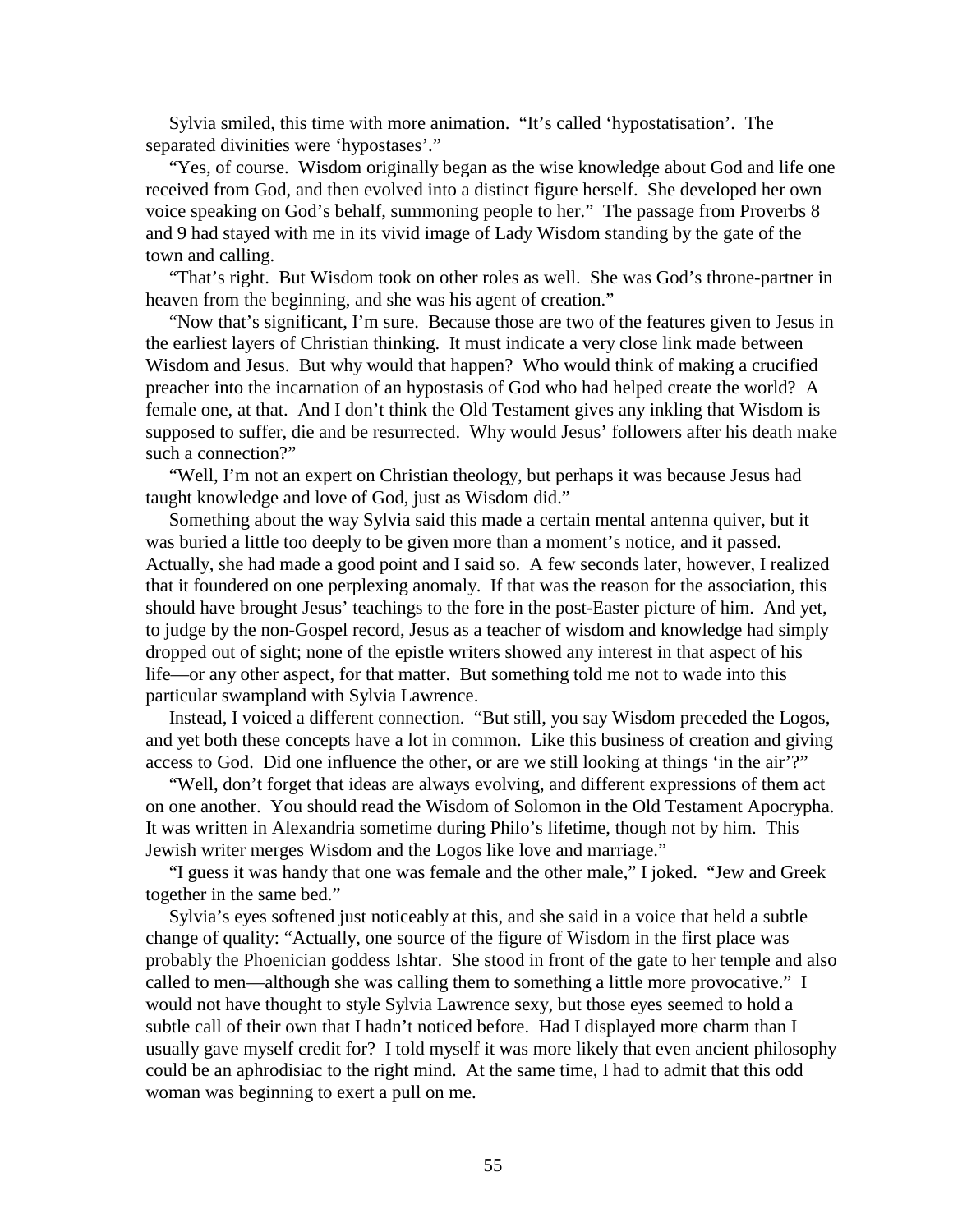As the sky overhead deepened into darkness, and the artificial lighting of the courtyard gave everything and everyone in it a mellow cast, it struck me that all this had not yet led to any great insights into my quest to understand the early Christian phenomenon. Somehow Jesus had been a sponge, soaking up the prevailing philosophical concepts of the age. But a firm grasp as to why a human man, a humble preacher, would have produced this effect still eluded me.

 I was also struck by the contrast such a picture presented to the whole atmosphere of the Gospels—and Acts. None of these documents seemed even to suggest such a process. Indeed, they were full of their own associations to Jesus: as son of David, Messiah, the enigmatic Son of Man. Acts especially, in its picture of the early growth of the Christian movement, seemed utterly devoid of any transformation of Jesus into the earthly embodiment of some pre-existent mediator and creator entity in heaven. What could possibly be the key that would make it all fit together?

 Since the university where David and Sylvia taught promised to be one of my regular haunts for the duration of this project, Sylvia invited me to drop in at any time, and if she were not in class we could chat further. It was at this point that David appeared.

"I trust you two have got Kevin's book all worked out by now."

 "Just the sex scenes," Sylvia quipped. I caught the note of surprise in David's expression before he turned to me with a subtle 'what's-been-going-on-here' expression. I feigned innocence.

We drove back into the city a few hours later under a bright moonlit sky. The moon was just past full. Shauna reminded me that we were in the midst of Passover week, and as it happened, tomorrow was Easter Sunday. Both celebrations, the heart of Jewish and Christian observances, commemorated events that went back thousands of years, yet we lived in a time that had only just begun to question the historical foundations of these two cornerstones of Western tradition. How many lives would be forever changed if both were finally held to be nothing more than puffs of mythical smoke? More to the point, what would replace them?

 The conversation drifted to more mundane matters and we ended up sounding out each other's reaction to the gathering. I couldn't really see how I would fit into David's grand scheme, although he had asked if he could get in touch with me in a couple of weeks after certain things were in place—without giving me any elucidation as to what he had in mind. I chose not to ask for it. I was anxious to get back to my work, since I had decided to approach the whole thing from a different direction.

 By the time we reached the city, I was probing Shauna for her reaction to Burton Patterson, and she me for mine to Sylvia Lawrence, both of us with protestations that, of course, no thought of jealousy was involved. I did neglect to mention to her that I would probably have the occasion to consult Sylvia further about questions of ancient religion and philosophy. I felt guilty about this when she informed me that Patterson had extended an open invitation to her to "get together some time." My nonchalance was transparent as I inquired what her response had been, and hers equally so when she answered that she had simply said that she would let him know.

 "I'm sure he knew what I meant. Besides, I didn't want to alienate your new business partner—or the Western world's new savior."